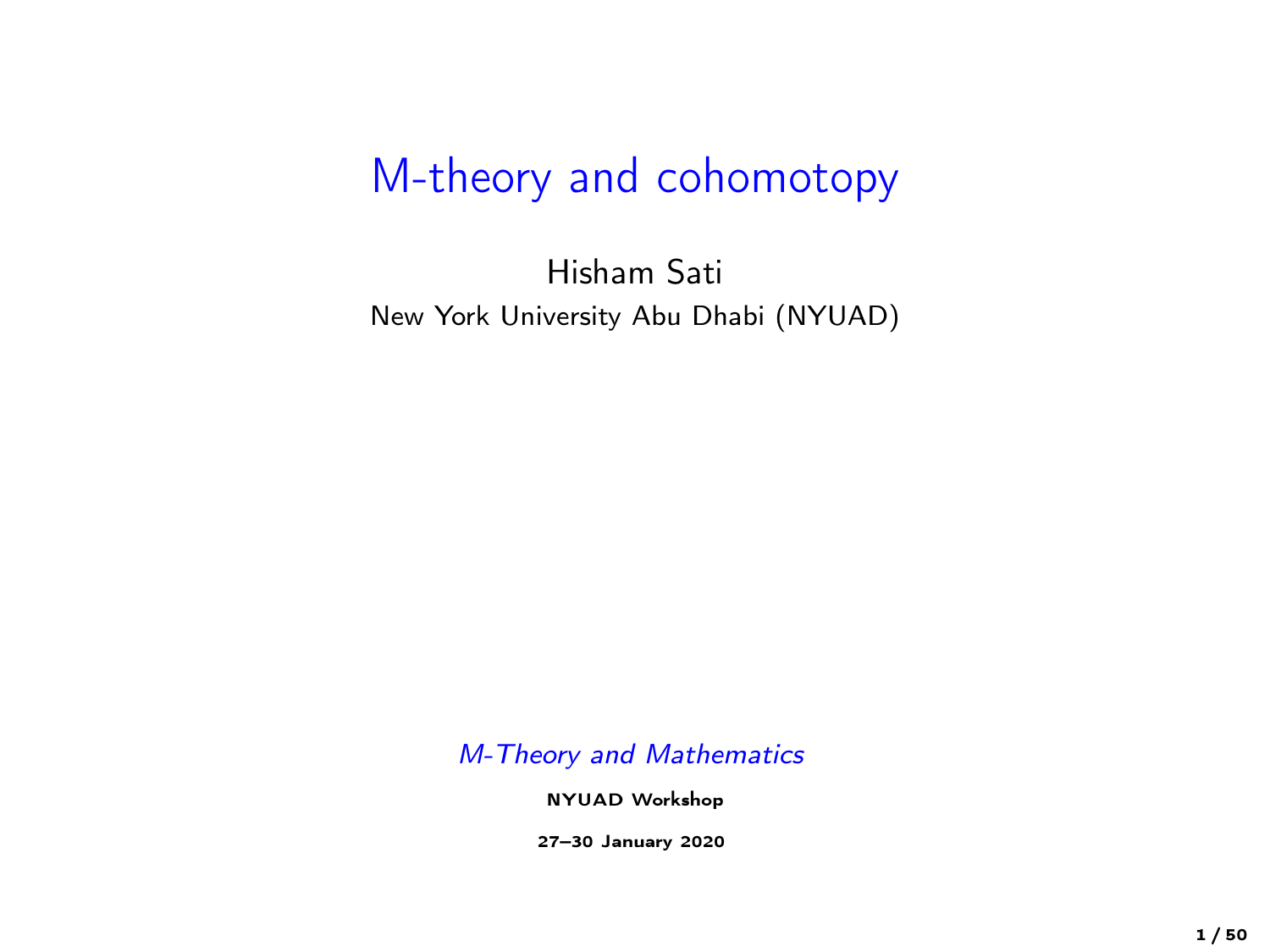## Outline

- I. From 11d sugra to M-theory
- II. Where do fields live?

III. (Twisted) Cohomotopy vs. (twisted) cohomology description of the M-theory fields

- 1. Rationally.
- 2. Integrally.
- 3. Differentially.

IV. Further applications: branes and gauge theory

Joint with: Urs Schreiber, Domenico Fiorenza, Dan Grady, Vincent Braunack-Mayer

```
[BMSS]= Braunack-Mayer-S.-Schreiber
[FSS]= Fiorenza-S.-Schreiber
[GS] = Grady-S.[s] = S.
[SS] = S.-Schreiber 2/50
```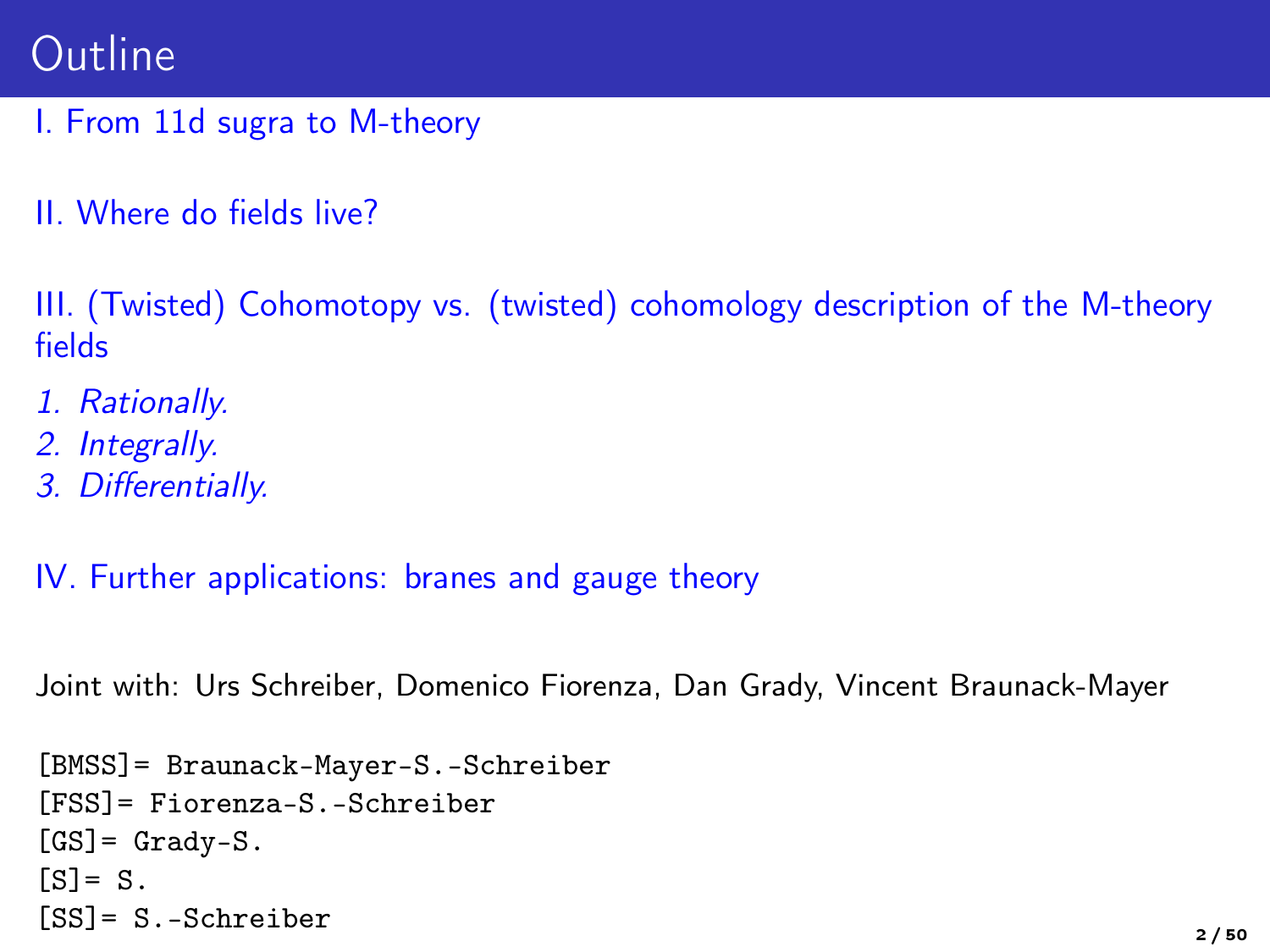# Richness of M-theory

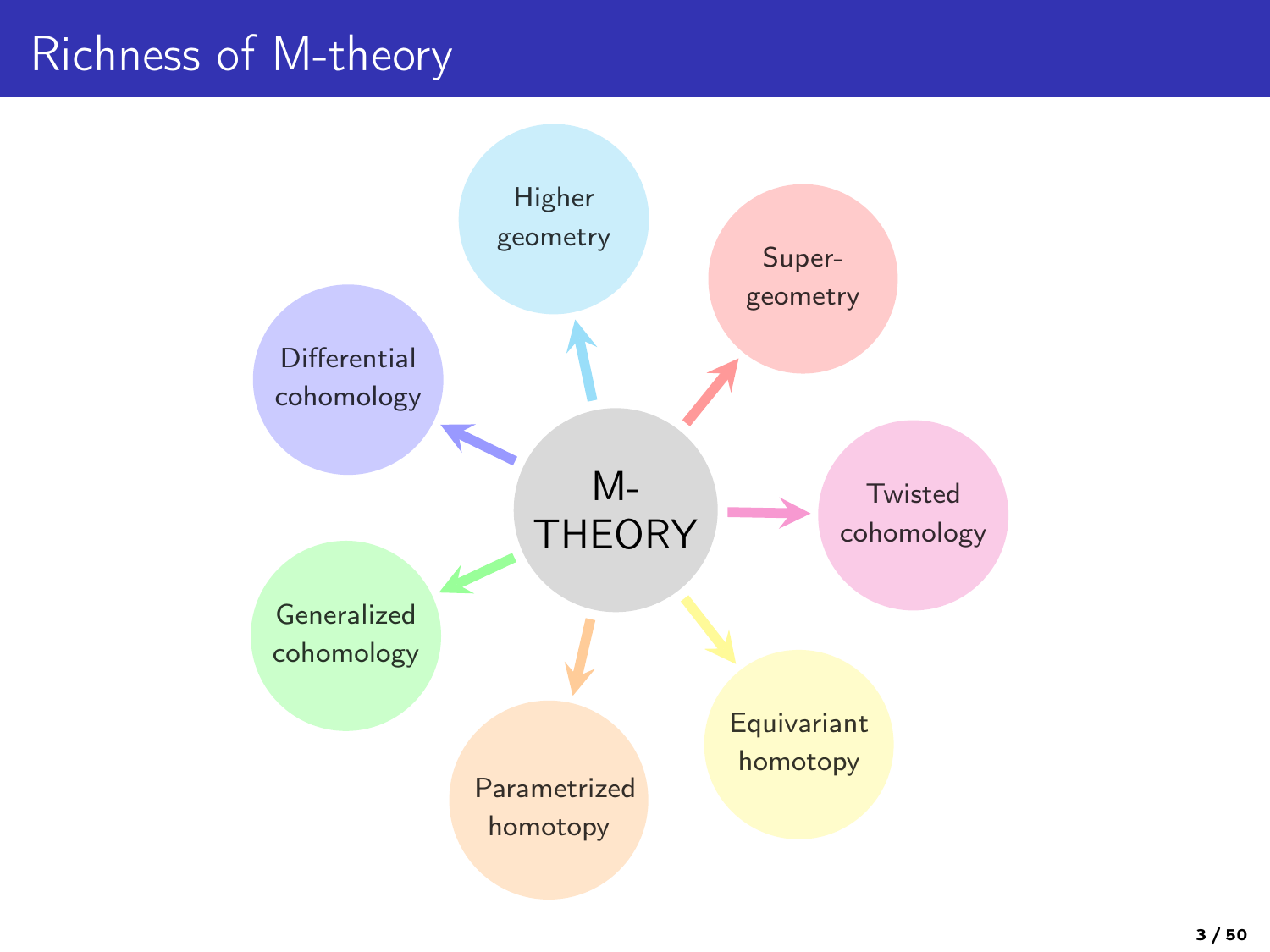I. From 11d supergravity to M-theory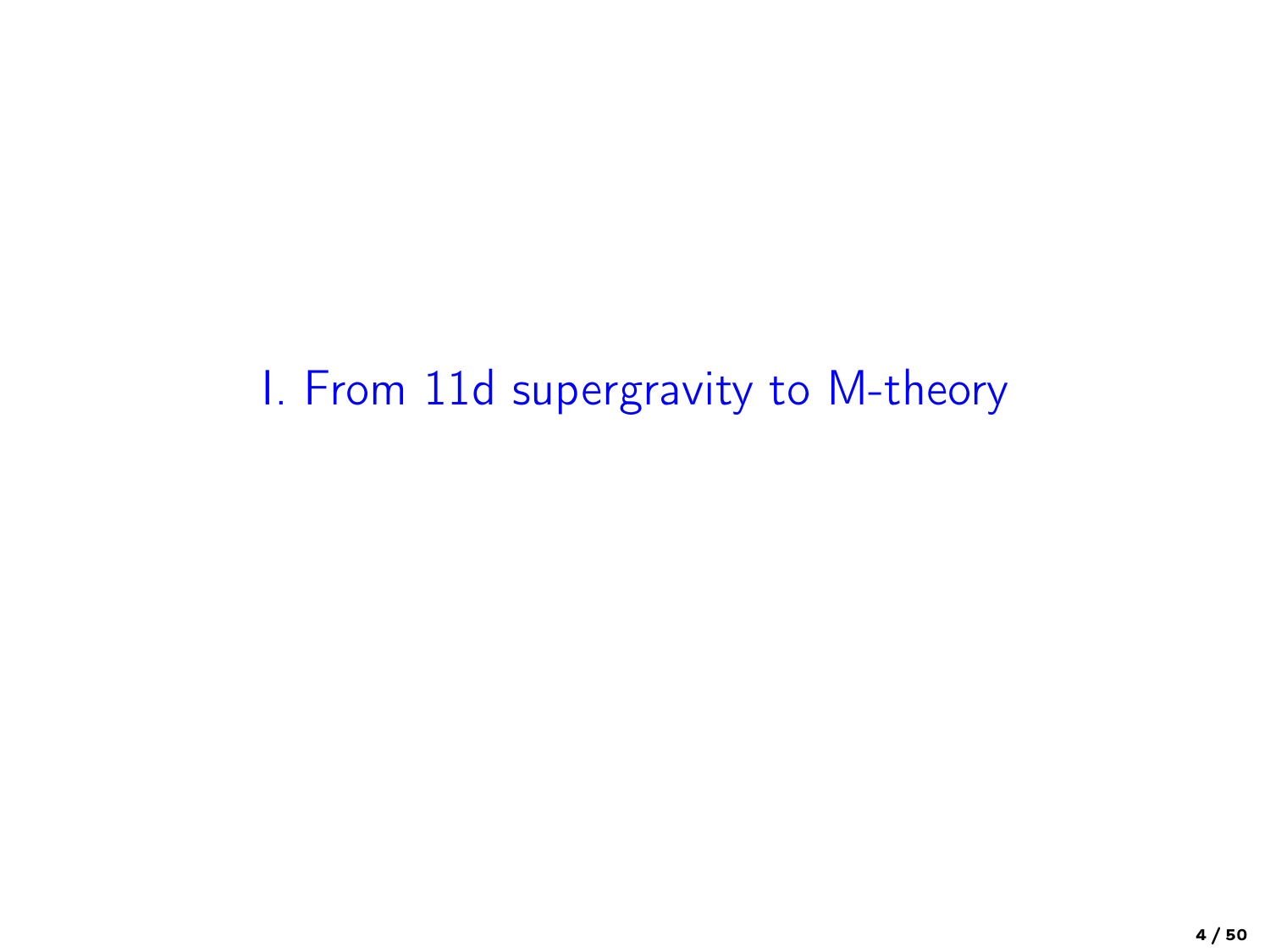### Bosonic 11D supergravity

• Bosonic Lagrangian: given by the eleven-form Cremmer-Julia-Scherk

$$
\boxed{\mathcal{L}^{\text{bos}}_{11} = R * 1 - \tfrac{1}{2} G_4 \wedge * G_4 - \tfrac{1}{6} G_4 \wedge G_4 \wedge C_3}
$$

**Equations of motion:** The variation  $\frac{\delta L_{(11),bos}}{\delta C_3} = 0$  for  $C_3$  gives the corresponding equation of motion

$$
\boxed{d * G_4 + \frac{1}{2}G_4 \wedge G_4 = 0} \, . \tag{1}
$$

Bianchi identity:

<span id="page-4-0"></span>
$$
dG_4=0.
$$
 (2)

• The second order equation [\(1\)](#page-4-0) can be written in a first order form, by first writing  $d\left( *G_{4}+\frac{1}{2}C_{3}\wedge G_{4}\right) =0$  so that

$$
*G_4 = G_7 := dC_6 - \frac{1}{2}C_3 \wedge G_4 , \qquad (3)
$$

where  $C_6$  is the potential of  $G_7$ , the Hodge dual field strength to  $G_4$  in 11 dimensions.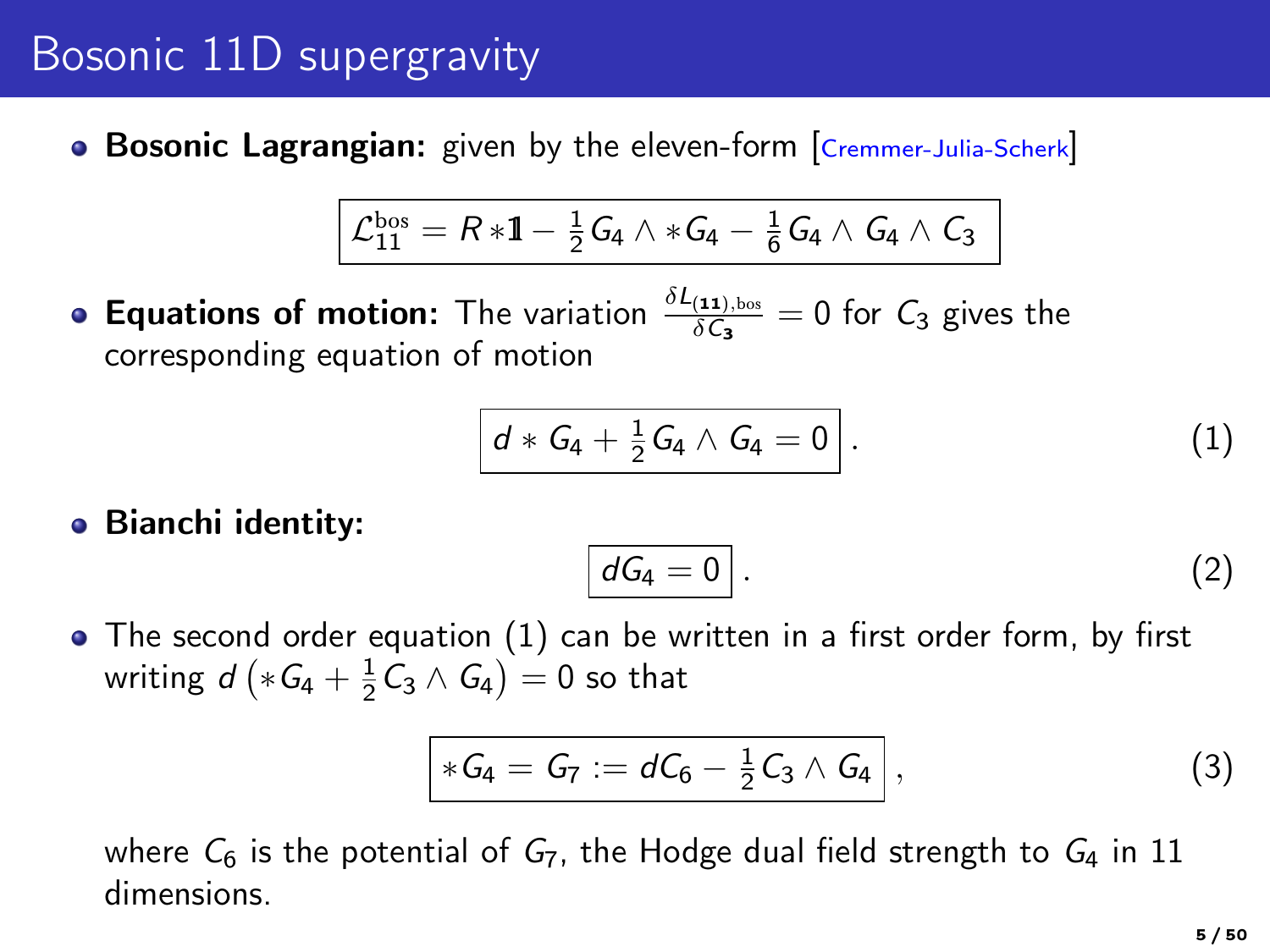# The effect of the fermions

• The femionic field  $\psi \in \Gamma(S \otimes TM)$  (the gravitino) satisfies the generalized Dirac equation, the Rarita-Schwinger equation

$$
D_{RS}\psi=0\;,\qquad\psi\in\Gamma(S\otimes T^*M)\bigg|\,.
$$

(involves mixing of terms).

The fields themselves are in fact combinations of bosonic and fermionic fields. Physics literature usually writes:



• Similarly for the connections

 $\omega^\mathrm{super} = \omega + \mathsf{fermion-bilinears}$ 

[See Duff-Nilsson-Pope]

Strategy: Extract topology/higher geometry from bosons and fermions separately.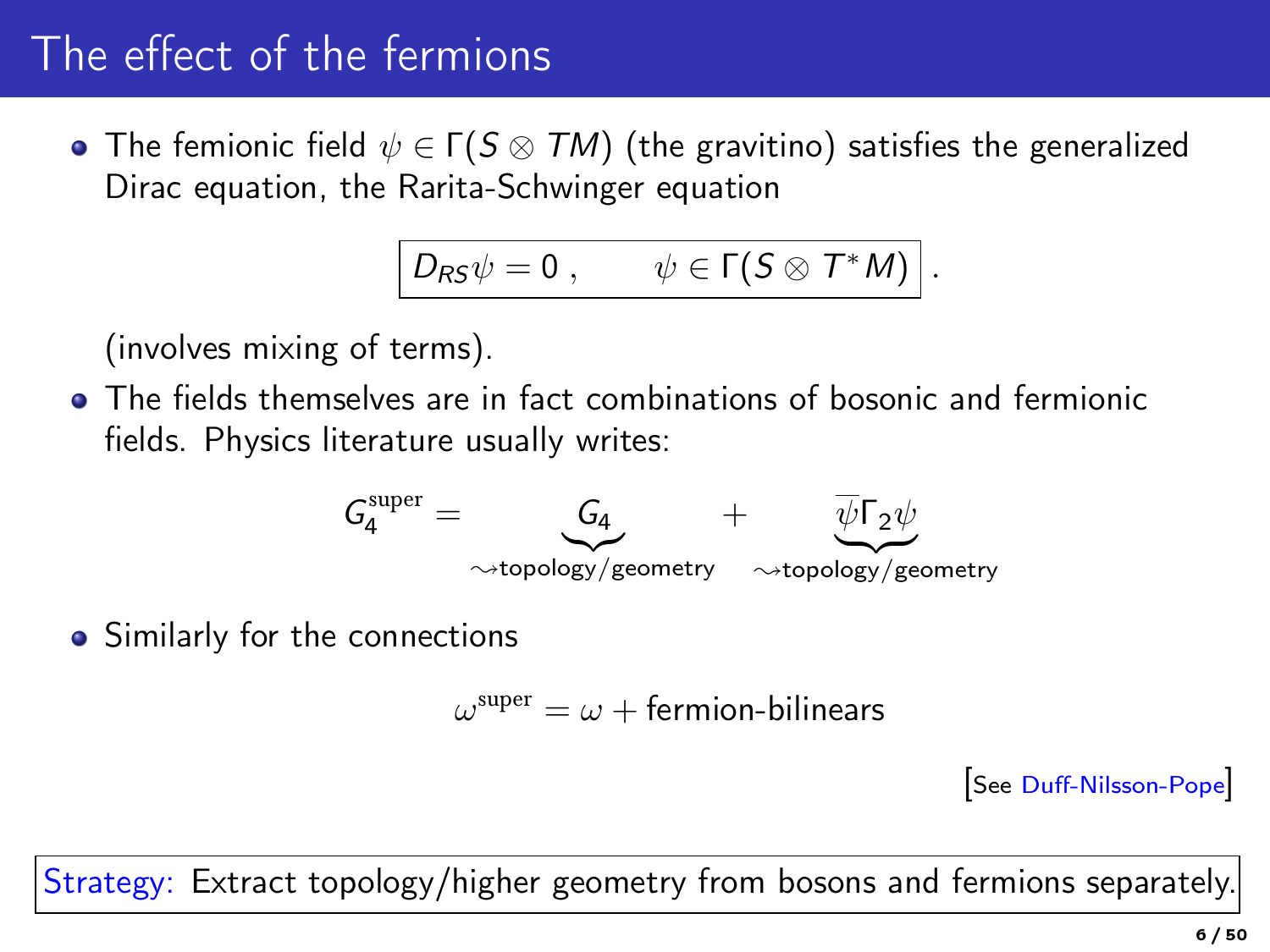# II. Where do fields live?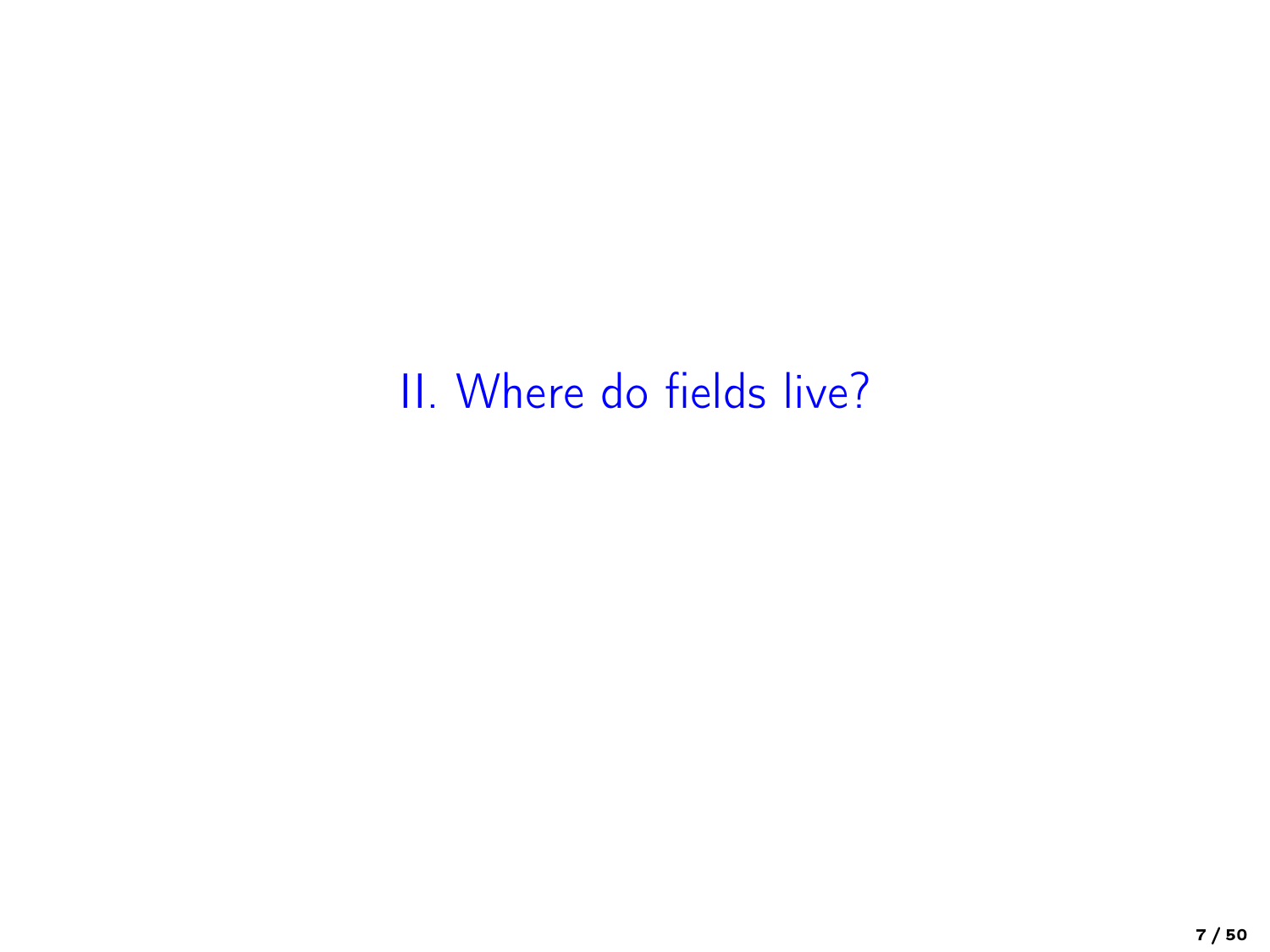## Generalities on what physics wants

Nontrivial physical entities, such as fields, charges, etc. generically take values in cohomology.



Generalized: Capture essential topological and bundles aspects.

- Twisting: Account for symmetries via automorphisms.
- **Differentially refined**: Include geometric data, such as connections, Chern character form, smooth structure, smooth representatives of maps ...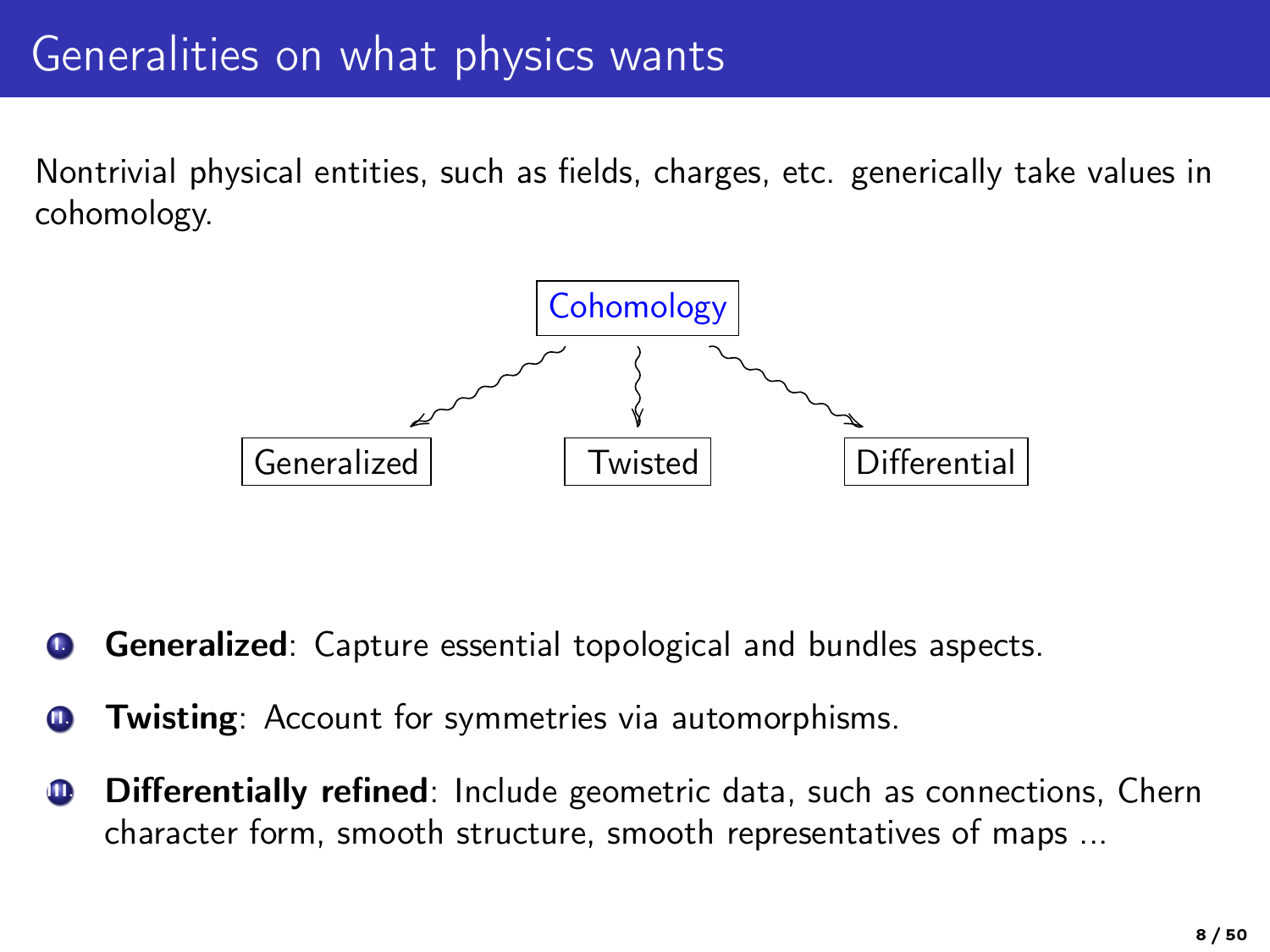# Differential refinement

• Introduce geometric data via differential forms (connections, Chern forms,  $\cdots$ ), i.e., retain differential form representatives of cohomology classes.



Amalgam of an underlying (topological) cohomology theory and the data of differential forms:



• That is, we have a fiber product or twisted product

"Differential cohomology = Cohomology  $\times_{\mathsf{de Rham}}$  Forms"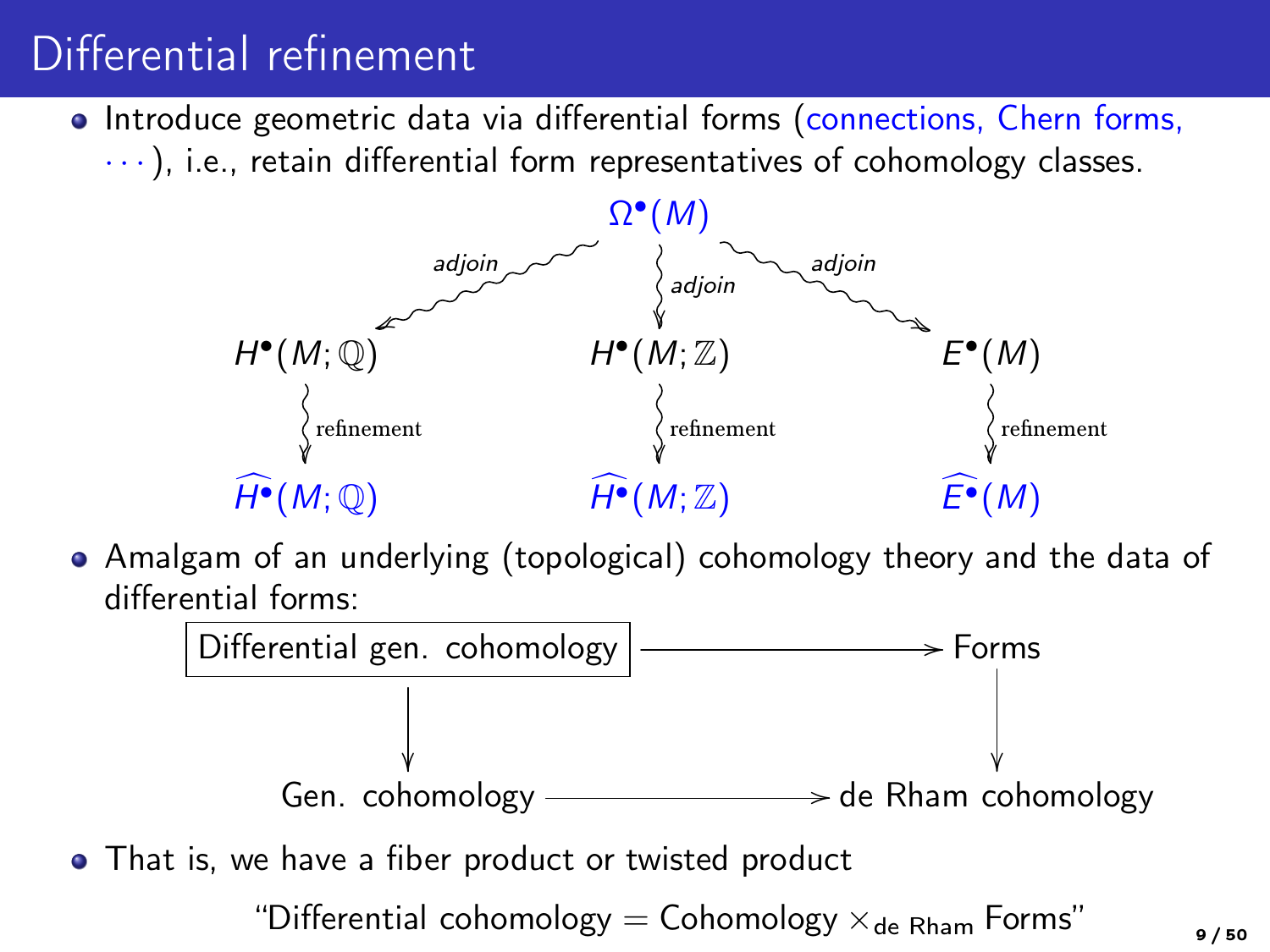# Differential generalized cohomology

- $\bullet$  Start with a generalized cohomology theory h
- $\Omega(X, h_*) := \Omega(X) \otimes_{\mathbb{Z}} h_*$  Smooth differential forms with coefficients in  $h_* := h(*)$
- $\Omega_{\text{cl}}(X, h_*) \subseteq \Omega(X, h_*)$  closed forms
- $H_{\text{dR}}(X, h_*)$  cohomology of the complex  $\big(\Omega(X, h_*), d\big)$

### Definition

A smooth extension of h is a contravariant functor

 $\widehat{h}$ : Compact Smooth Manifolds  $\longrightarrow$  Graded Abelian Grps

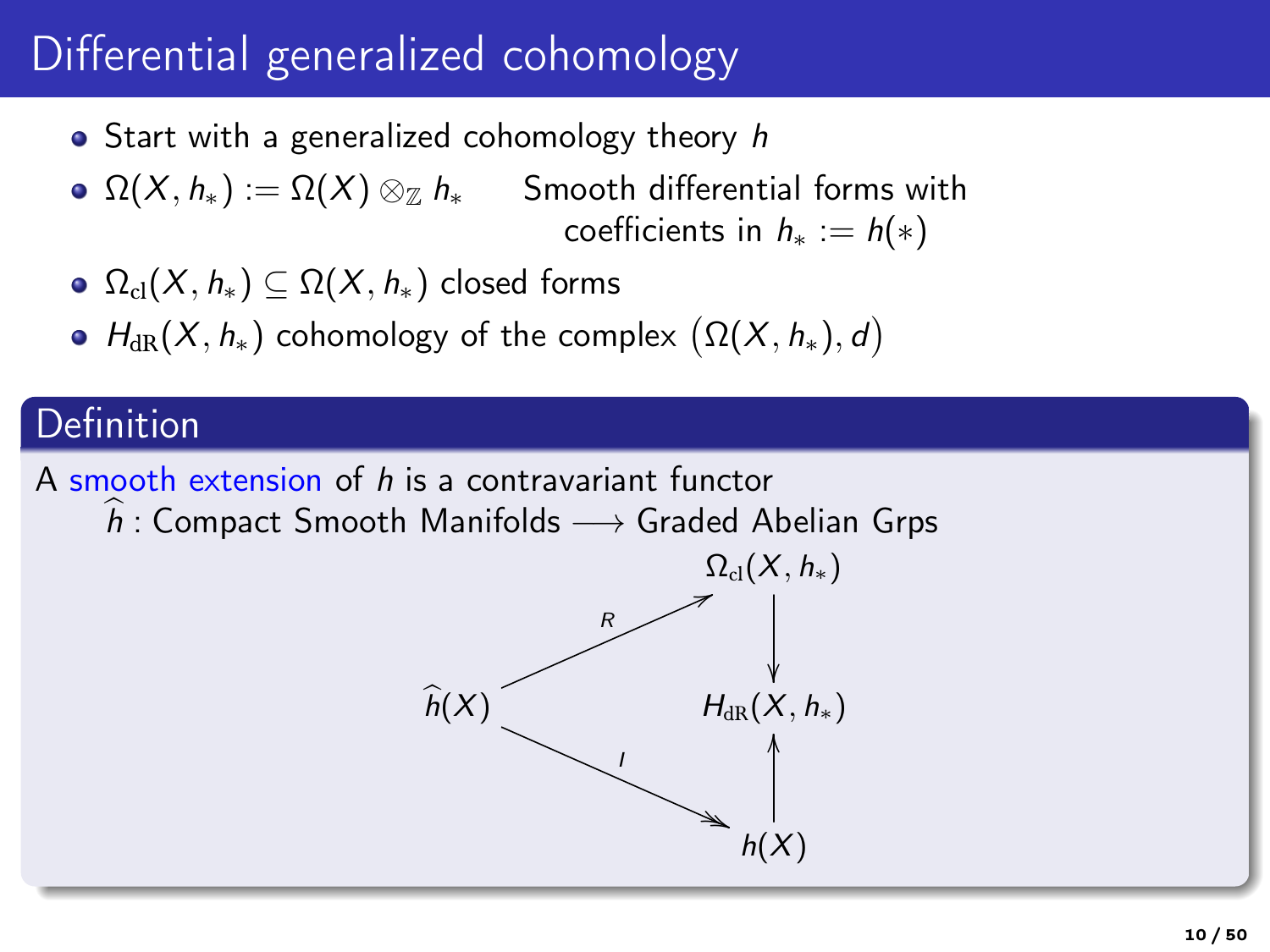## Full structure

#### Twisted ∩ Differential ∩ Generalized



### Examples ([GS])

- **1** Type I (II) RR fields live in twisted differential KO-theory  $\widehat{KO}_{\hat{\tau}}$  (K-theory  $\widehat{K}_{\hat{\tau}}$ ).
- **2** Differential refinements of various twisted cohomology theories.
	- Fields in *M-theory* are proposed to live in a theory of this type [S06]. Which one?  $11 / 50$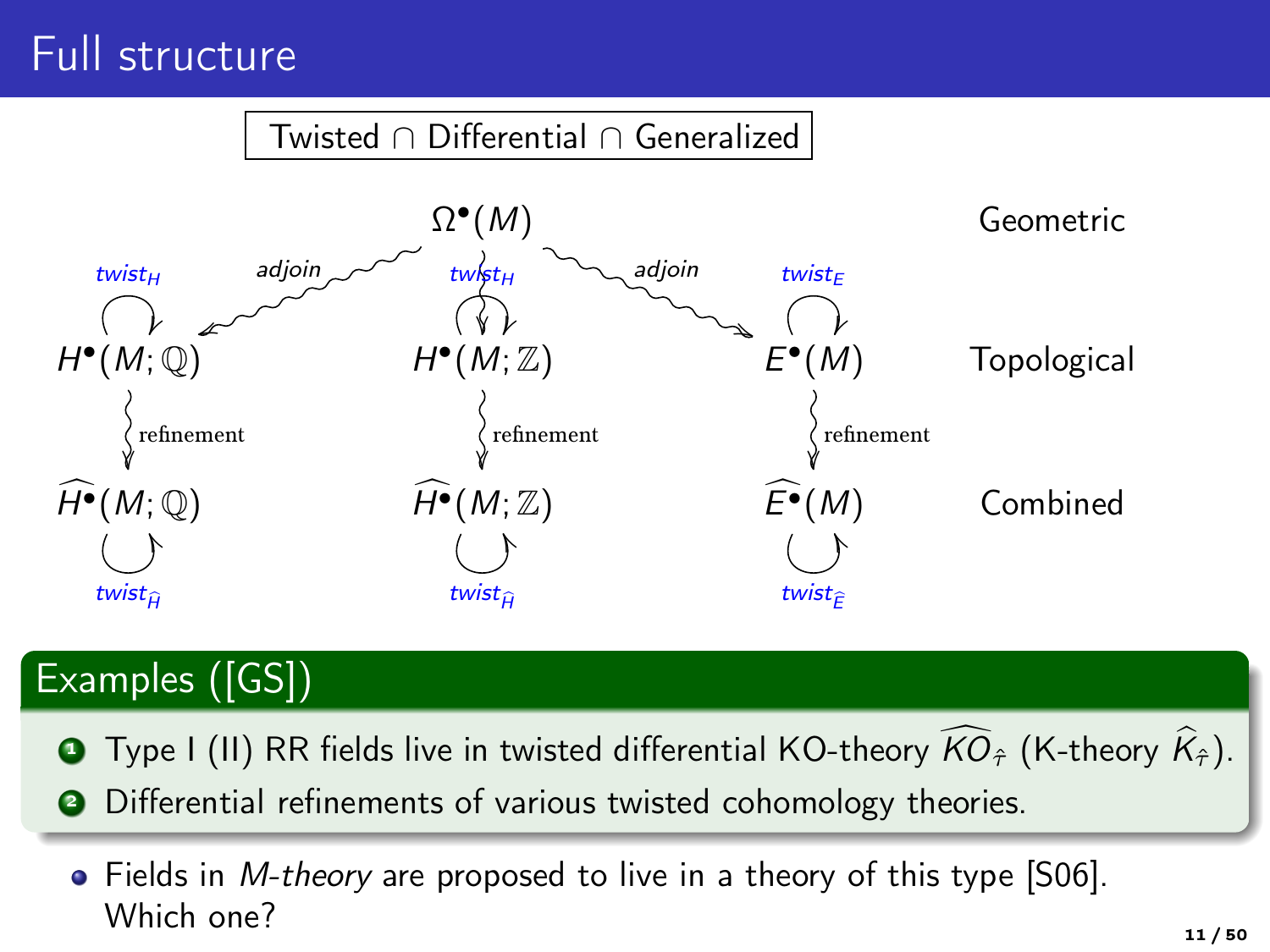III. (Twisted) Cohomotopy vs. (twisted) cohomology description of the M-theory fields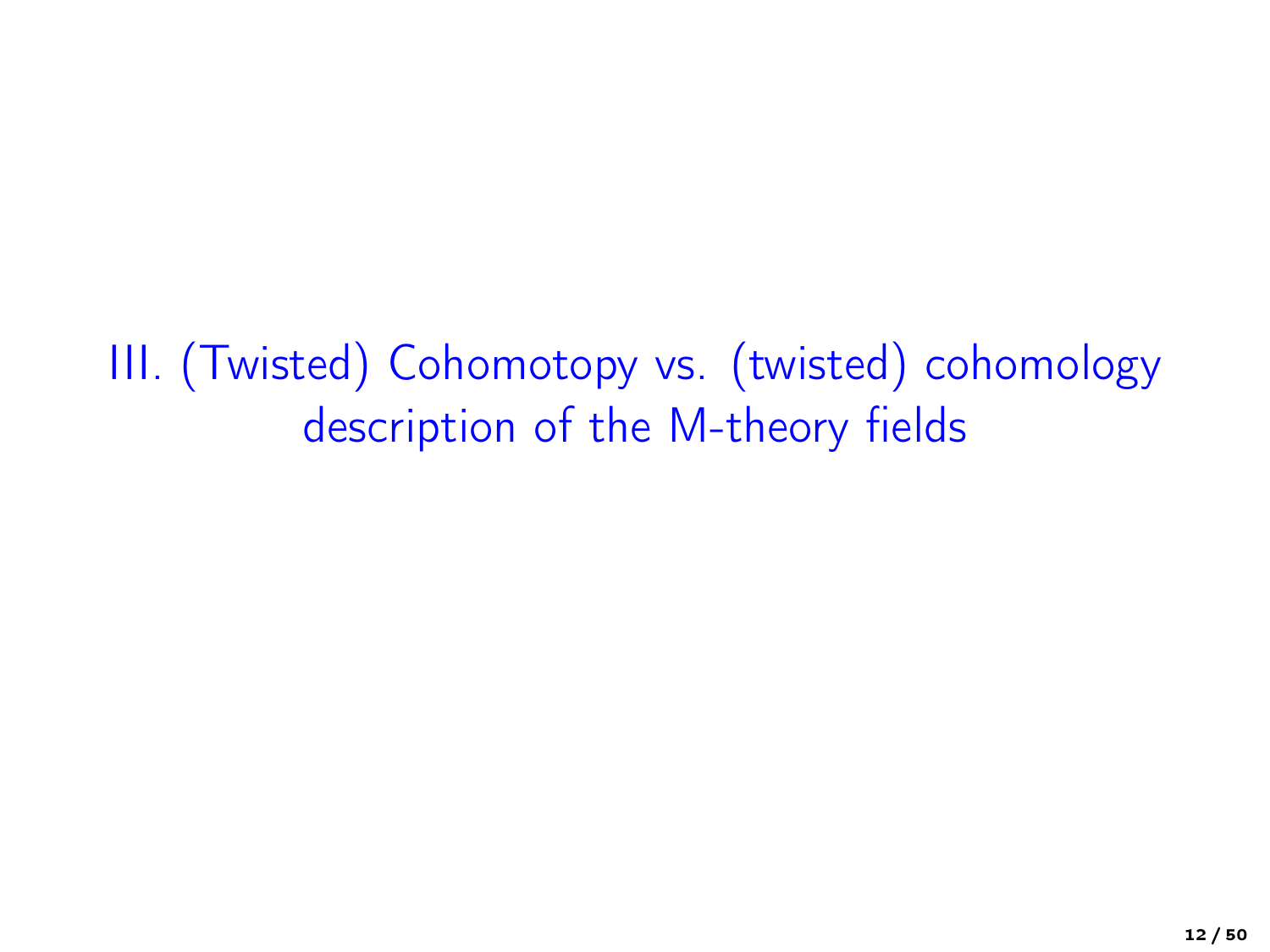- Cohomology of Y with R-coefficients:  $[Y, K(R, n)] \cong H<sup>n</sup>(Y; R)$ . old
- Cohomotopy of Y with R-coefficients:  $[Y, S_R^n] \cong \pi_R^n(Y)$ . new

Compare cohomotopy to cohomology of various flavors:

- **□** <u>Rational</u>:  $S^4_{\mathbb{Q}}$  vs.  $H^4(-; \mathbb{Q})$ .
- **2** Integral:  $S_{\mathbb{Z}}^4$  vs.  $H^4(-;\mathbb{Z})$ .
- **3** Differential:  $\hat{S}^4$  vs.  $\hat{H}^4(-)$ .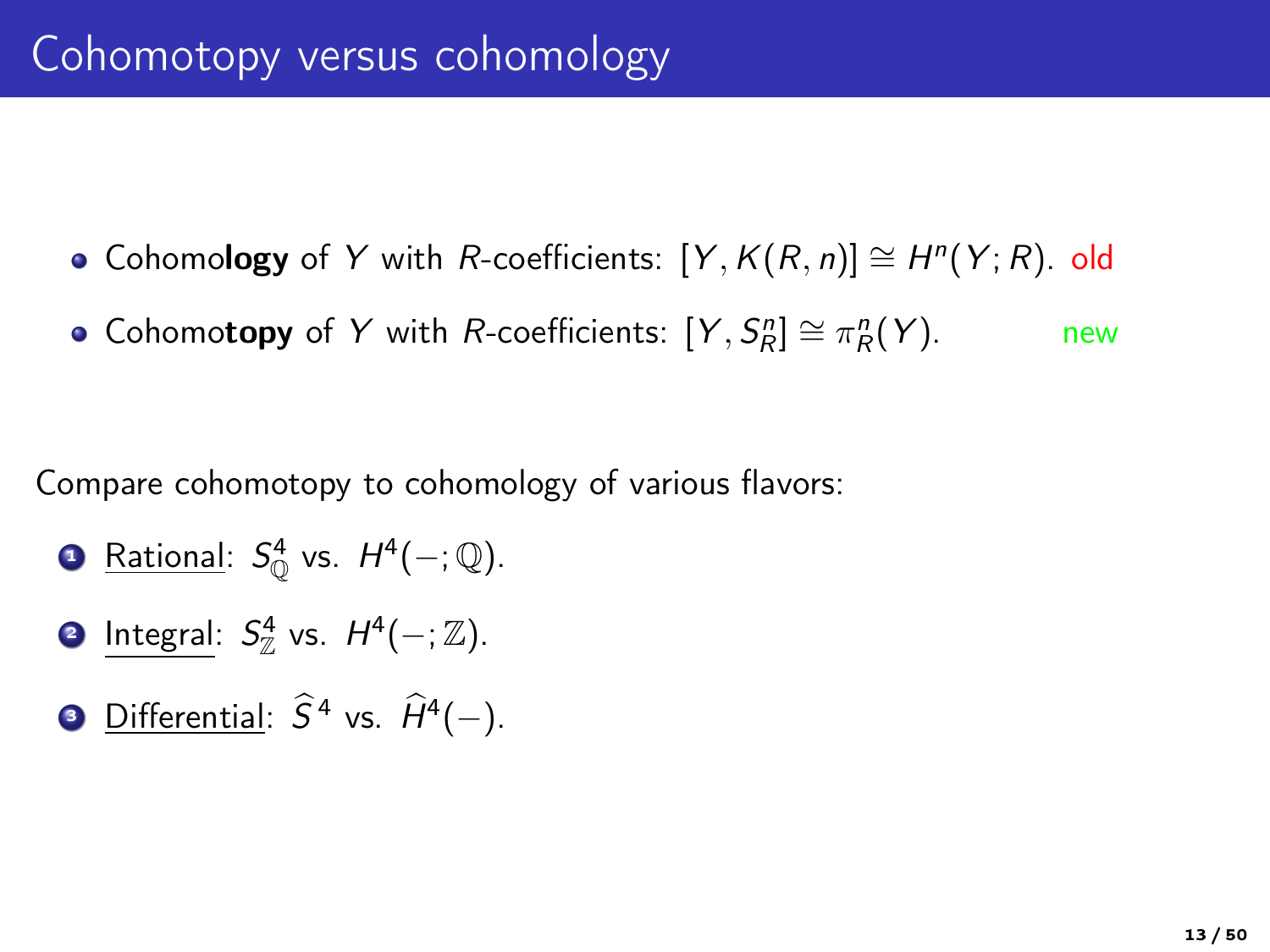# 1. Rationally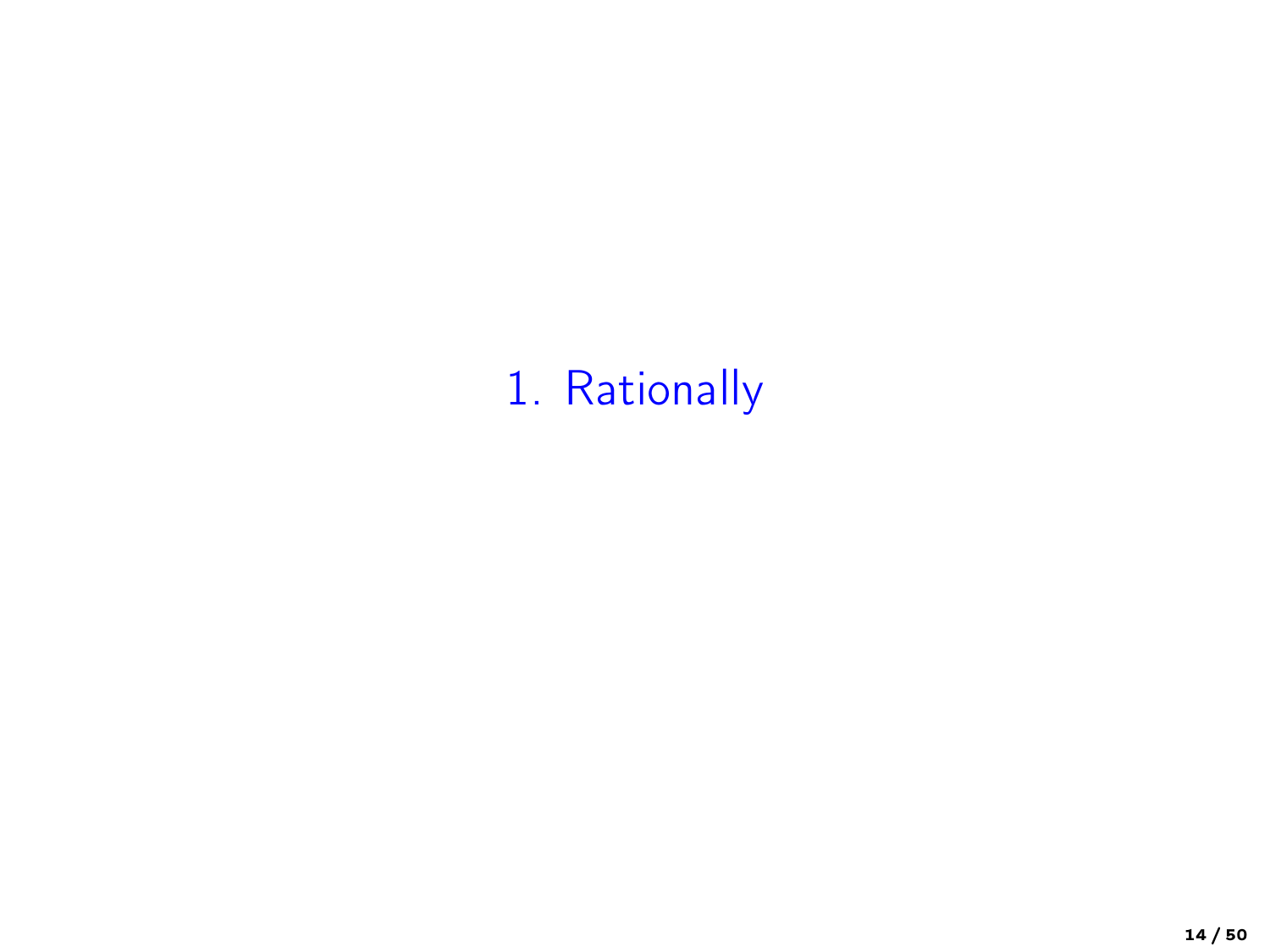# Connection to rational homotopy theory

### Definition

The field equations of (a limit) of M-theory on an 11-dimensional manifold  $\,Y^{11}$  are

$$
d * G_4 = \frac{1}{2} G_4 \wedge G_4
$$
  

$$
dG_4 = 0
$$

- Q. What topological & geometric information can the above system provide us?
	- Rational structures: Differential forms, rational cohomology, rational homotopy theory ...
	- More refined structures: (twisted) 2-gerbes, (twisted) String structures, orientations ...
- A priori,  $G_4$  should be described by a map  $f: Y \to K(\mathbb{Z}, 4) \rightsquigarrow H^4(Y; \mathbb{Z})$
- Differential refinement  $\hat{G}_4$  corresponds to  $Y \to B^3 U(1)_{\nabla} \quad \rightsquigarrow \hat{H}^4(Y)$
- Product structure on Eilenberg-MacLane spaces is *cup product*, with no a priori information about trivialization.
- Need  $(G_4, G_7)$  satisfying above  $\Leftrightarrow Y \rightarrow ?$ .
- Need  $(\widehat{G}_4, \widehat{G}_7)$  satisfying above  $\Leftrightarrow$  Y  $\rightarrow \widehat{?}$ .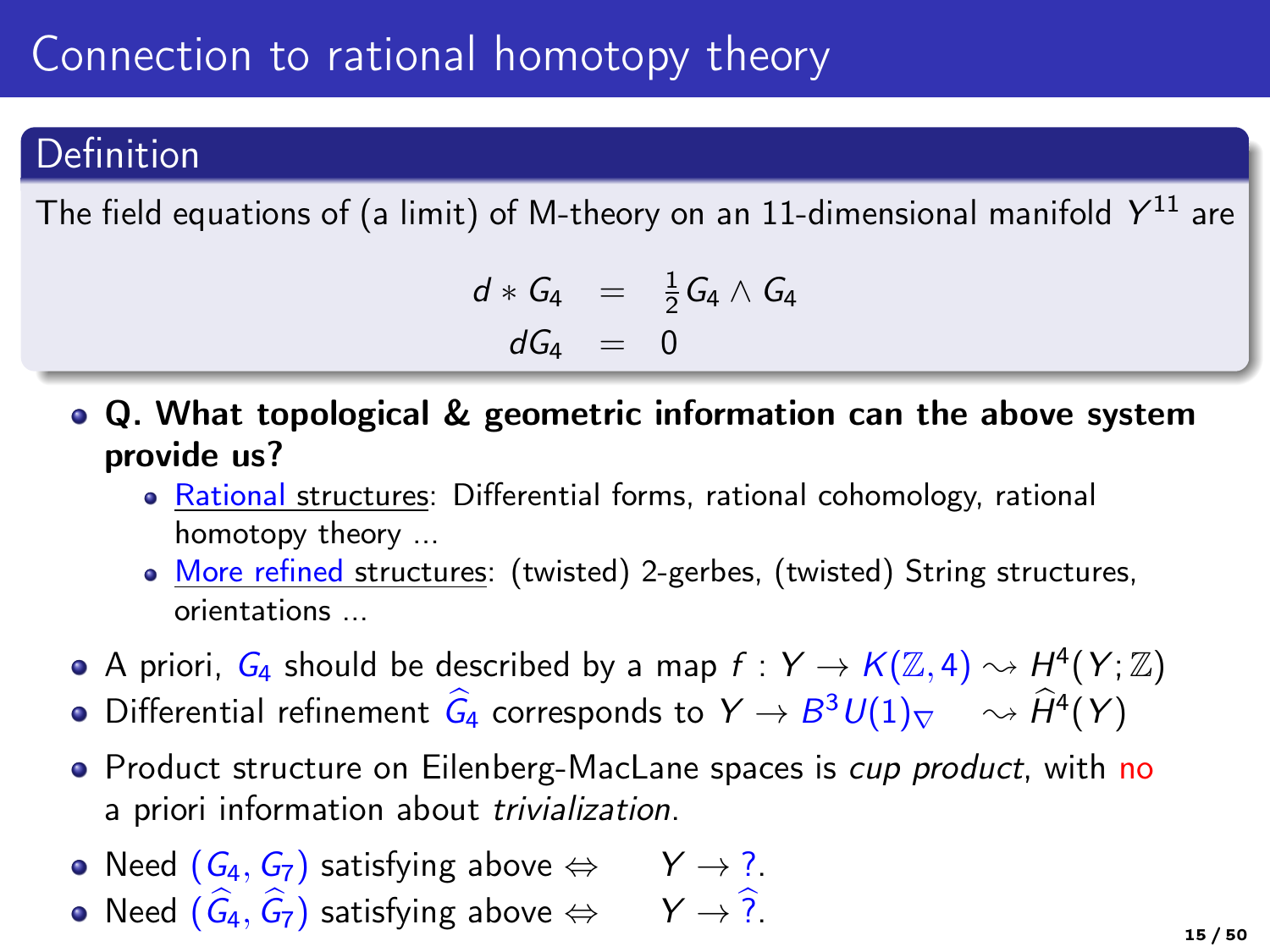# Rational degree four twists [S]

• Consider a 3-form  $C_3$  with  $G_4 = dC_3$ . We can build a differential with  $G_4$  as  $d_{G_4} = d + v_3^{-1} G_4 \wedge$ 

### **Observation**

The de Rham complex can be twisted by a differential of the form  $d + v_{2i-1}^{-1} G_{2i} \wedge$ provided that  $G_{2i}$  is closed and  $v_{2i-1}$  is Grassmann algebra-valued.

Form a duality-symmetric graded uniform degree form  $G = v_3^{-1}G_4 + v_6^{-1}G_7$ . This expression can now be used to twist the de Rham differential, leading to

$$
d_G = d + G \wedge = d + v_3^{-1} G_4 \wedge + v_6^{-1} G_7 \wedge \; .
$$

### **Observation**

The de Rham complex can be twisted by the differential  $d_G$  provided

- $\circ \{v_3, v_3\} = v_6$
- $dG_7 = \frac{1}{2} G_4 \wedge G_4.$

The first condition is the M-theory gauge algebra and the second is the equation of motion.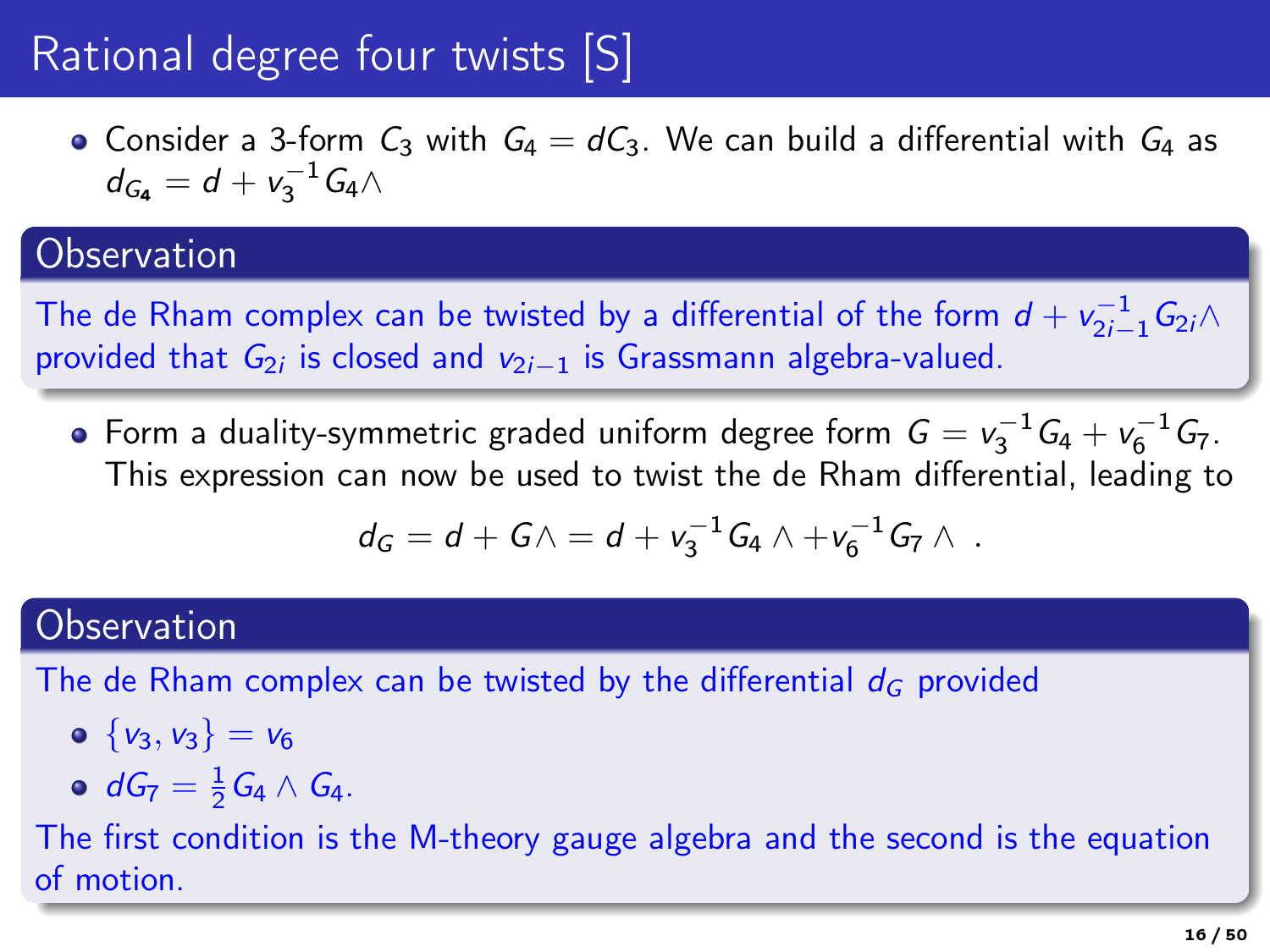Observation (The Sullivan model as the equations of motion [S])

The above equations correspond to the Sullivan DGCA model of the 4-sphere  $S^4$  $\mathcal{M}(S^4) = (\wedge(y_4, y_7); dy_7 = y_4^2, dy_4 = 0)$ 

What about the factor of  $\frac{1}{2}$ ?

- Whitehead bracket  $[\iota_4,\iota_4]_W:S^7\to S^4$  generates  $\mathbb Z$  (Q)-summand in  $\pi_7(S^4).$
- There is an extra symmetry as we are in the dimension of a Hopf fibration, i.e.  $\sigma$  the  $\mathbb{H}\text{-}\mathsf{Hopf}$  map and so the generator is  $\sigma = \frac{1}{2}[\iota_4, \iota_4]_W$ .

Observation (Quillen model as the M-theory gauge algebra [FSS])

The Sullivan model for  $S^{2n}$  is given by the DGCA

$$
\mathcal{M}(S^{2n}) = (\wedge (x_{2n}, x_{4n-1}); dx_{2n} = 0, dx_{4n-1} = x_{2n}^{2}).
$$

Imposing the Maurer-Cartan equation on the degree 1 element  $x_{2n} \xi_{1-2n} + x_{4n-1} \xi_{2-4n}$  we find the Lie bracket dual to the differential is given by

$$
[\xi_{1-2n},\xi_{1-2n}]=2\xi_{2-4n}
$$

with all the other brackets zero.

### Example  $(n = 2)$

The graded Lie algebra  $\mathbb{R}\xi_{-3} \oplus \mathbb{R}\xi_{-6}$  with bracket  $[\xi_{-3}, \xi_{-3}] = 2\xi_{-6}$  (Quillen model) can be identified with the M-theory gauge Lie algebra.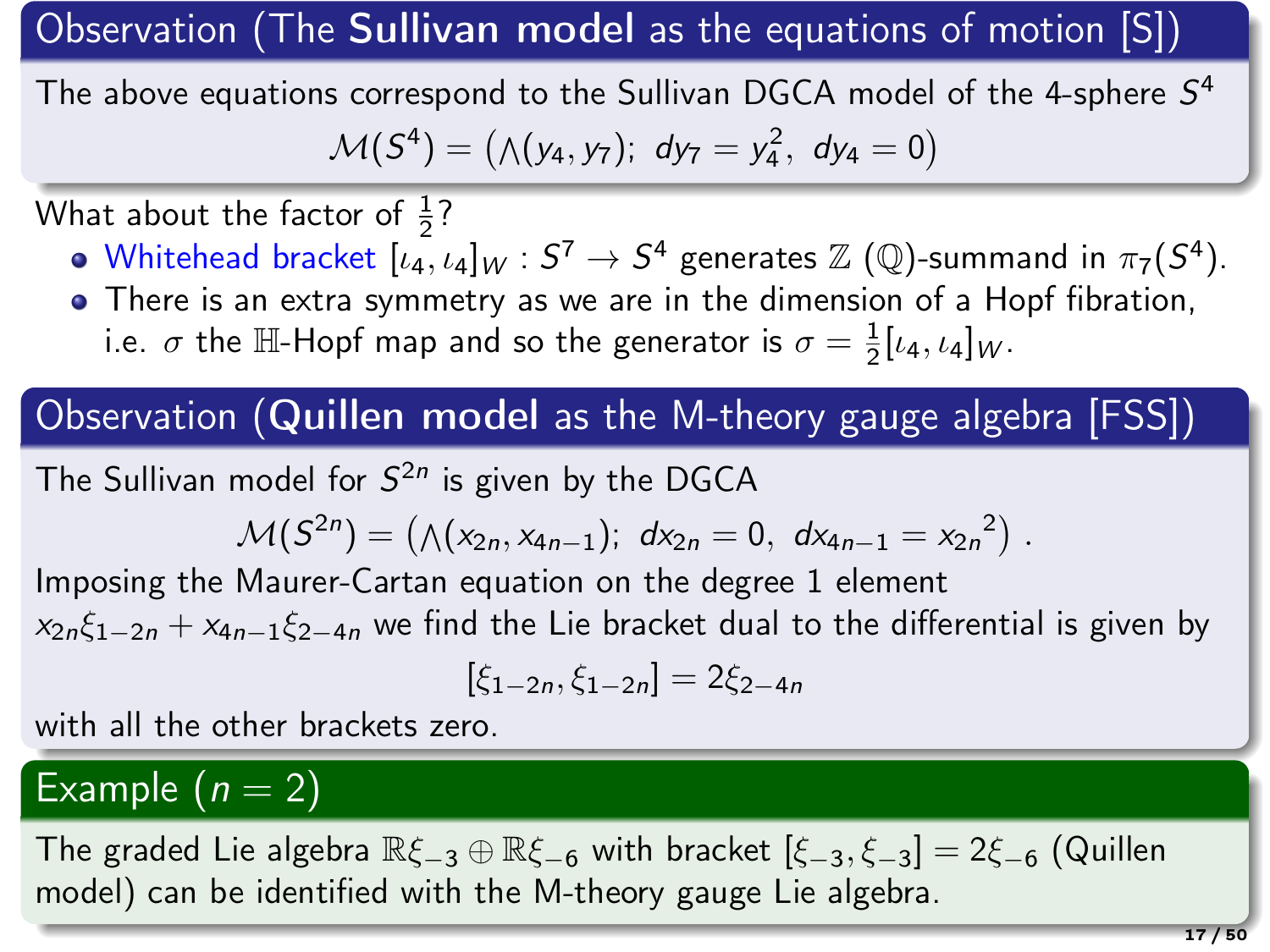### Proposal ([S])

Higher gauge fields in M-theory are cocycles in (rational) cohomotopy.

Developed via Rational Homotopy Theory (RHT) in [FSS]:  $X$  - $\frac{(G_4, G_7)}{G_7}$  >  $S^4_{\mathbb{R}}$ .

- $[Y, S^4_{\mathbb{Q}}] = \pi^4_{\mathbb{Q}}(Y)$  rational cohomotopy.
- Ultimately interested in full  $\mathrm{Map}(Y, S^4) \ni f$ .
- Geometry + physics  $\Rightarrow$  differential cohomotopy [FSS]
- **•** Formulate in stacks/chain complexes.

RHT. Generalized Chern character maps are examples of rationalization



RHT amenable to computations due to Sullivan models: differential graded-commutative algebras (dgc-algebras) on a finite number of generating elements (spanning the rational homotopy groups) subject to differential relations (enforcing the intended rational cohomology groups). In Sugra: "FDA"s. 18/50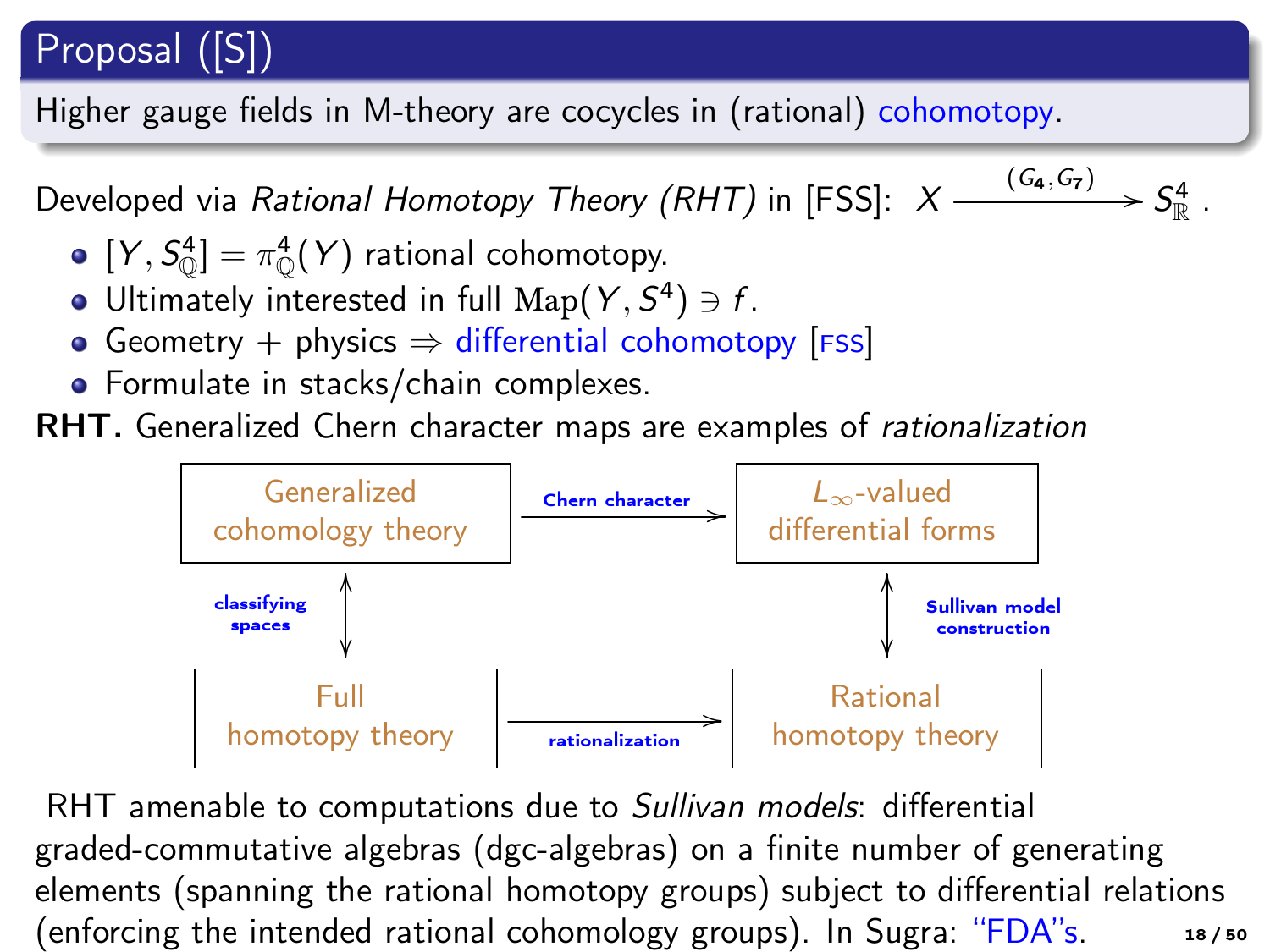# Examples

|                                | Rational<br>super space                                     | Loop<br>super $L_{\infty}$ -algebra  | <b>Chevalley-Eilenberg</b><br>super dgc-algebras<br>("Sullivan models", "FDA"s)                                                                                                                                                                                                                                      |
|--------------------------------|-------------------------------------------------------------|--------------------------------------|----------------------------------------------------------------------------------------------------------------------------------------------------------------------------------------------------------------------------------------------------------------------------------------------------------------------|
| General                        | $\boldsymbol{x}$                                            | IX                                   | CE(IX)                                                                                                                                                                                                                                                                                                               |
| Super<br>spacetime             | $_{\mathbb{T}}$ d, 1   N                                    | $\mathbb{D}d, \mathbf{1} \mathbf{N}$ | $\mathbb{R}[\{\psi^{\alpha}\}_{\alpha=1}^{N},\{e^{a}\}_{a=0}^{d}]/\left(\begin{array}{cc}d\,\psi^{\alpha} & = & \mathbf{0}\\de^{a} & = & \overline{\psi}\Gamma^{a}\psi\end{array}\right)$                                                                                                                            |
| Eilenberg-MacLane<br>space     | $K(\mathbb{R}, p + 2)$<br>$\simeq_{\mathbb{R}} B^{p+1} S^1$ | $\mathbb{R}[\rho + 1]$               | $\mathbb{R}[c_{p+2}] / (d c_{p+2} = 0)$                                                                                                                                                                                                                                                                              |
| Odd-dimensional<br>sphere      | $S_{m}^{2k+1}$                                              | $I(S^{2k+1})$                        | $\mathbb{R}[\omega_{2k+1}]/(d\omega_{2k+1}=0)$                                                                                                                                                                                                                                                                       |
| Even-dimensional<br>sphere     | $S_{\mathbb{D}}^{2k}$                                       | $I(S^{2k})$                          | $\mathbb{R}[\omega_{2k}, \omega_{4k-1}]/\left(\begin{array}{cc} d\omega_{2k} & = \mathbf{0} \\ d\omega_{4k-1} & = -\omega_{2k} \wedge \omega_{2k} \end{array}\right)$                                                                                                                                                |
| M2-extended<br>super spacetime | $T$ 10,132                                                  | m2brane                              | $\mathbb{R}\big[\{\psi^{\alpha}\}_{\alpha=1}^{32},\{\epsilon^a\}_{a=0}^{10},\hbar_3\big]\left\langle\begin{array}{l} d\ \psi^{\mbox{\tiny \it CE}}\\ d\ \epsilon^a=\ \overline{\psi}\,\Gamma^a\psi\\ d\ \hbar_2=\ \frac{i}{2}(\overline{\psi}\Gamma_{ab}\psi)\wedge\epsilon^a\wedge\epsilon^b\end{array}\right\vert$ |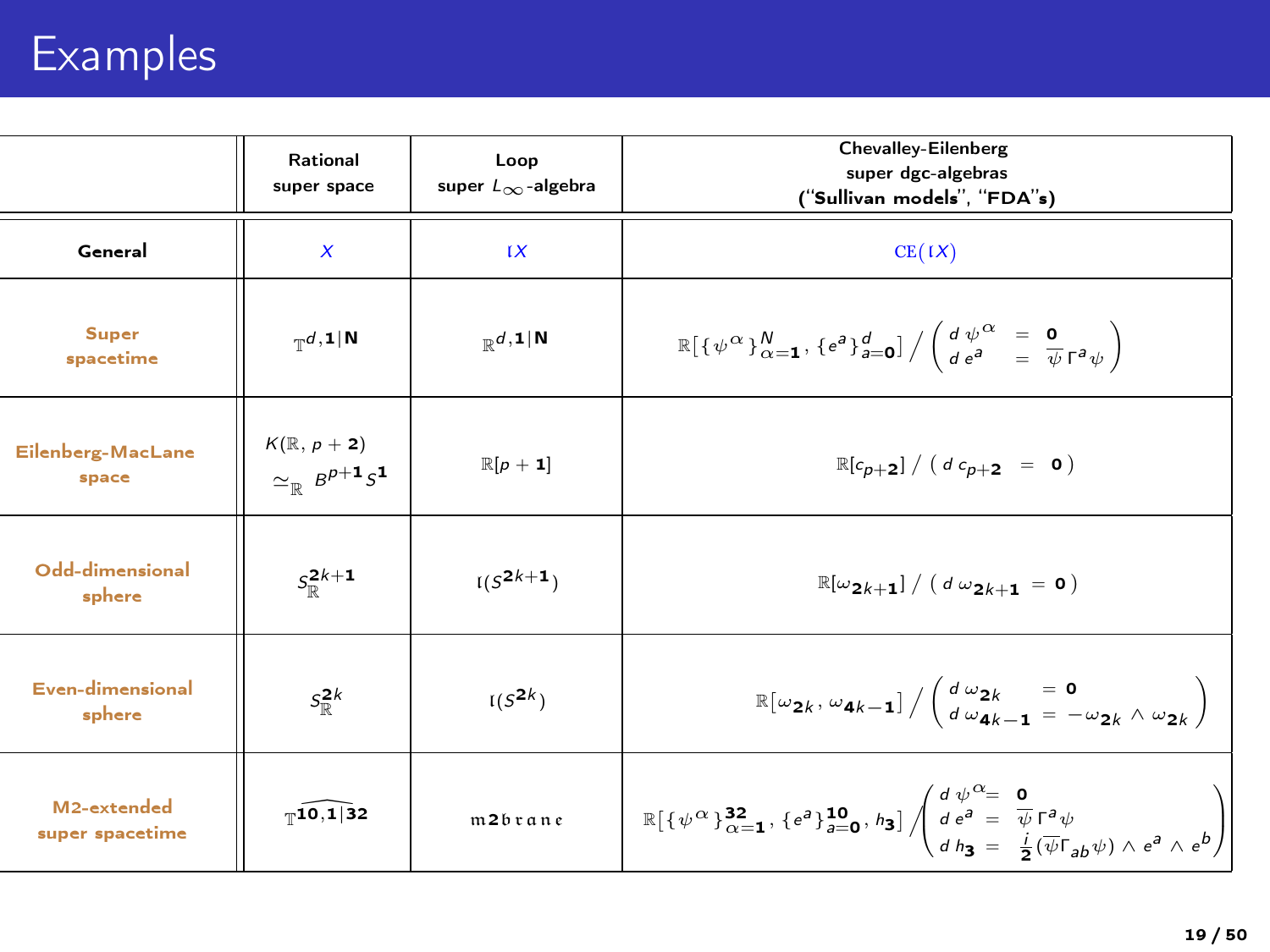- **■** Reduction via a circle bundle  $\Rightarrow$  new functors formalizing dimensional reduction via loop (and mapping) spaces with rich structure retained (topological, geometric, gauge).
- $\bullet$  The rational data of  $S^4$  on the total space  $Y^{11}$  of a circle bundle  $S^1\to Y^{11}\to X^{10}$  leads exactly to rational data of twisted K-theory on base  $X^{10}$  $\rightarrow$  [see Vincent's talk]
- $\bullet$  Even if we take *flat + rational* we can still see a lot of structure: Study of cocycles in Super-Minkowski space recovers cocycles in rational twisted K-theory.
- <sup>4</sup> Furthermore, T-duality can be derived at the level of supercocycles.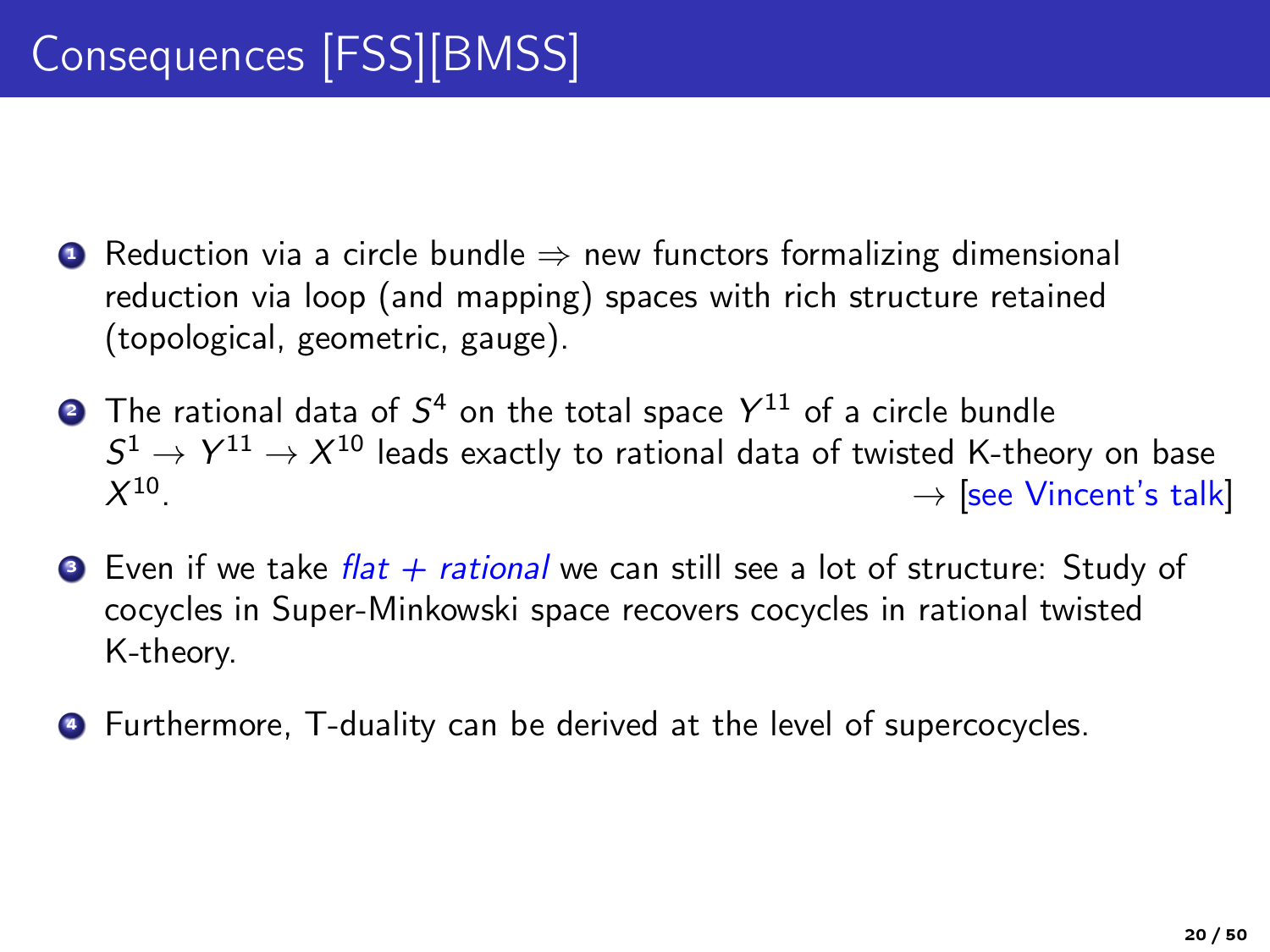## Branes from supercocycles

- Superspace formulation of 11d supergravity [D'Auria-Fre]: fully controlled by an iterated pair of invariant super-cocycles  $\mu_{M2}$  and  $\mu_{M5}$  on  $D = 11$ ,  $N = 1$  super Minkowski spacetime.
- In the super homotopy-theoretic formulation [FSS]:



which are the super-flux forms to which the M2-brane and M5-brane couple, in<sup>(4)</sup> their incarnation as Green-Schwarz-type sigma models [FSS].

- $\bullet$   $\mathbb{T}^{10,1|32}$  = m2brane arises as the homotopy fiber of  $\mu_{M2}$  and is the extended super Minkowski spacetime or the M2-brane super Lie 3-algebra.
- $\bullet$   $\mu_{\text{M2}}$  = super-form component of *magnetic flux* sourced by charged M5-branes.
- $\bullet$   $\mu_{\rm{me}}$  = super-form component of *electric flux* source by charged M2-branes.

So these cocycles are avatars of M-brane charge/flux at the level of super RHT.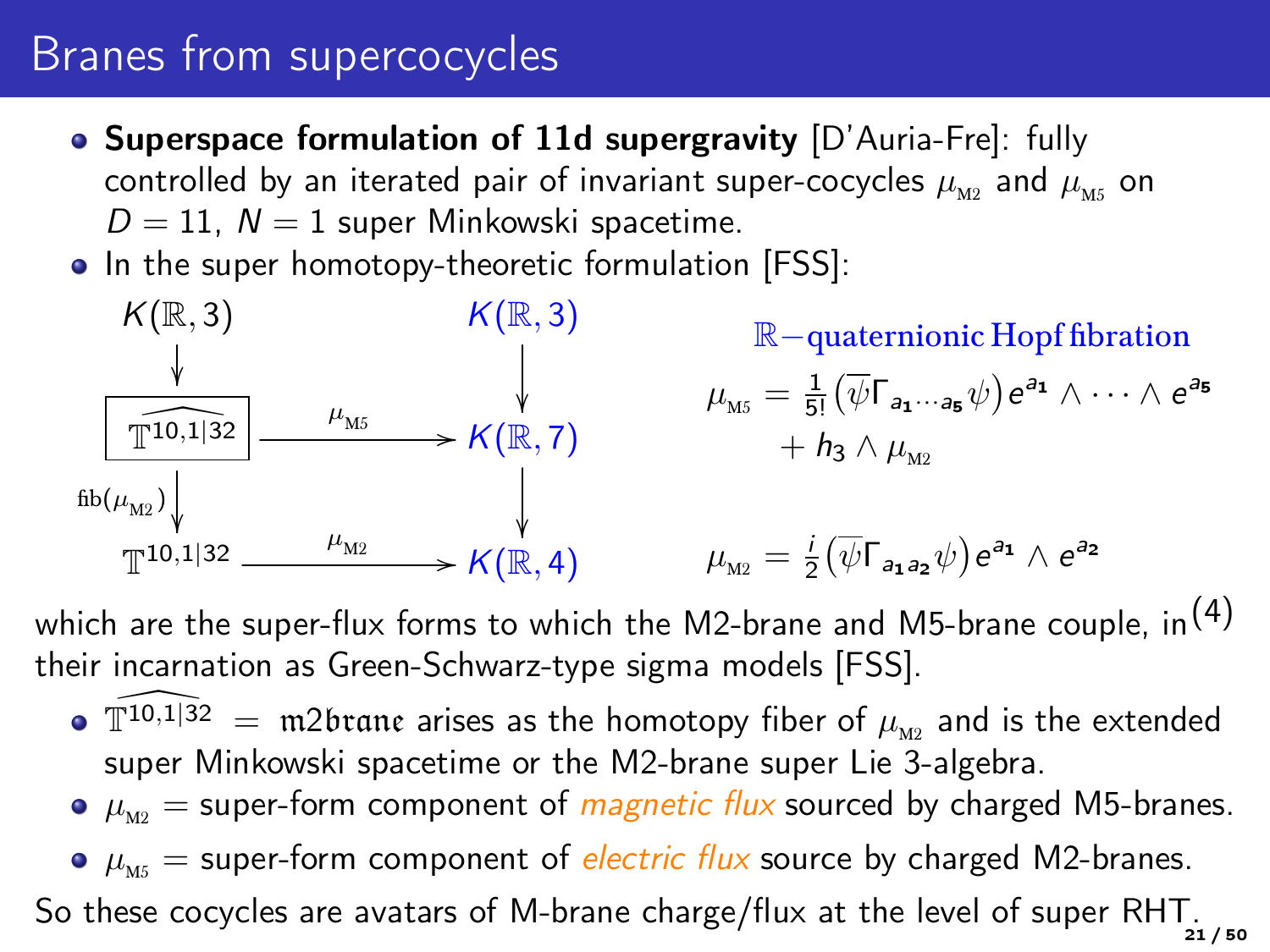# Twisted K-theory in type II from M-theory

**1 Type IIA.** [BMSS] The double dimensional reduction of rational M-brane supercocycles  $(\mu_{M2}, \mu_{M5})$  is indeed the tuple of F1/Dp-brane supercocycles  $(\mu_{\rm m}\mu_{\rm m},\mu_{\rm m},\mu_{\rm m},\mu_{\rm m},\mu_{\rm m})$  in rational twisted K-theory, which the literature demands to be the rational image of a cocycle in actual twisted K-theory.

| Objects  | Cohomology theory     |                                           |
|----------|-----------------------|-------------------------------------------|
| M-branes | twisted<br>Cohomotopy | double dimensional<br>reduction/oxidation |
|          |                       | [see talk by Vincent]                     |
| D-branes | twisted<br>K-theory   |                                           |

- **Type IIB.** Characterization of T-duality for circle and sphere bundles using RHT [FSS].
	- Novel effect: T-duality in super-exceptional spacetimes in 11d M-theory [FSS][SS].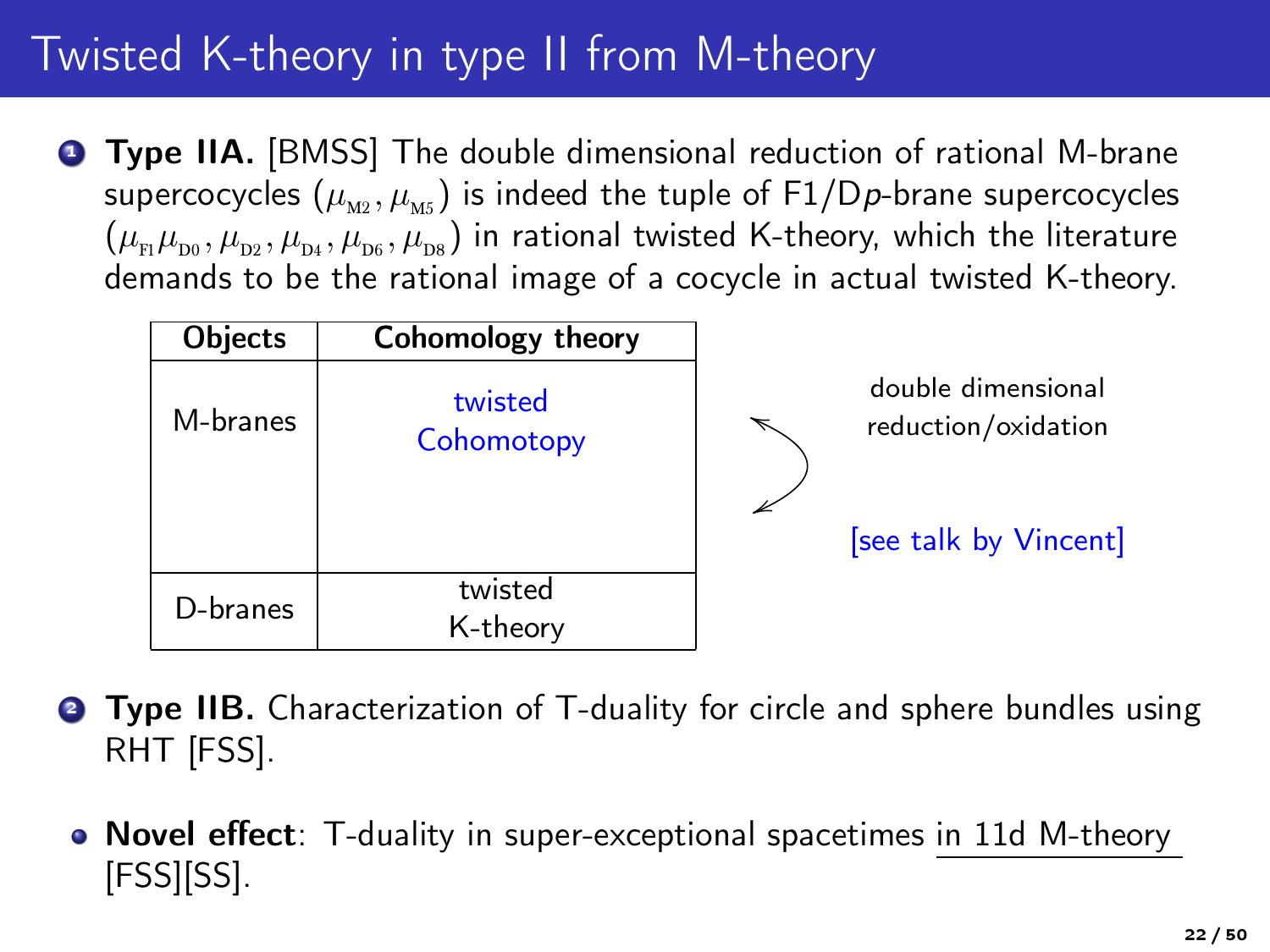# 2. Integrally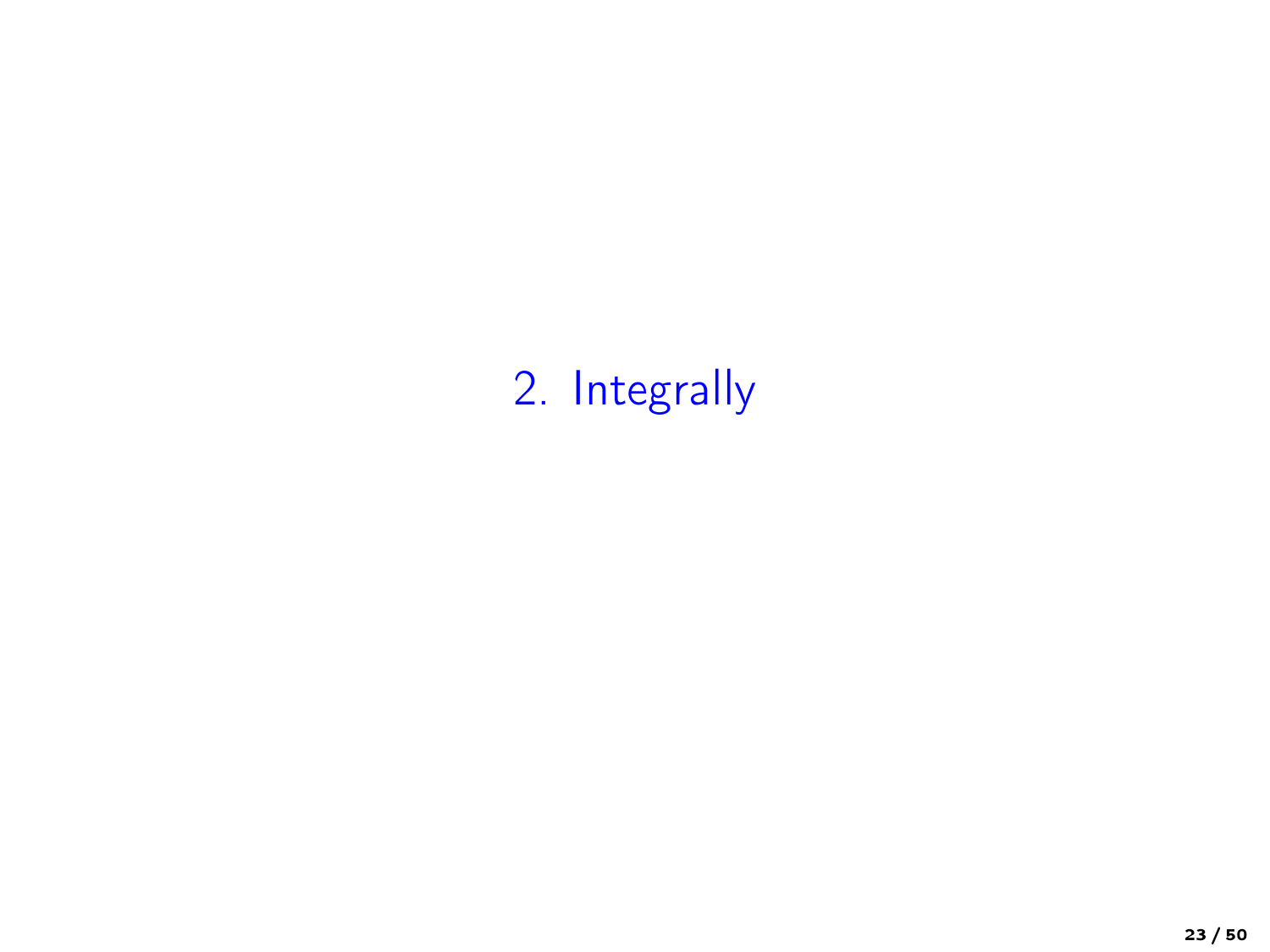$\bullet$  Rationally and stably  $S^4_{\mathbb{O}}$  is just the Eilenberg-MacLane space  $\mathcal{K}(\mathbb{Q},4)$ , and

 $H^4(Y^{11};\mathbb{Q})\cong \pi_s^4(Y^{11})\otimes \mathbb{Q}$ .

**2** In the unstable case, schematically, we have Rational cohomotopy  $=$  Rational cohomology  $+$  trivialization of the cup square Integrally and stably we do see new effects.

- In between full non-abelian cohomotopy and abelian ordinary cohomology sits stable cohomotopy, represented not by actual spheres, but by their stabilization to the sphere spectrum.
- There is a description of the C-field in each one of these flavors [FSS][BMSS].

| Cohomology | Rational   | Integral   | Stable     | Non-abelian |
|------------|------------|------------|------------|-------------|
| theory     | cohomology | cohomology | cohomotopy | cohomotopy  |
| Cocycle    | 4ت         | Δ          | ∼∽∽        |             |

<span id="page-23-0"></span>Hypothesis H. The C-field is charge-quantized in cohomotopy theory, even non-rationally.

Cancellation of main anomalies of M-theory follows naturally from cohomotopy:

- **1** C-field charge quantization in twisted cohomotopy implies various fundamental anomaly cancellation and quantization conditions [FSS].
- <sup>2</sup> Similar effects for D-branes and orientifolds [SS].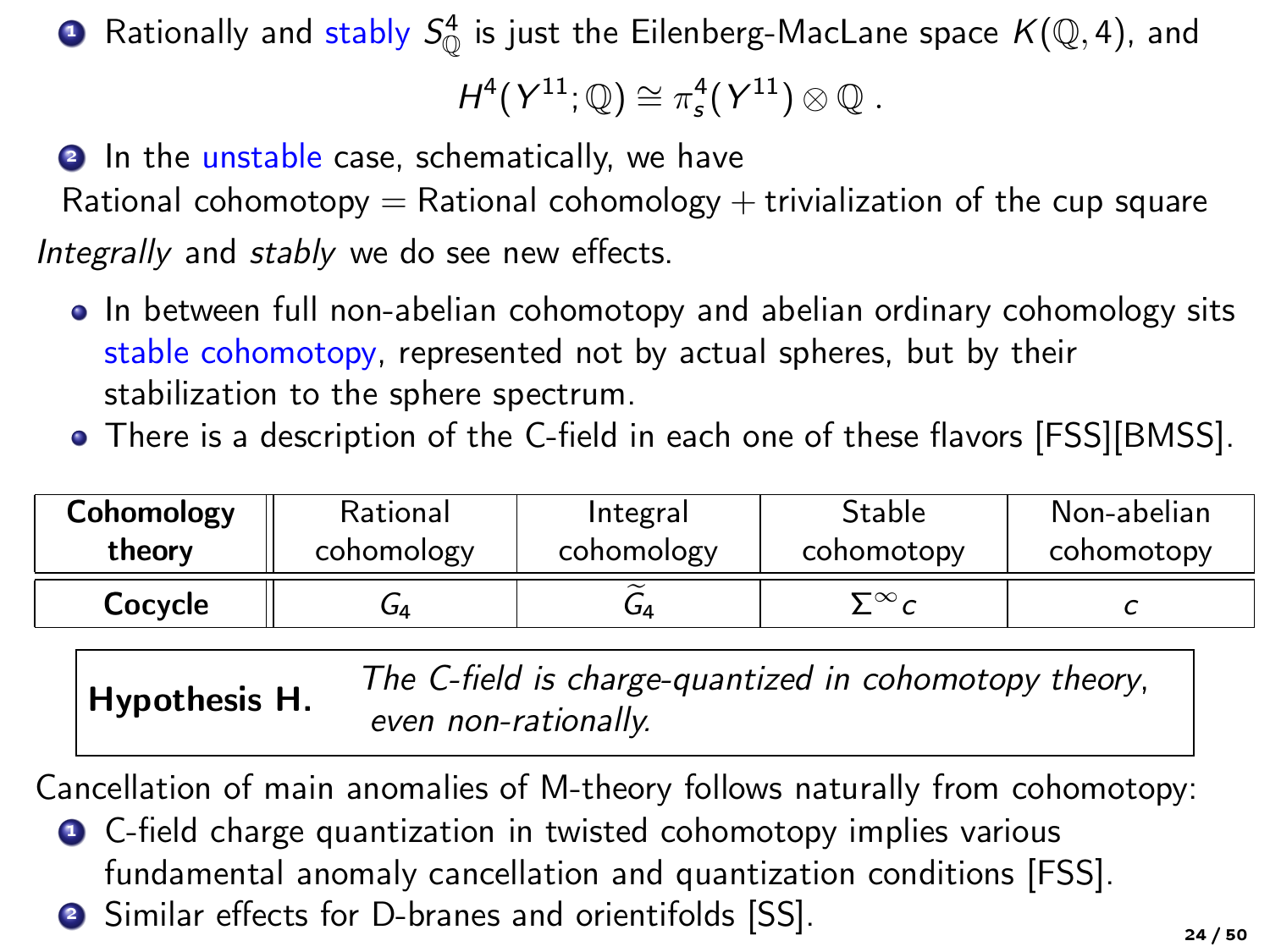# Lifting rational  $S^4$  to integral  $S^4$

- If we start with the rational 4-sphere  $S^4_{\mathbb{O}}$ , then how can we lift it to an "integral" space?
- The actual 4-sphere  $S^4$  stands out as not only the most natural but the  $\textrm{finite-dimensional one.} \hspace{1cm} \textrm{[mtegral]} \hspace{1cm} S^4$

Y

<span id="page-24-0"></span>

• Start with integral cohomology as describing the (shifted/twisted) C-field and then transition to a description in terms of cohomotopy. By representability, this amounts to lifting

$$
\gamma \xrightarrow{\text{Nonlinear} \atop \text{prequantum}} \gamma \xrightarrow{\zeta^4} \qquad (6)
$$
\n
$$
\gamma \xrightarrow{\text{Linear} \atop \text{quantum}} \gamma \xrightarrow{\zeta^4} K(\mathbb{Z}, 4) .
$$

The map  $\iota$  assembles, upon taking homotopy classes, into the integral cohomology  $H^4(S^4; \mathbb{Z})$  generated by a fundamental class.

• Description:

C-field in  $\pi^4(Y^{11}) \iff$  C-field in  $H^4(Y^{11}; \mathbb{Z})$  + nontrivial conditions.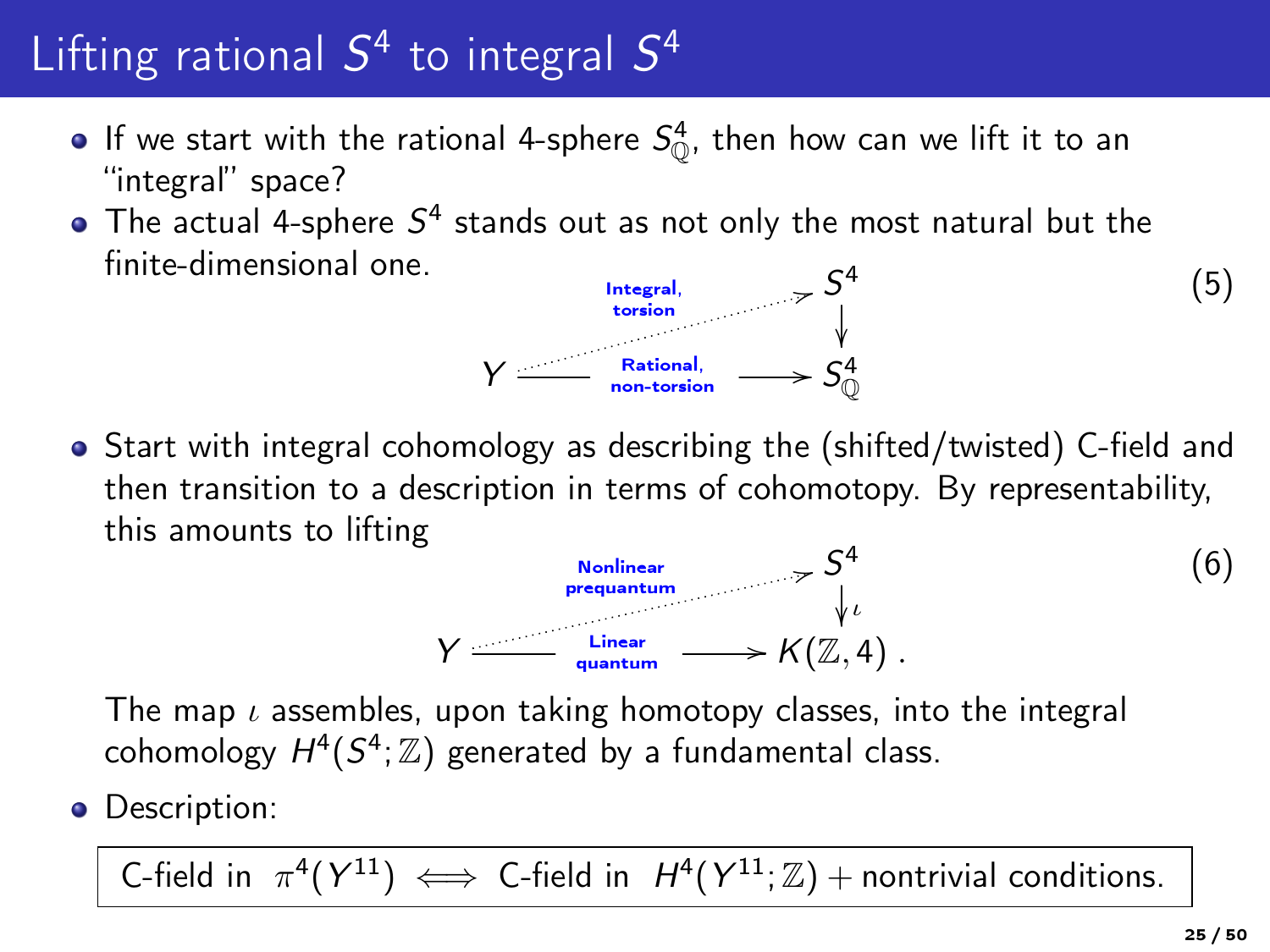### Proposition (Integral Postnikov tower for  $S^4$  [GS])



Note that at the top level the three conditions vanish necessarily on  $Y^{11}$ , for dimension reasons.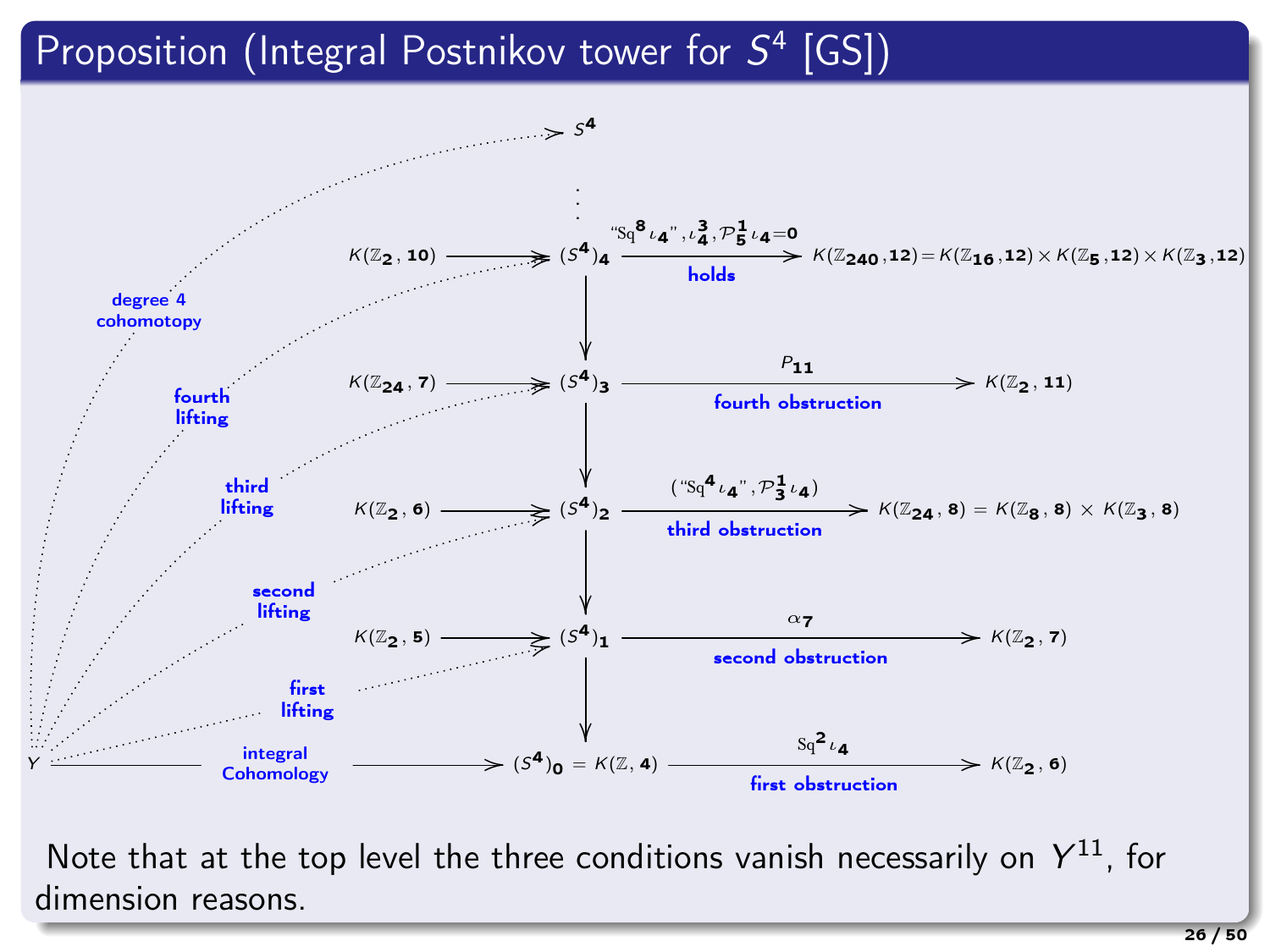Cohomotopy in deg 4  $\sim$  Integral 4-cohomology + four sets of obstructions.

Pulling back to spacetime Y, where the fundamental class  $\iota_4$  pulls back to the field

$$
G_4-\tfrac{1}{2}\lambda=:\,\widetilde{G}_4=f^*\iota_4
$$

where  $\lambda = \frac{1}{2}p_1$  is the first Spin characteristic class of TY.

## (i) First obstruction.

$$
\mathrm{Sq}^2\,\widetilde{\mathcal{G}}_4 \stackrel{!}{=} 0 \in H^6(Y;\mathbb{Z}_2)\,\bigg|\,.
$$

This follows from anomaly cancellation in M-theory [FSS].

(ii) Second obstruction.  $\Big|f^*(\alpha_7)\stackrel{!}{=}0\in H^7(Y;\mathbb{Z}_2)$ 

where 
$$
\alpha_7
$$
 is a secondary operation, restricting fiberwise to  $Sq^2 \iota_5$ .

No candidate degree 5 classes.

(iii) Third obstructions. 
$$
f^*(\mathrm{``Sq^4}\iota_4\mathrm{''}) \stackrel{!}{=} 0 \in H^8(Y;\mathbb{Z}_8)
$$

• Note that by construction, this implies also that (upon mod 2 reduction)

$$
f^*(Sq^4\iota_4)=Sq^4f^*(\iota_4)=Sq^4\,\widetilde{G}_4=\,\widetilde{G}_4\cup\,\widetilde{G}_4=0\in H^8(Y;\mathbb{Z}_2)\ .
$$

Recall that rationally we have the EOM  $d * G_4^{\text{form}} = \frac{1}{2} G_4^{\text{form}} \wedge G_4^{\text{form}}$  ..

• Coefficients being  $\mathbb{Z}_8$  rather than  $\mathbb{Z}_2$ : Fields reduced modulo 4:  $\frac{1}{2}\lambda \rightsquigarrow$  modding out  $p_1$  by 4. (Pontrjagin square operation).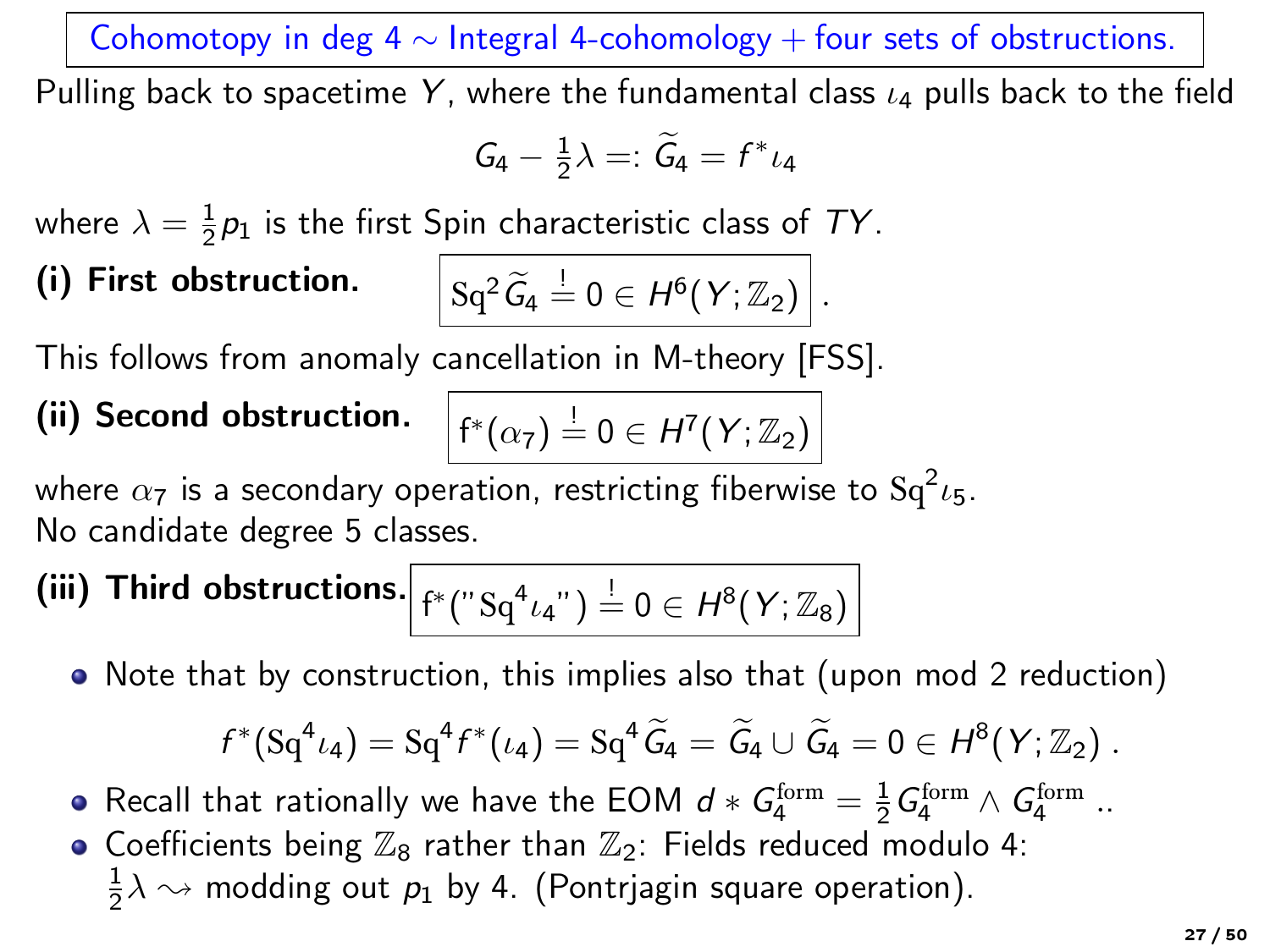We also have  $\left| \mathcal{P}_3^1 \iota_4 \right| = 0$   $\left| \mathcal{P}_3^1 \right|$ 

Mod 3 reductions are shown to play a prominent role in topological considerations in M-theory [S], where similar conditions, including  $\mathcal{P}_3^1\rho_3\mathcal{G}_4=0$ , have been highlighted in the context of Spin K-theory.

(iv) Fourth obstruction.

$$
f^*(P_{11})\stackrel{!}{=}0
$$

where  $P_{11}$  is a class which fiberwise restricts to  $\mathrm{Sq}^4\iota_7.$ 

- Reminiscent of  $G_4 \wedge G_7$ .
- The universal coefficient theorem gives detectable effect for M-theory on orientable spacetimes.
- (v) Fifth obstructions.  $\Box$

$$
``Sq^{8}\iota_4 \stackrel{!}{=} 0, \ \ \iota_4^3 \stackrel{!}{=} 0, \ \ {\mathcal P}_5^1 \iota_4 \stackrel{!}{=} 0 \Big]
$$

These obstructions necessarily vanish on  $Y^{11}$ . However on a 12-manifold  $Z^{12}$ , for analyzing the congruences of the Chern-Simons term in the M-theory action, the three conditions are nontrivial (but natural to have).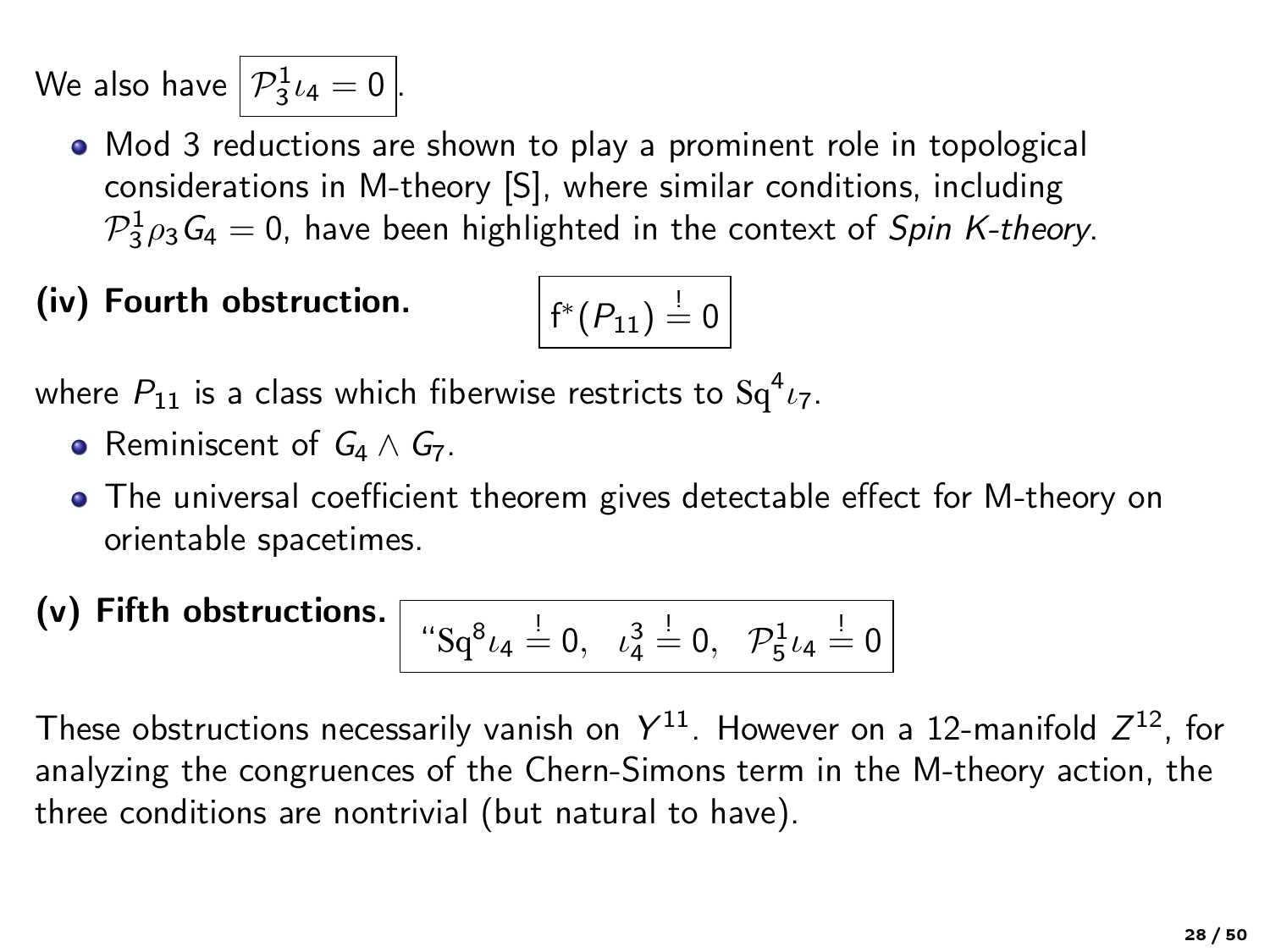#### Proposition (Cohomotopy vs. cohomology for the C-field)

Consider the M-theory (shifted) C-field  $\widetilde{G}_4$  as an integral cohomology class in degree four. Then if  $G_4$  lifts to a cohomotopy class  $G_4 \in \pi^4(Y^{11})$  the following obstructions necessarily vanish

$$
\text{Q} \quad \text{Sq}^2 \widetilde{G}_4 = 0 \in H^6(\text{Y}^{11}; \mathbb{Z}_2).
$$

$$
\mathbf{0} \quad \mathcal{P}_3^1(\widetilde{\mathcal{G}}_4) = 0 \in H^8(Y^{11}; \mathbb{Z}_3).
$$

$$
\bullet \quad \mathrm{Sq}^4 \widetilde{G}_4 = \widetilde{G}_4 \cup \widetilde{G}_4 = 0 \in H^8(Y^{11}; \mathbb{Z}_2).
$$

- If  $G_4 = 0$  and  $dC_3 = 0$  can be lifted to an integral class  $\tilde{C}_3$ , then we also have  $\operatorname{Sq}^3\operatorname{Sq}^1\widetilde{\mathcal{C}}_3=0\in H^7(\mathcal{Y}^{11};\mathbb{Z}_2).$
- **■** If  $dG_7 = G_4 \wedge G_4 = 0$  and  $G_7$  can be lifted to an integral class  $G_7$ , then we also have the condition  $Sq^4 \widetilde{G}_7 = 0 \in H^{11}(Y^{11}; \mathbb{Z}_2)$ .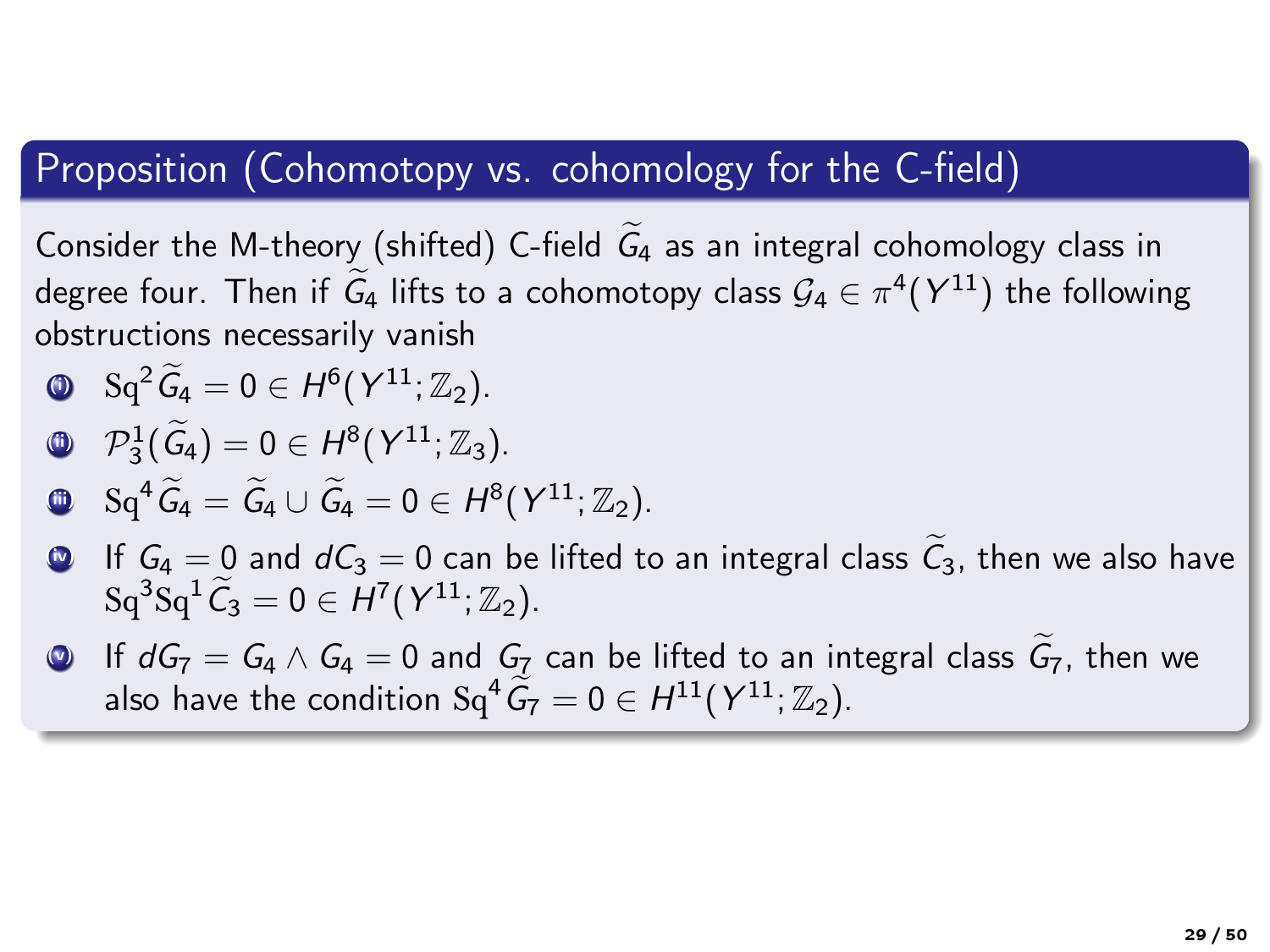### Consequences:

**• Congruences for the action** The Chern-Simons term in the action

$$
\frac{1}{6}\int_{\gamma^{11}} C_3 \wedge G_4 \wedge G_4 \ .
$$

Since  $C_3$  may not be globally defined in general, one may consider  $Y^{11}$  as the boundary of a 12-manifold  $Z^{12}$  and analyzes the globally well defined term

<span id="page-29-0"></span>
$$
\frac{1}{6}\int_{Z^{12}}G_4\wedge G_4\wedge G_4\qquad \qquad (7)
$$

[Witten]: usual quantization law of  $G_4$  does not give rise to a well defined Chern-Simons action, as [\(7\)](#page-29-0) might fail to be integral by a factor of 6. Cohomotopy implies the added condition that

 $\widetilde{G}_4^3 \equiv 0 \mod 3$ .

This, with  $\widetilde{G}_4^2 = \mathrm{Sq}^4(\widetilde{G}_4) \equiv 0$  mod 2, gives result (without  $E_8$ -gauge theory).

- **2 The anomaly in the partition function** Quantization in cohomotopy yields the condition  $\operatorname{Sq}^2(\widetilde{G}_4) = 0$  for some integral lift of  $G_4$ .
	- Implies the vanishing of the DMW anomaly  $Sq^3(\widetilde{G}_4) = 0$  [FSS].
	- Obstruction theory for  $S^4 \Rightarrow$  fields which contribute to the phase are just the field which lift to the first Postnikov stage in cohomotopy [GS].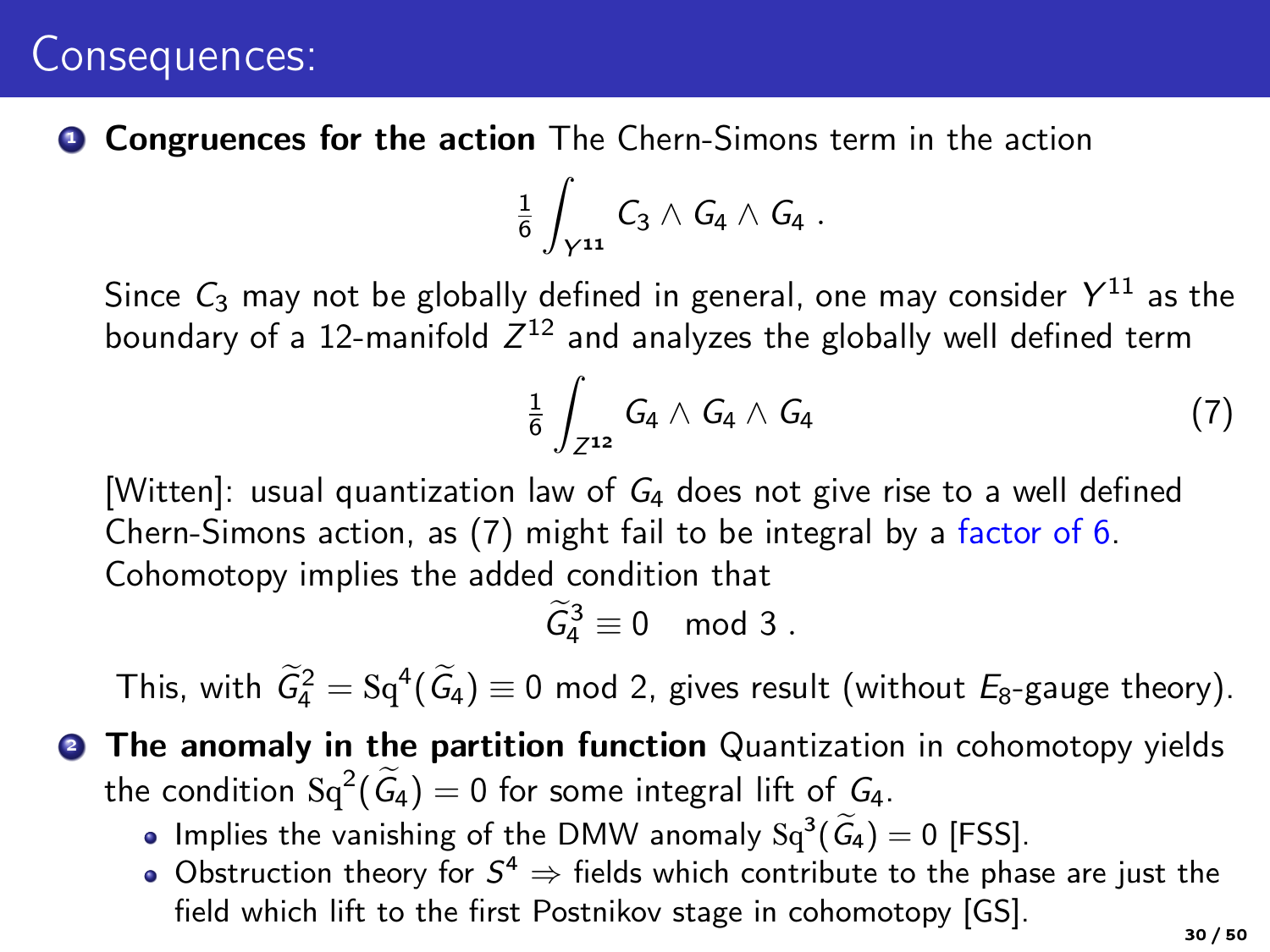### Example (Flux compactification spaces)

Anti-de Sitter space  $AdS_n \rightarrow$  simply-connected cover  $AdS_n$  of  $AdS_n$ .

- **1 AdS**  $4 \times CP^2 \times T^2$ : Supersymmetry without supersymmetry [Duff-Lu-Pope] and T-duality [Bouwknegt-Evslin-Mathai].  $\pi^4(\mathbb{C}P^2) \cong \mathbb{Z}$  while  $H^4(\mathbb{C}P^2;\mathbb{Z})\cong\mathbb{Z}.$
- **3**  $\widetilde{AdS}_7 \times \mathbb{R}P^4$ : M-theory on an orientifold [Witten][Hori].  $\pi^4(\mathbb{R}P^4) \cong \mathbb{Z}_2$  while  $\overline{H^{4}(\mathbb{R}P^{4};\mathbb{Z})} = 0$ , indeed shows that cohomotopy detects more.
- **3**  $AdS_4 \times \mathbb{R}P^5 \times T^2$ :  $\pi^4(\mathbb{R}P^5)$  is cyclic or order 4, i.e. either  $\mathbb{Z}_4$  or  $\mathbb{Z}_2 \times \mathbb{Z}_2$ , while  $H^4(\mathbb{R}P^5; \mathbb{Z}) \cong \mathbb{Z}_2$ .
- $\begin{split} \textbf{4.4} \otimes \widetilde{\text{AdS}}_4 \times \mathbb{C} P^3 \times S^1:~ & \pi^4(\mathbb{C} P^3) \cong \mathbb{Z} \oplus \mathbb{Z}_2 \text{ while } H^4(\mathbb{C} P^3;\mathbb{Z}) \cong \mathbb{Z}, \text{ so that there.} \end{split}$ is an extra contribution of  $\mathbb{Z}_2$  present in cohomotopy.
- $\textbf{D}$  For  $\mathbb{H}P^2$ :  $\pi^4(\mathbb{H}P^2) \cong \mathbb{Z}$  while  $H^4(\mathbb{H}P^2;\mathbb{Z}) \cong \mathbb{Z}$ , and hence no new contribution,
- $\bullet$  For  $\mathbb{O}P^2$ :  $\pi^4(\mathbb{O}P^2) \cong \mathbb{Z}$  . while  $H^4(\mathbb{O}P^2;\mathbb{Z})=0$ , signaling a new effect. Important for bosonic M-theory ([Ramond][S]).

Interpretation and consequences? Work in progress (via Pontrjagin-Thom theory).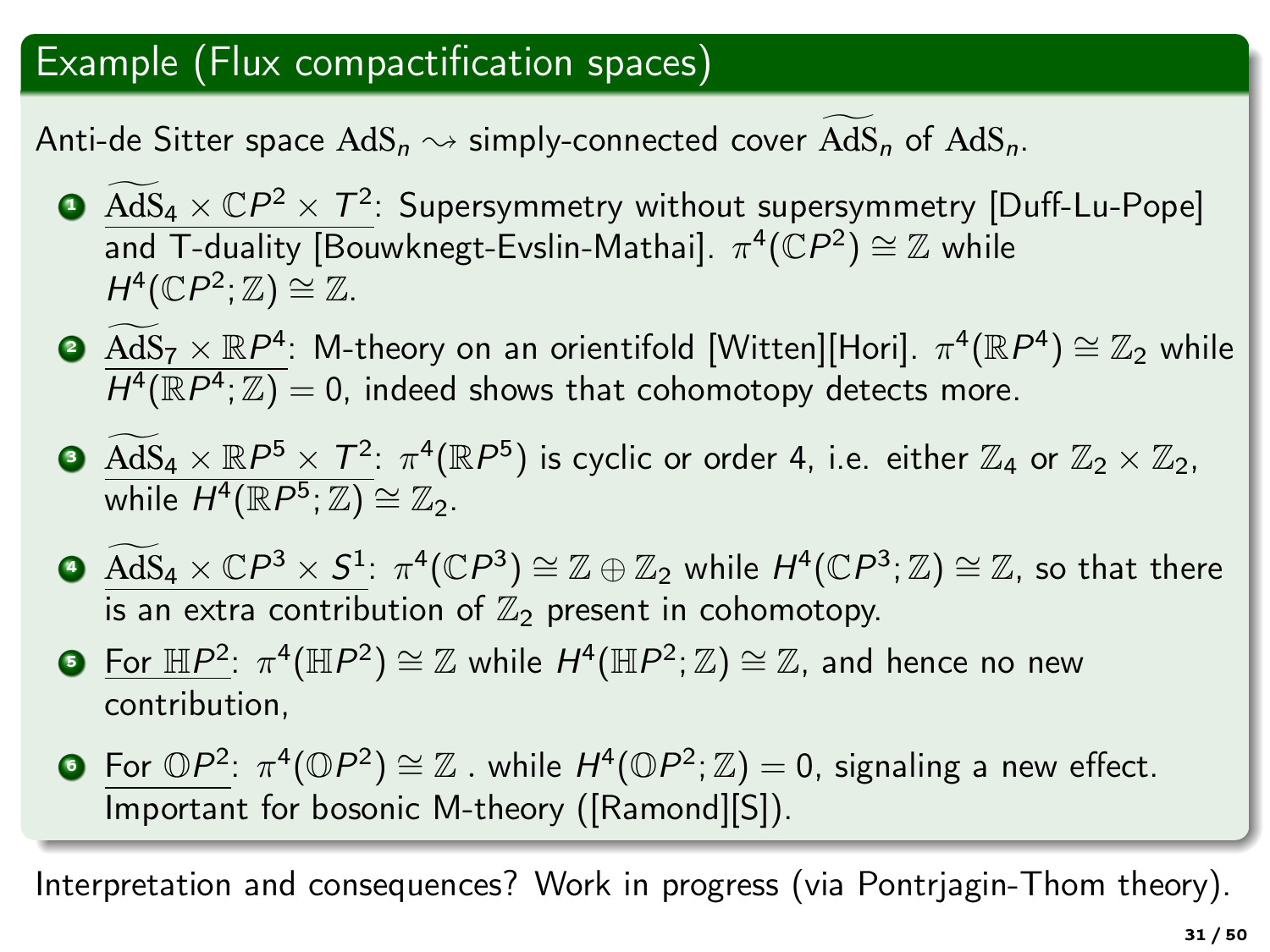# Twisted Cohomotopy theory [FSS]

In degree  $d-1$  there is a canonical twisting on Riemannian d-manifolds, given by the unit sphere bundle in the orthogonal tangent bundle:



Since the canonical morphism  ${\rm O}(d)\longrightarrow {\rm Aut}(S^{d-1})$  is known as the J-homomorphism, we may call this J-twisted Cohomotopy theory, for short.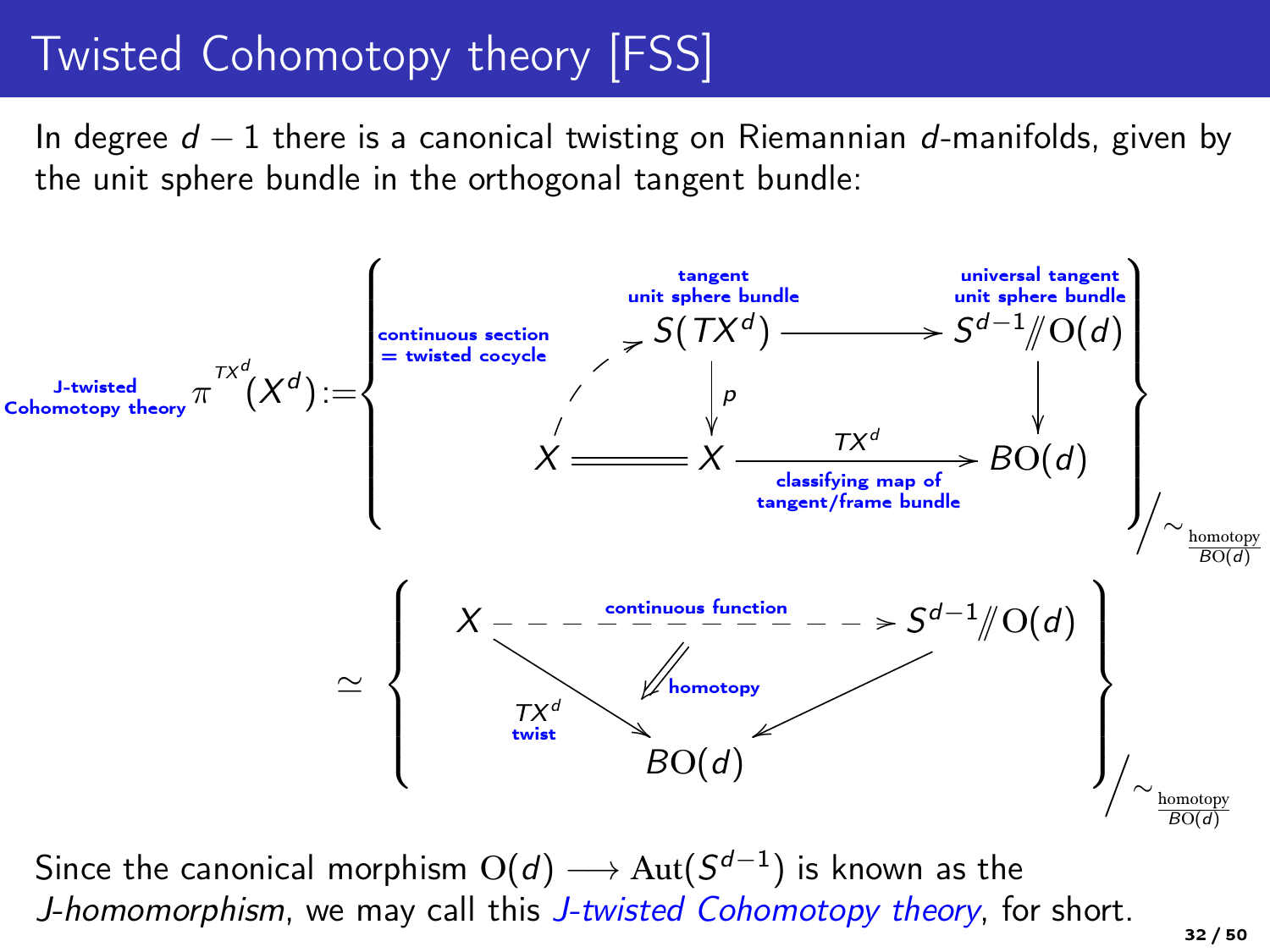# Twisted cohomotopy and anomalies [FSS]

**Hypothesis H:** The C-field 4-flux  $\&$  7-flux forms in M-theory are subject to charge quantization in J-twisted Cohomotopy cohomology theory in that they are in the image of the non-abelian Chern character map from J-twisted Cohomotopy theory.

⇒ Cancellation of main anomalies:

| Half-integral flux quantization | $\left[G_4 + \frac{1}{4}p_1\right] \in H^4(X,\mathbb{Z})$                                                 |                        |
|---------------------------------|-----------------------------------------------------------------------------------------------------------|------------------------|
|                                 | $=:\widetilde{G}_{4}$ integral flux                                                                       |                        |
| Background charge               | $\widetilde{\mathsf{G}}_4\,\big(\,\widetilde{\mathsf{G}}_4-\frac{1}{2}p_1\,\,\big)$<br>$q(\tilde{G}_4) =$ |                        |
|                                 | quadratic form<br>$=(\widetilde{G}_{4})_{0}$                                                              |                        |
| DMW-anomaly cancellation        | $W_7(TX) = 0$                                                                                             |                        |
| Integral equation of motion     | $\mathrm{Sq}^3(\widetilde{\mathcal{G}_4})$<br>$= 0$                                                       |                        |
|                                 | $=\beta$ Sq <sup>2</sup>                                                                                  |                        |
| M5-brane anomaly cancellation   | $I_{\rm ferm}^{\rm M5}$<br>$+$ $I_{sd}^{M5}$ +<br>$I_{\rm infl}^{\rm bulk}$<br>$= 0$                      |                        |
|                                 | self-dual<br>chiral<br><b>bulk</b><br>inflow<br>3-flux<br>fermion                                         |                        |
| M2-brane tadpole cancellation   | $+q(\widetilde{G}_4)$<br>$N_{\rm M2}$                                                                     |                        |
|                                 | number of<br>M <sub>2</sub> -branes                                                                       | One loop<br>polynomial |

Consequences for WZW model associated to M5-brane  $\Rightarrow$  [See talk by Domenico] 33 / 50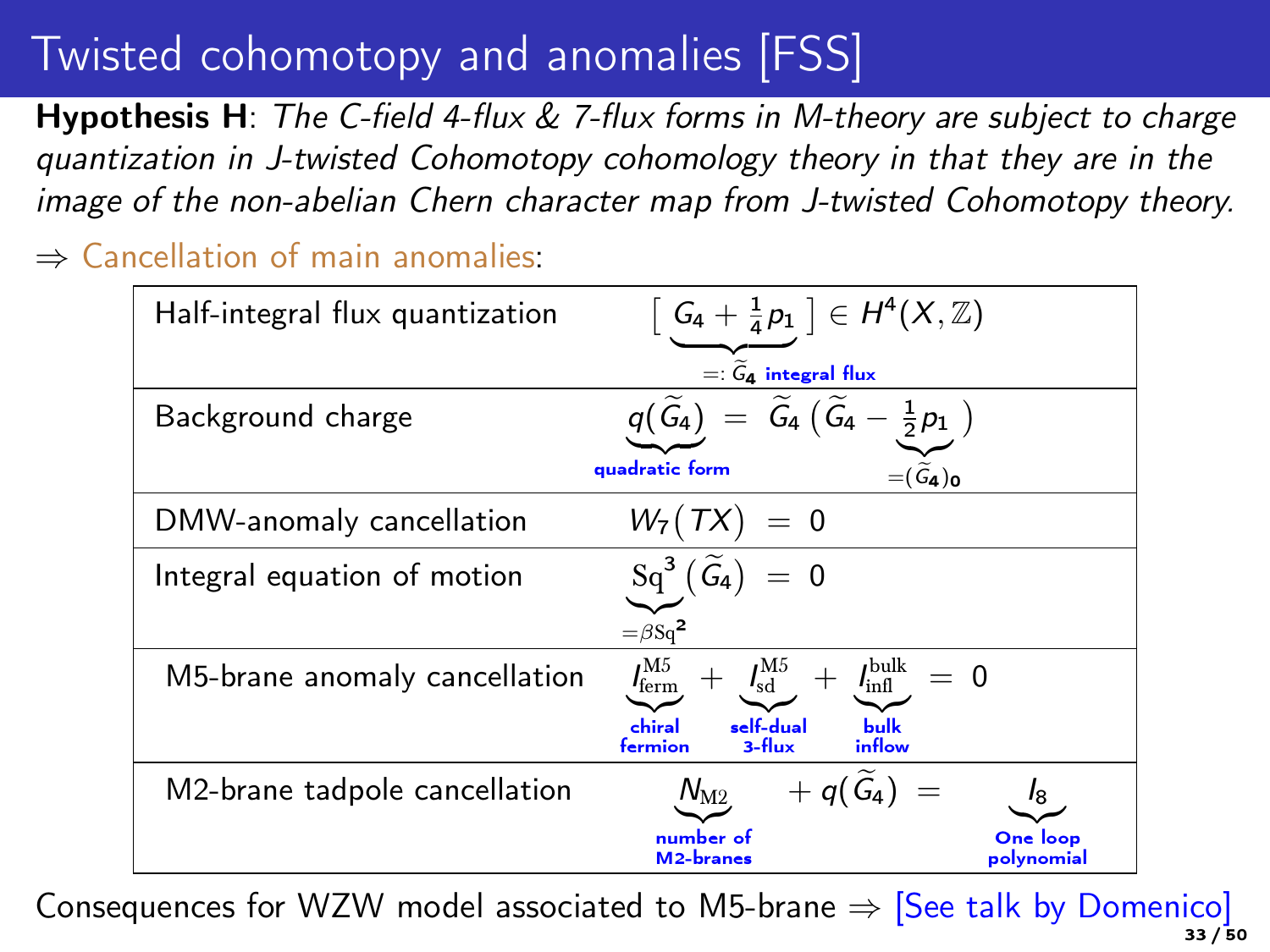# J-Twisted Cohomotopy and Topological G-Structure

• For every topological coset space realization  $G/H$  of an *n*-sphere, there is a canonical homotopy equivalence between the classifying spaces for G-twisted Cohomotopy and for topological H-structure (i.e., reduction of the structure group to  $H$ ), as follows:

> coset space structure on topological n-sphere  $S^n \cong G/H \Rightarrow S^n/\!\!/ G \cong BH$ . G-twisted Cohomotopy / topological H-structure

(One may think of this as "moving G from numerator on the right to denominator on the left".)

- Existence of a G-structure is a non-trivial topological condition, so is the existence of J-twisted Cohomotopy cocycles.
- Notice that this is a special effect of twisted non-abelian generalized Cohomology: A non-twisted generalized cohomology theory (abelian or non-abelian) always admits at least one cocycle, namely the trivial or zero-cocycle. But here for non-abelian J-twisted Cohomotopy theory on 8-manifolds, the existence of any cocycle is a non-trivial topological condition.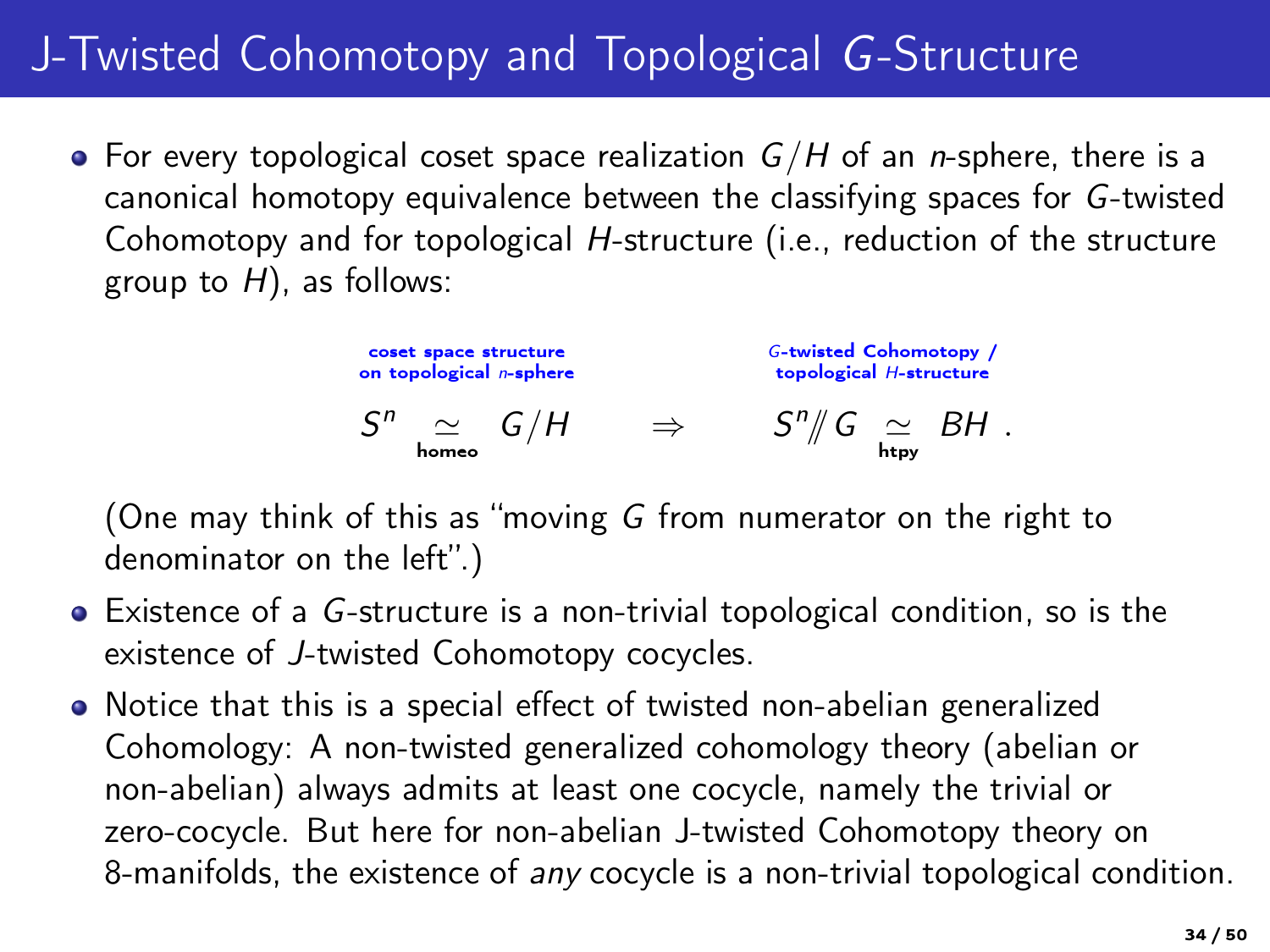### Equivalence for Spin 8-manifolds

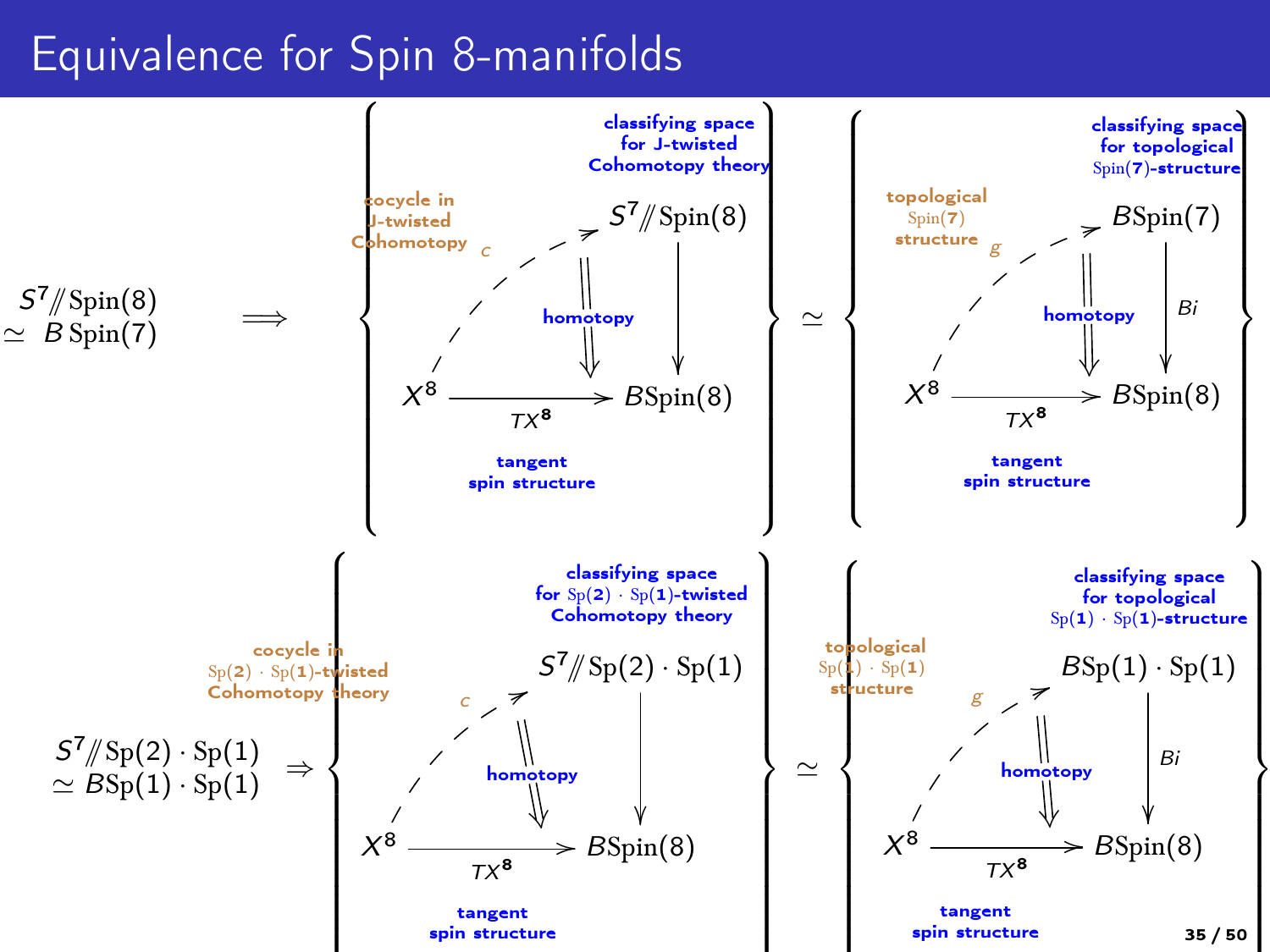## Stable vs. unstable

#### The quaternionic Hopf fibration.



• So composition with the quaternionic Hopf fibration can be viewed as a transformation that translates deg-7 to deg-4 Cohomotopy classes:

![](_page_35_Figure_4.jpeg)

36 / 50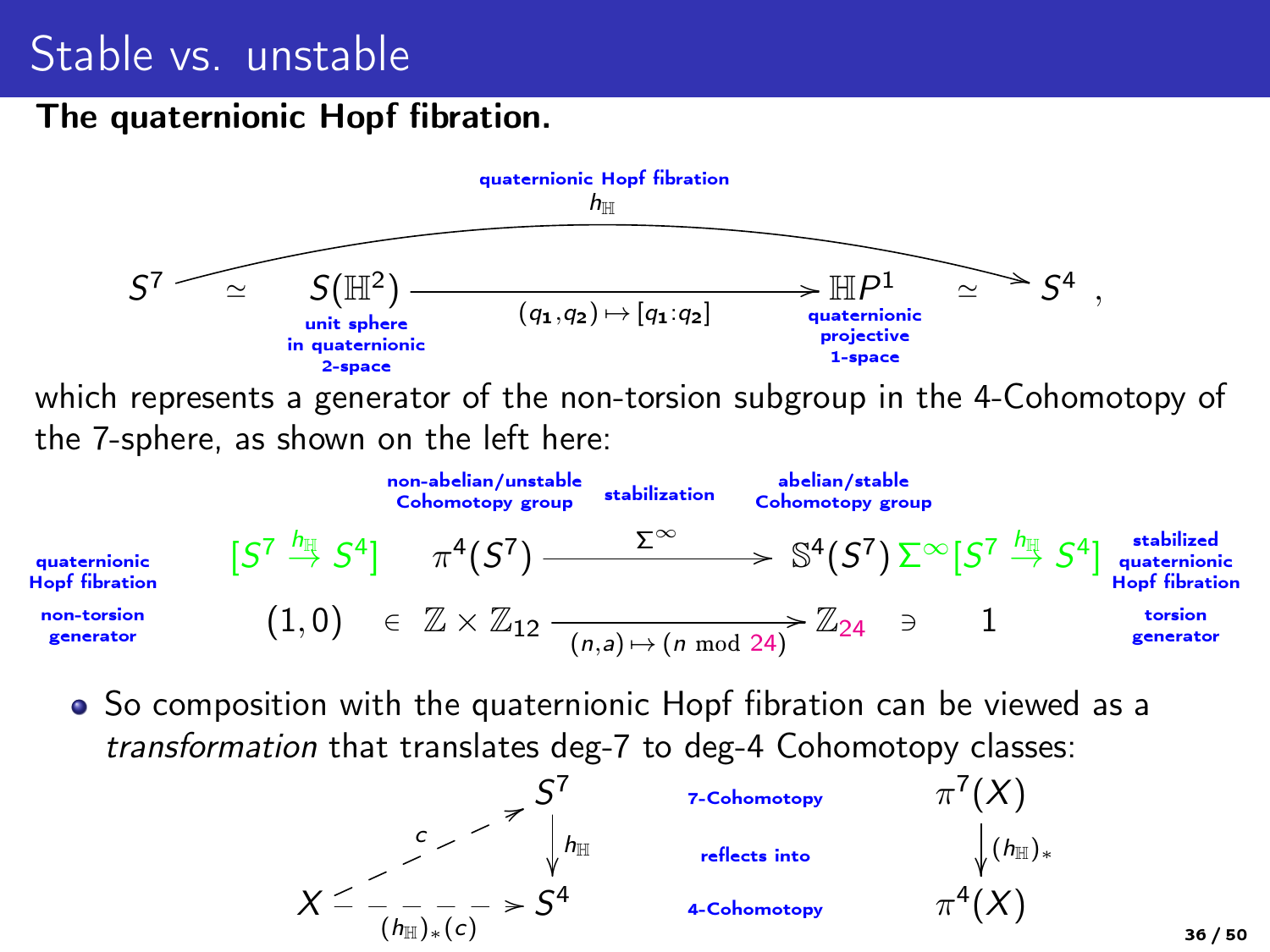### Proposition (Differential form data underlying twisted Cohomotopy)

Let X be a simply connected smooth manifold and  $\tau : X \to BO(n+1)$  a twisting for Cohomotopy in degree n. Let  $\nabla_{\tau}$  be any connection on the real vector bundle V classified by  $\tau$  with Euler form  $X_{2k+2}(\nabla_{\tau})$  (see [Mathai-Quillen]). (i) If  $n = 2k + 1$  is odd  $n \ge 3$ : a cocycle defining a class in the rational

 $\tau$ -twisted Cohomotopy of X is equivalently given by

$$
\pi_{\mathbb{Q}}^{\tau}(X) \; \simeq \; \big\{\,G_{2k+1} \mid d \; G_{2k+1} = \chi_{2k+2}(\nabla_{\tau})\big\}_{\big/\sim} \, \bigg|.
$$

(ii) If  $n = 2k$  is even,  $n \geq 2$ : a cocycle defining a class in the rational  $\tau$ -twisted Cohomotopy of X is given by a pair of differential forms  $G_{2k} \in \Omega^{2k}(X)$  and  $G_{4k-1} \in \Omega^{4k-1}(X)$  such that

$$
\begin{aligned} dG_{2k}=0; \qquad \pi^*G_{2k}=\tfrac{1}{2}\chi_{2k}(\nabla_{\hat{\tau}})\\ dG_{4k-1}=-G_{2k}\wedge G_{2k}+\tfrac{1}{4}p_k(\nabla_{\tau}),\end{aligned}
$$

where  $p_k(\nabla_\tau)$  is the k-th Pontrjagin form of  $\nabla_\tau$ ,  $\pi\colon E\to X$  is the unit sphere bundle over X associated with  $\tau$ ,  $\hat{\tau}$ :  $E \rightarrow BO(n)$  classifies the vector bundle  $\hat{V}$  on E defined by the splitting  $\pi^* V = \mathbb{R}_E \oplus \widehat{V}$  associated with the tautological section of  $\pi^*V$  over E, and  $\nabla_{\hat{\tau}}$  is the induced connection on  $\hat{V}$ . That is,

$$
\pi_{\mathbb{Q}}^{\tau}(X) \simeq \left\{ (G_{2k}, G_{4k-1}) \middle| \frac{d G_{2k} = 0, \pi^* G_{2k} = \frac{1}{2} \chi_{2k}(\nabla_{\hat{\tau}}) \right\}_{\Lambda \text{ST}/50} \right\}_{d G_{4k-1}} = -G_{2k} \wedge G_{2k} + \frac{1}{4} p_k(\nabla_{\tau}) \right\}_{\Lambda \text{ST}/50}
$$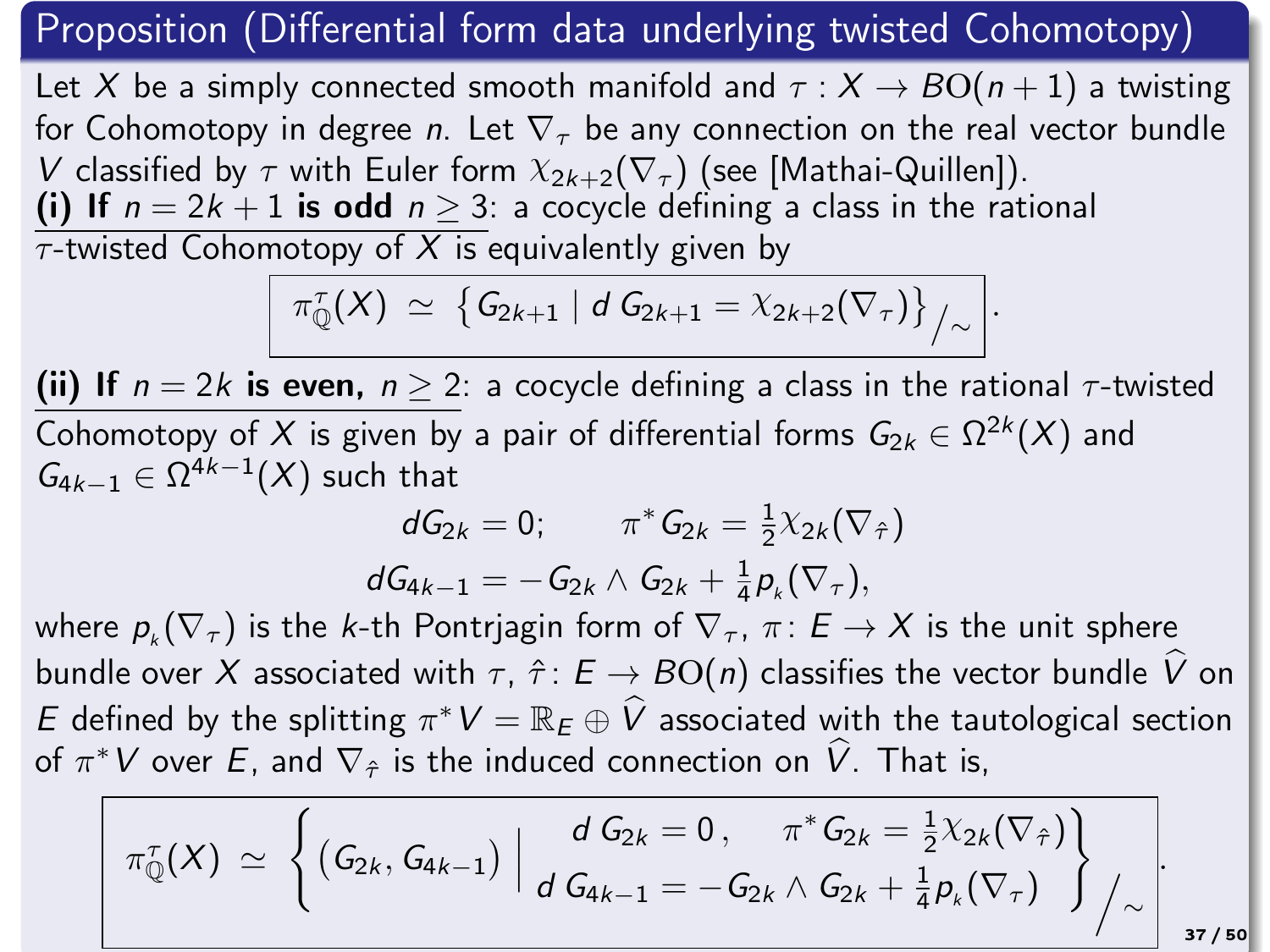# 3. Differentially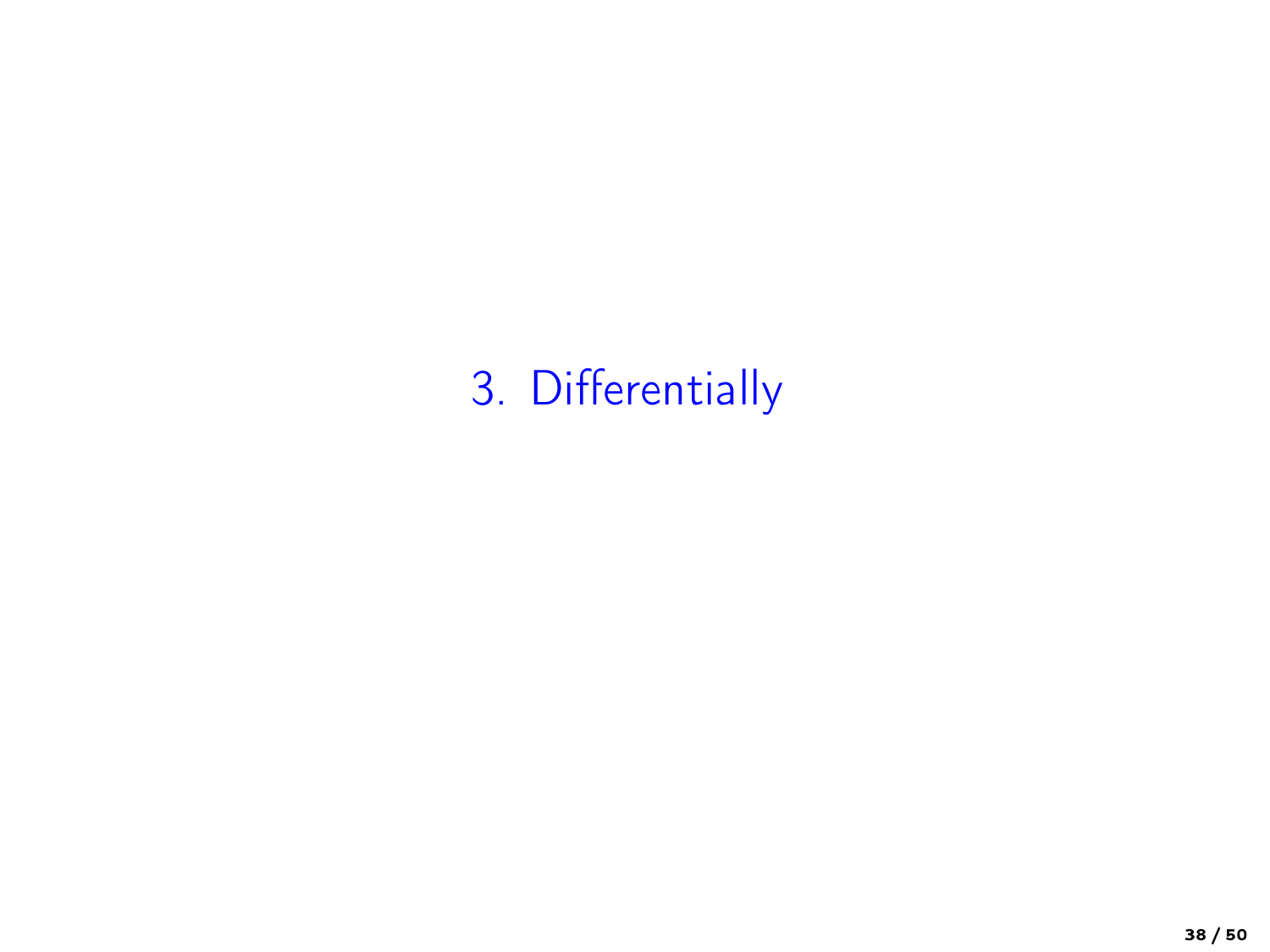# Differential refinement

 $\bullet$  Refine the topological lift [\(5\)](#page-24-0) to a geometric lift at the level of smooth stacks of the form

![](_page_38_Figure_2.jpeg)

where  $\widehat{S}^4$  is the differential refinement of the 4-sphere and  $B^3U(1)_\nabla$  is the smooth stack of 3-bundles with connections

• This would require a differential refinement of the Postnikov tower which uses refinement of cohomology operations, primary (such as Steenrod operations) and secondary (such as Massey products) [GS].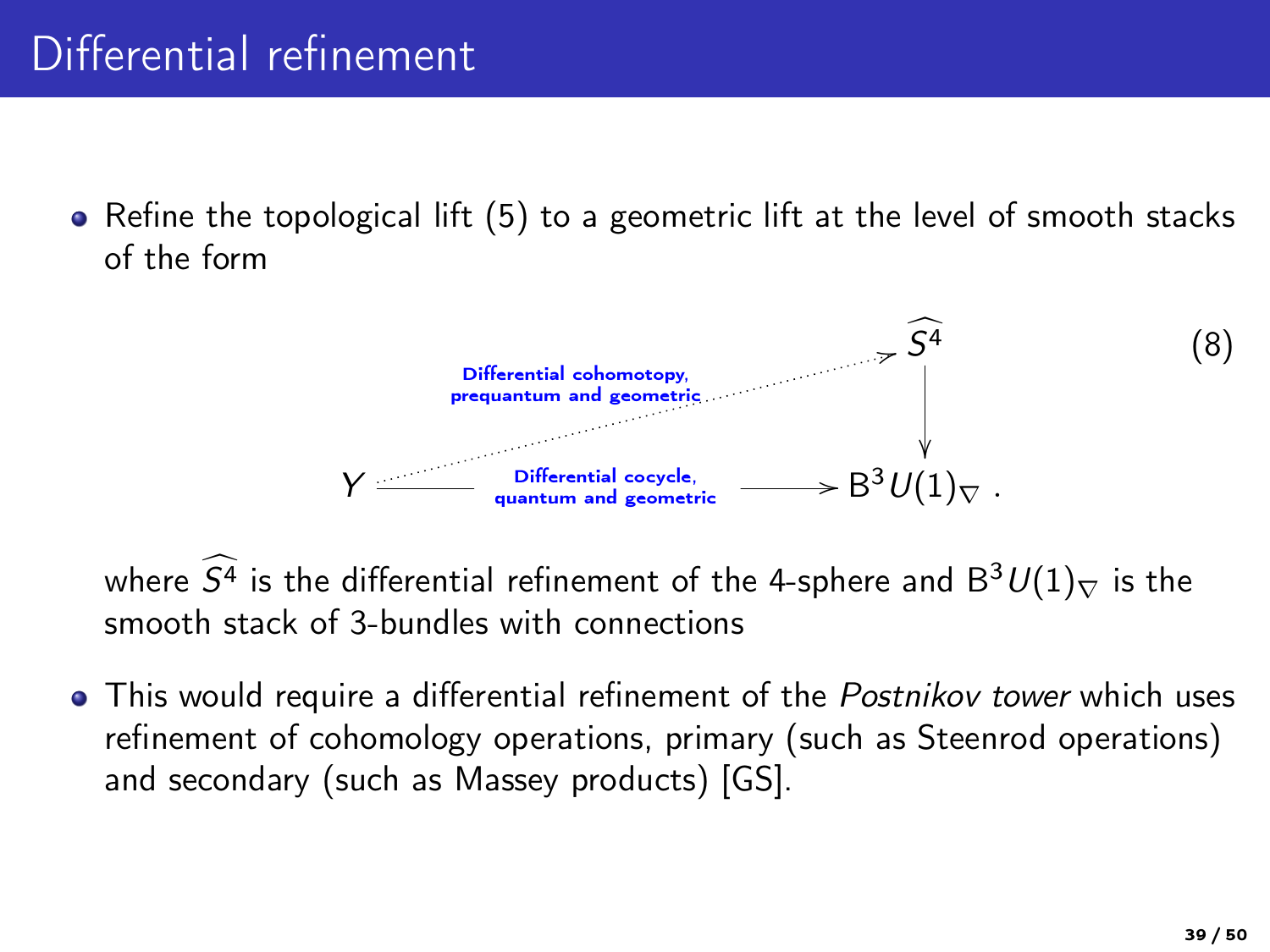# Differential cohomotopy [Fiorenza-S.-Schreiber]

- $\mathbb{H}\text{-}\mathsf{Hopf} \text{ fibration}\colon\thinspace \mathcal{S}^3\longrightarrow \mathcal{S}^7\longrightarrow \mathcal{S}^4\longrightarrow B\mathrm{SU}(2)\stackrel{c_2}\longrightarrow \mathcal{K}(\mathbb{Z},4).$
- Rationalize:  $S^3_0 \longrightarrow S^7_0 \longrightarrow S^4_0 \longrightarrow (BS^3)_\mathbb{Q}$  which is equivalent to  $K(\mathbb{Q}, 7) \longrightarrow S^4_{\mathbb{Q}} \longrightarrow K(\mathbb{Q}, 4)$
- Rational homotopy of spaces can be modelled using  $L_{\infty}$ -algebras.
- The Eilenberg-MacLane spaces  $K(\mathbb{Q}, n) = B^n \mathbb{Q}$  can be modelled using algebras via chain complexes:  $b^n Q = \mathbb{Q}[n]$ .
- Lie 7- algebra  $\mathfrak{s}^4$  is defined by  $\mathrm{CE}(\mathfrak{s}^4)=\mathbb{R}[g_4,g_7]$  with  $g_k$  in degree k and with the differential defined by  $d\mathbf{g}_4 = 0$ ,  $d\mathbf{g}_7 = \mathbf{g}_4 \wedge \mathbf{g}_4$ .
- $\bullet$  Has a natural structure of infinitesimal  $\mathbb{R}[2]$ -quotient of  $\mathbb{R}[6]$ , i.e., there exists a natural homotopy fiber sequence of  $L_{\infty}$ -algebras

$$
\begin{array}{ccc}\n\mathbb{R}[6] & \longrightarrow & \mathfrak{s}^4 \\
\downarrow & & \downarrow \rho \\
0 & \longrightarrow & \mathbb{R}[3]\n\end{array} \tag{9}
$$

## Theorem (FSS)

The system  $(\widehat{G}_4, \widehat{G}_7)$  forms a cocycle in differential cohomotopy.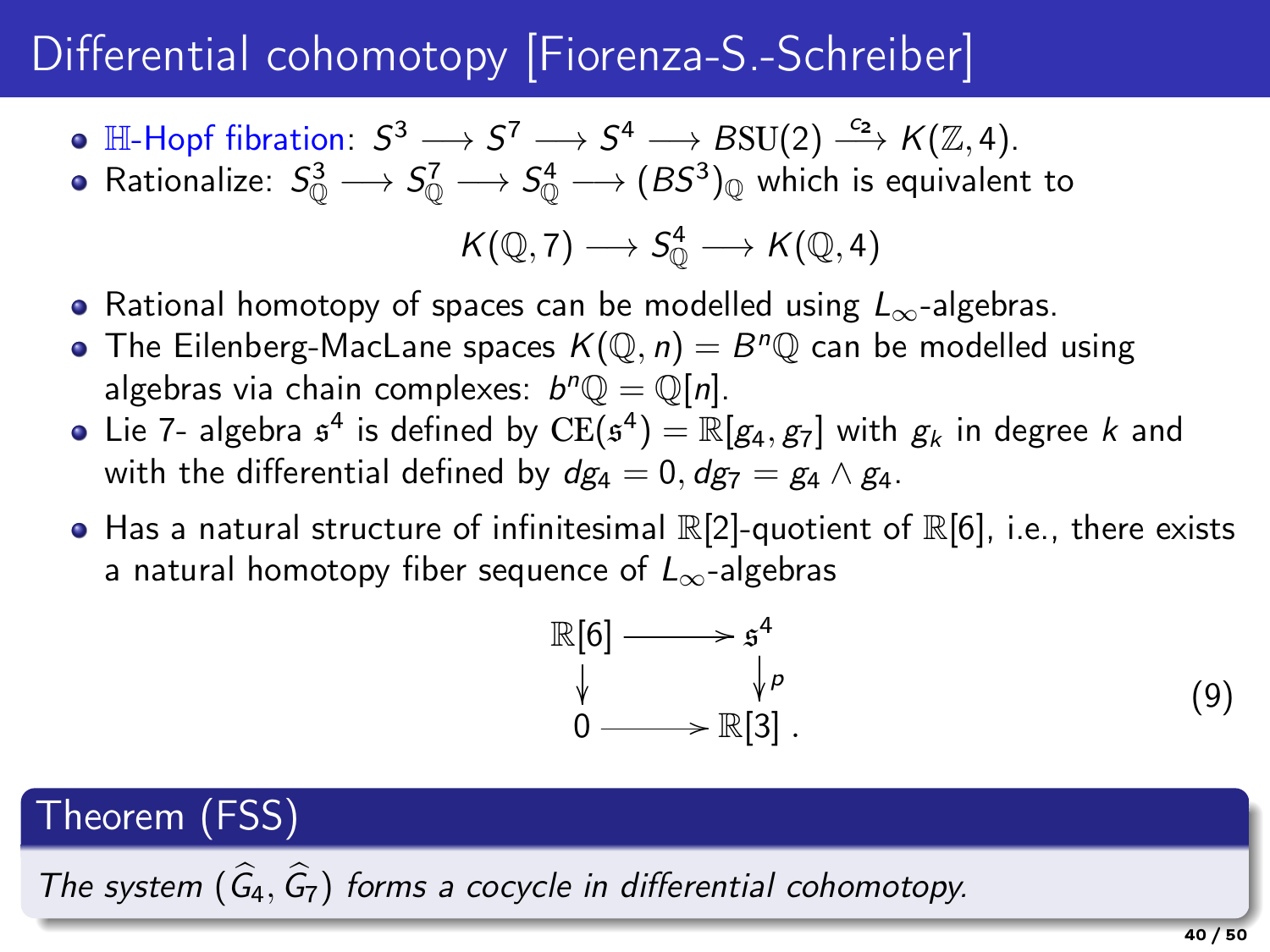# Differential refinements:  $B^3U(1)_\nabla$  vs.  $S^4$

Let  $\mathfrak{s}^4$  be the Lie 7-algebra whose corresponding Chevellay-Eilenberg algebra is the exterior algebra on generators  $g_4$  and  $g_7$  with relations

$$
dg_4=0\ ,\qquad dg_7=g_4\wedge g_4\ .
$$

As a de Rham model for flat 1-forms with values in  $S^4$  we take the sheaf on the site of Cartesian spaces given by the assignment

$$
\Omega^1_{\mathrm{fl}}(-;\mathfrak{s}^4):U\longmapsto \mathsf{hom}_{\mathsf{dgcAlg}}(\mathsf{CE}(\mathfrak{s}^4),\Omega^*(U))\;,
$$

for each Cartesian space  $U \cong \mathbb{R}^n$ . (The homotopy type of  $\Omega^1_\mathrm{fl}(-;\mathfrak{s}^4)$  can be for each carcesian space  $\sigma = \infty$ . (The nonlotopy type of  $\Omega_{\text{fl}}(\cdot, \vec{z})$ ).

Then pulling back along the canonical map  $S^4\to S^4_\mathbb{R}$ , we get a smooth stack

![](_page_40_Figure_7.jpeg)

### Definition (Differential unstable cohomotopy)

For a smooth manifold  $X$ , let  $i(X)$  denote its embedding as a smooth stacks via its sheaf of smooth plots. Then the differential cohomotopy of  $X$  in degree 4 is defined as the pointed set  $\hat{\pi}_{\mu}^4(X) := \pi_0 \text{Map}\big(i(X), \hat{S}^4\big)$  where the maps on the right are those of smooth stacks.  $41 / 50$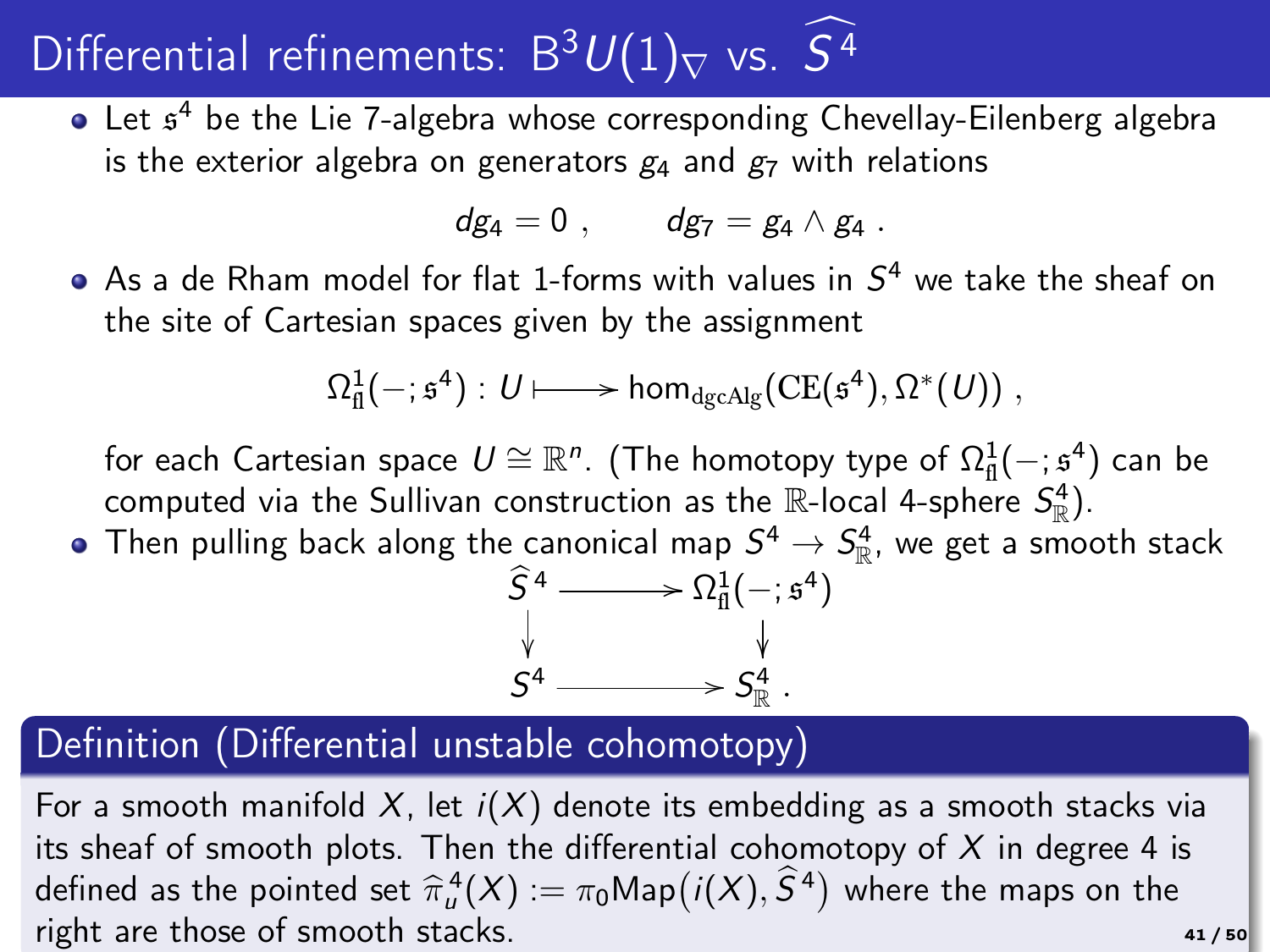## Differential cohomotopy: stably

- Stably, S <sup>4</sup> has only torsion groups in higher degrees and hence the canonical map  $S^4 \to K(\mathbb{R},4)$  is a stable  $\mathbb{R}$ -local equivalence.
- Geometrically, the realification if modeled by closed 4-forms  $\Omega_{\text{cl}}^4(-)$ .
- Stable differential cohomotopy in degree 4 fits into a pullback square

$$
\begin{aligned}\n\widehat{\Sigma^{\infty}S^4} &\longrightarrow H\left(\tau^{\leq 0}\Omega^{4+\ast}(-)\right) \\
&\downarrow \qquad \qquad \downarrow \\
\Sigma^{\infty}S^4 &\longrightarrow \Sigma^4 H\mathbb{R}.\n\end{aligned}
$$

where  $\Omega^{4+*}(-)$  denotes the de Rham complex, shifted so that  $\Omega^4$  is in degree zero, and  $\tau^{\leq 0}$  truncates the complex in degree zero so that the complex is concentrated in negative degrees. The functor H denotes the Eilenberg-MacLane functor which turns a chain complex into a spectrum.

### Definition (Differential stable cohomotopy)

Let X be a smooth manifold with  $i(X)$  its associated smooth stack. The stable differential cohomotopy group of  $X$  is defined as

$$
\widehat{\pi}^4_s(X) := \pi_0 \text{Map}\big(i(X); (\widehat{\Sigma^{\infty} S^4})_0\big).
$$

 $\widehat{\pi}^{\,4}_s(X) := \pi_0 \mathsf{Map}\big(i(X); (\Sigma^{\infty} S^4)_0\big).$ where the subscript 0 denotes the deg 0 component of the sheaf of spectra  $\widehat{\Sigma^{\infty} S^4}.$ 

42 / 50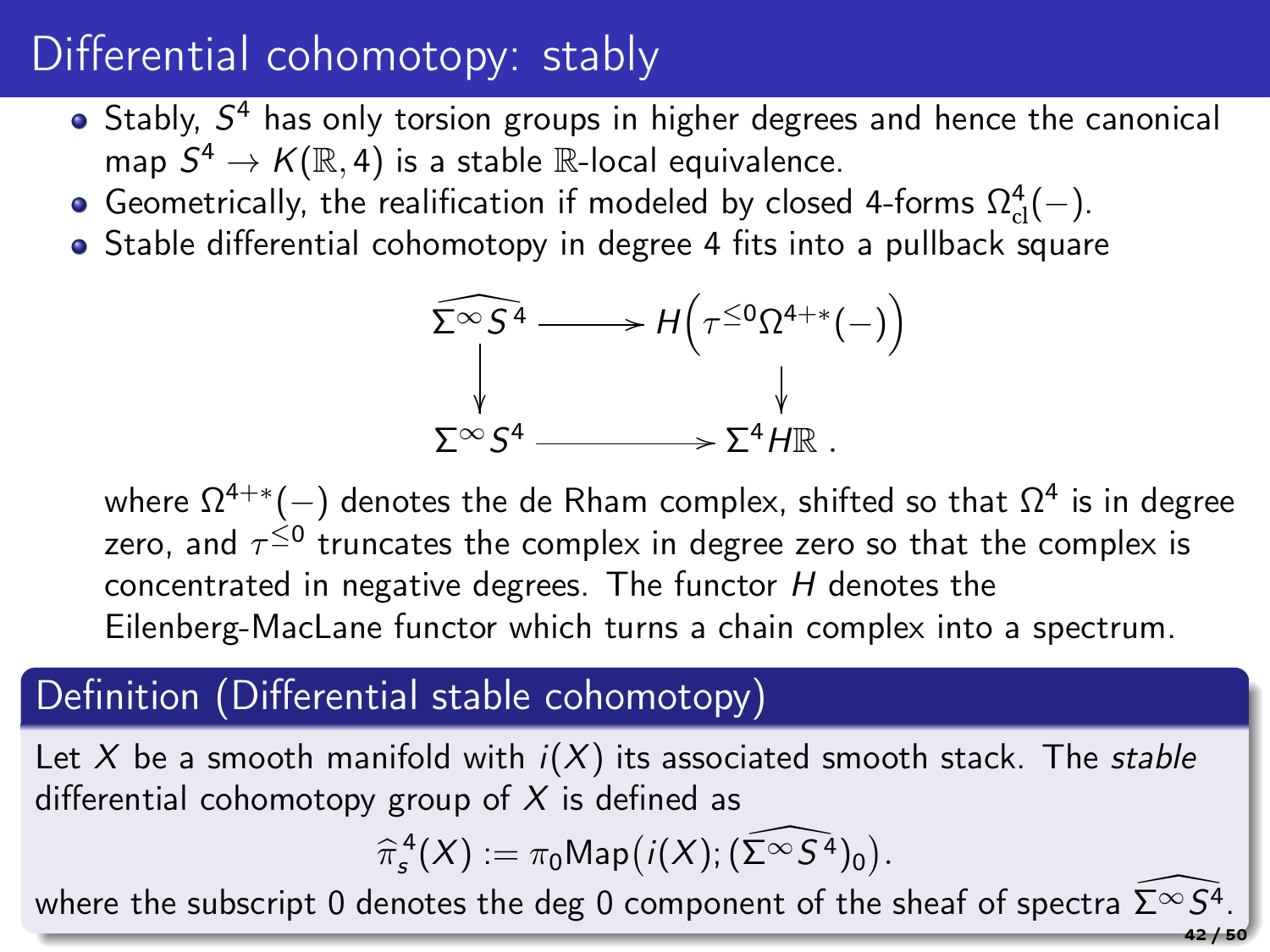### Definition (Geometric cohomotopy cocycles [GS])

If X is a smooth manifold, a morphism  $\hat{c}: X \to \overline{S}^4$  can be identified with a triple  $(c, h, \omega)$  where

- $\quad \bullet \quad c : X \to S^4$  is a cocycle in ordinary cohomotopy,
- (ii) ω : CE(s 4 ) → Ω ∗ (X) is a DGA morphism, determined by specifying forms ω<sup>4</sup> and  $\omega_7$  on  $M$  satisfying  $d\omega_7 = \omega_4^2$  and  $d\omega_4 = 0$ ,
- and  $h$  is a homotopy interpolating between the rational cocycle represented by the form data and the rationalization of the classifying map  $\,c: X \rightarrow S^4.$ Thus, h exhibits a sort of de Rham theorem for cohomotopy.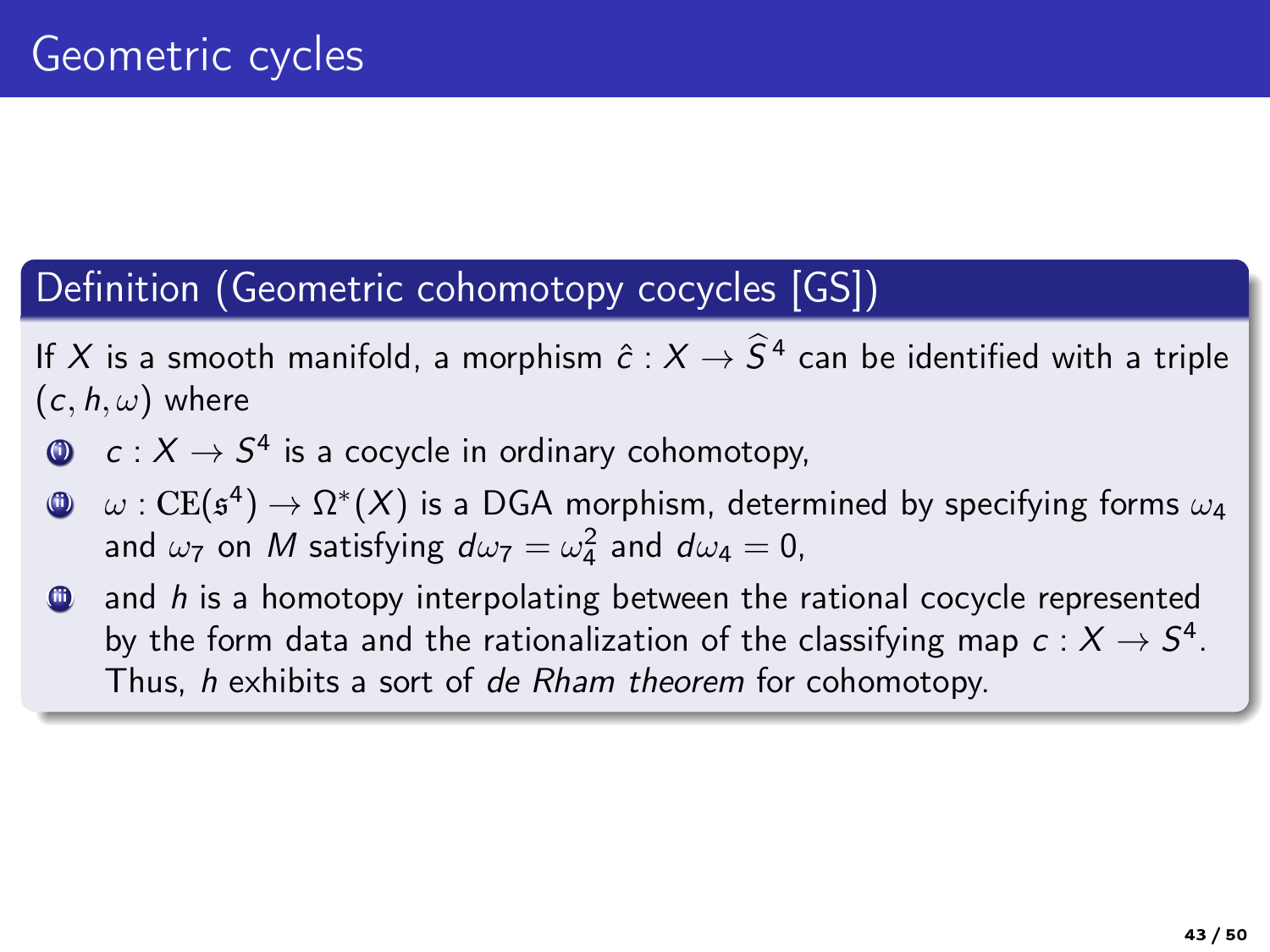Proposition (Differential refinement of Postnikov tower of the sphere)

![](_page_43_Figure_1.jpeg)

where we have identified the first few obstructions.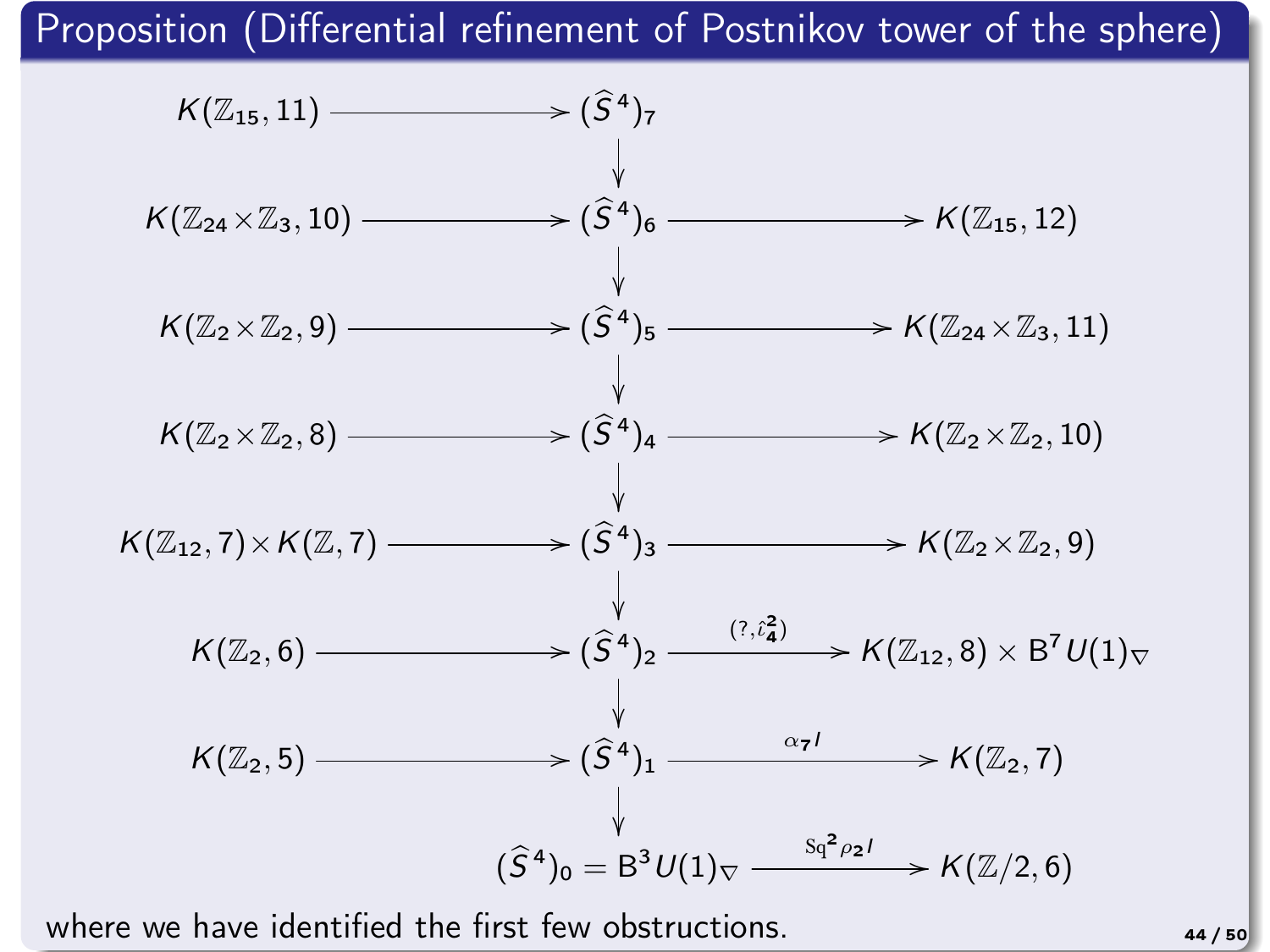### Proposition (Differential cohomotopy vs. cohomology for the C-field)

Consider the differentially refined M-theory (shifted) C-field  $\hat{G}_4$  as an integral cohomology class in degree four. Then if  $G_4$  lifts to a cohomotopy class  $\mathcal{G}_4 \in \hat{\pi}^4(\mathcal{Y}^{11})$  the following obstructions necessarily vanish

$$
\bullet \quad \mathrm{Sq}^2 I(\widehat{\mathcal{G}}_4) = 0 \in H^6(Y^{11};\mathbb{Z}_2).
$$

$$
\mathbf{I} \quad \mathcal{P}_3^1 I(\widehat{G}_4) = 0 \in H^8(Y^{11}; \mathbb{Z}_3).
$$

- **(i)**  $\mathrm{Sq}^4 I(\widehat{G}_4) = I(\widehat{G}_4 \cup_{\mathrm{DB}} \widehat{G}_4) = 0 \in H^8(Y^{11}; \mathbb{Z}_2).$
- **1** If  $G_4 = 0$  and  $C_3^{\text{form}}$  is quantized, with differential refinement  $C_3$ , then we also have  $\operatorname{Sq}^3 \operatorname{Sq}^1 I(\widehat{\mathcal{C}}_3) = 0 \in H^7(Y^{11}; \mathbb{Z}_2).$
- $\bullet$  If  $dG_7^{\rm form} = \mathcal{G}_4^{\rm form} \wedge G_4^{\rm form} = 0$  and  $G_7^{\rm form}$  is quantized, with differential refinement  $\widehat{G}_7$ , then we also have the condition  $\text{Sq}^4\text{I}(\widehat{G}_7) = 0 \in H^{11}(Y^{11}; \mathbb{Z}_2).$

### Remark (Obstruction in M-theory via higher bundles with connections)

Deligne-Beilinson cup product in M-theory  $\widehat{G}_4 \cup_{\text{DR}} \widehat{G}_4$  gives a 7-bundle with connection form locally given by  $\mathcal{C}_3^\text{form} \wedge \mathcal{G}_4^\text{form}$  [FSS]. From identification of the k-invariant at 2nd stage (the DB square): to lift past the 2nd stage in the Postnikov tower for  $\hat{S}^4$ , this connection must be globally defined. In terms of differential cohomology,  $a(C_3^{\text{form}} \wedge G_4^{\text{form}}) = \hat{G}_4 \cup_{\text{DB}} \hat{G}_4$  , where  $a:\Omega^7(Y^{11})\to \widehat{H}^8(Y^{11})$  is the canonical map.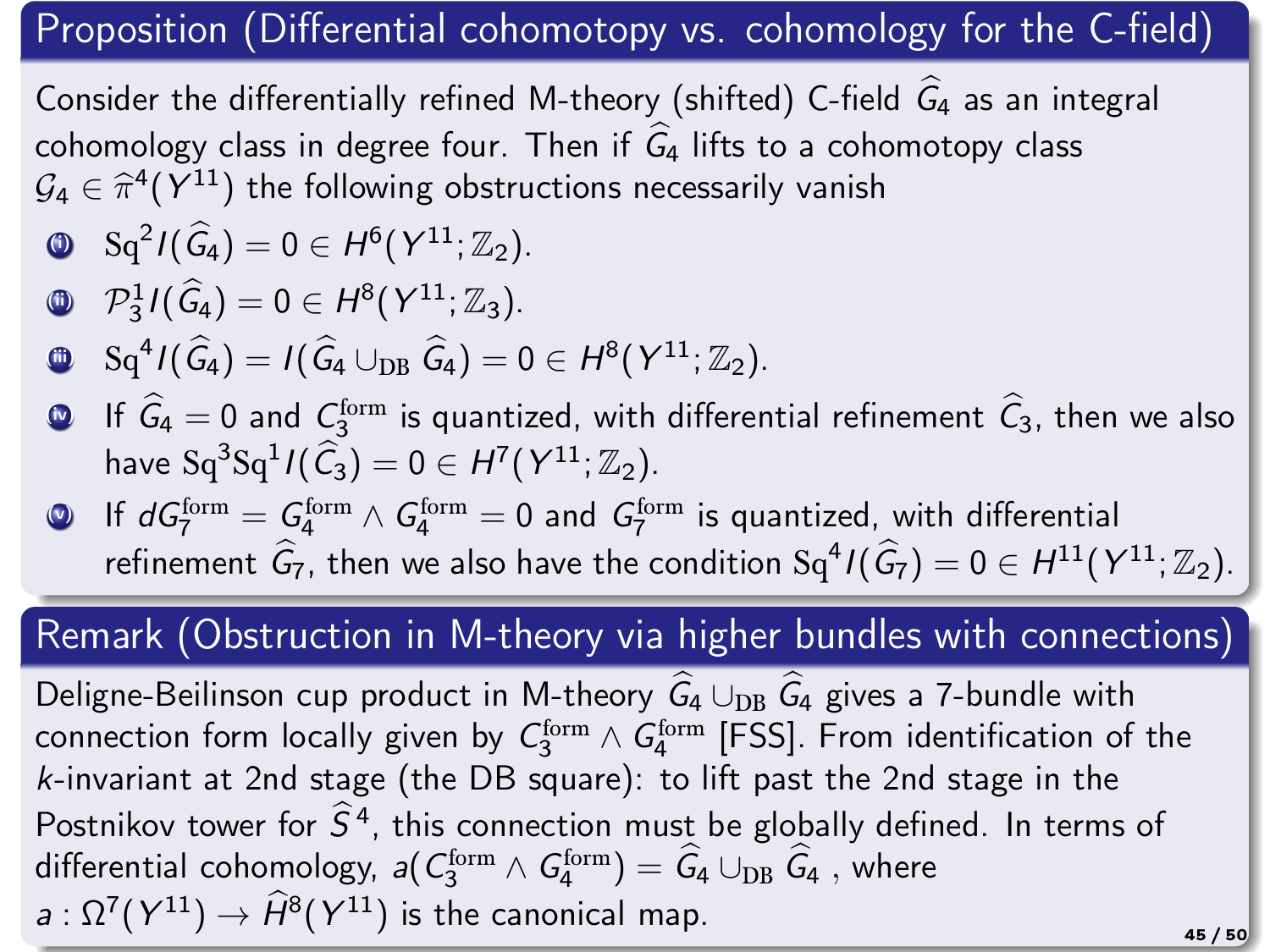### Example (Differential cohomotopy of flux compactification spaces)

LES in stable cohomotopy

$$
\ldots \longrightarrow \pi_s^3(X) \xrightarrow{\deg} \Omega^3(X) \longrightarrow \widehat{\pi}_s^4(X) \longrightarrow \pi_s^4(X) \longrightarrow \ldots
$$

allows to compute some examples.

\n- \n
$$
\begin{array}{ll}\n \text{AdS}_7 \times \mathbb{R}P^4 & \hat{\pi}_s^4 \left( \widehat{\text{AdS}}_7 \times \mathbb{R}P^4 \right) \cong \hat{H}^4 \left( \widehat{\text{AdS}}_7 \times \mathbb{R}P^4 \right) \\
 \text{AAS}_4 \times \mathbb{C}P^2 & \hat{\pi}_s^4 \left( \widehat{\text{AdS}}_4 \times \mathbb{C}P^2 \right) \cong \hat{H}^4 \left( \widehat{\text{AdS}}_4 \times \mathbb{C}P^2 \right) \\
 \end{array}
$$
\n
\n

$$
\underbrace{\widetilde{AdS}_4\times \mathbb{C}P^2\times T^2}_{\textcolor{red}{\widetilde{\text{MS}}_4\times \mathbb{C}P^2}}\cdot \widehat{\pi}^4_s\big(\widetilde{AdS}_4\times \mathbb{C}P^2\times \mathcal{T}^2\big)\cong \widehat{H}^4\big(\widetilde{AdS}_4\times \mathbb{C}P^2\times \mathcal{T}^2\big)\;.
$$

**9**  $\overline{AdS_4 \times \mathbb{R} P^5 \times T^2}$ :  $\pi^4(\mathbb{R} P^5)$  is order 4, either  $\mathbb{Z}_4$  or  $\mathbb{Z}_2 \times \mathbb{Z}_2$ , while  $\overline{H^4(\mathbb{R}P^5;\mathbb{Z})\cong \mathbb{Z}_2}$ . Also  $\pi^3(\mathbb{R}P^5)$  is finite. We therefore have a short exact sequence

$$
0 \longrightarrow \Omega^3(\mathbb{R}P^5) \longrightarrow \hat{\pi}^4(\mathbb{R}P^5) \longrightarrow \pi^4(\mathbb{R}P^5) \longrightarrow 0.
$$

Since  $\pi^4(\mathbb{R}P^5)$  is generated by  $q_5\eta_4$ , with  $\eta_4:S^5\to S^4$  the two-fold suspension of the Hopf map, the induced map on  $H^4$  necessarily vanishes. Hence, in this case, differential cohomotopy yields considerably different information than ordinary differential cohomology.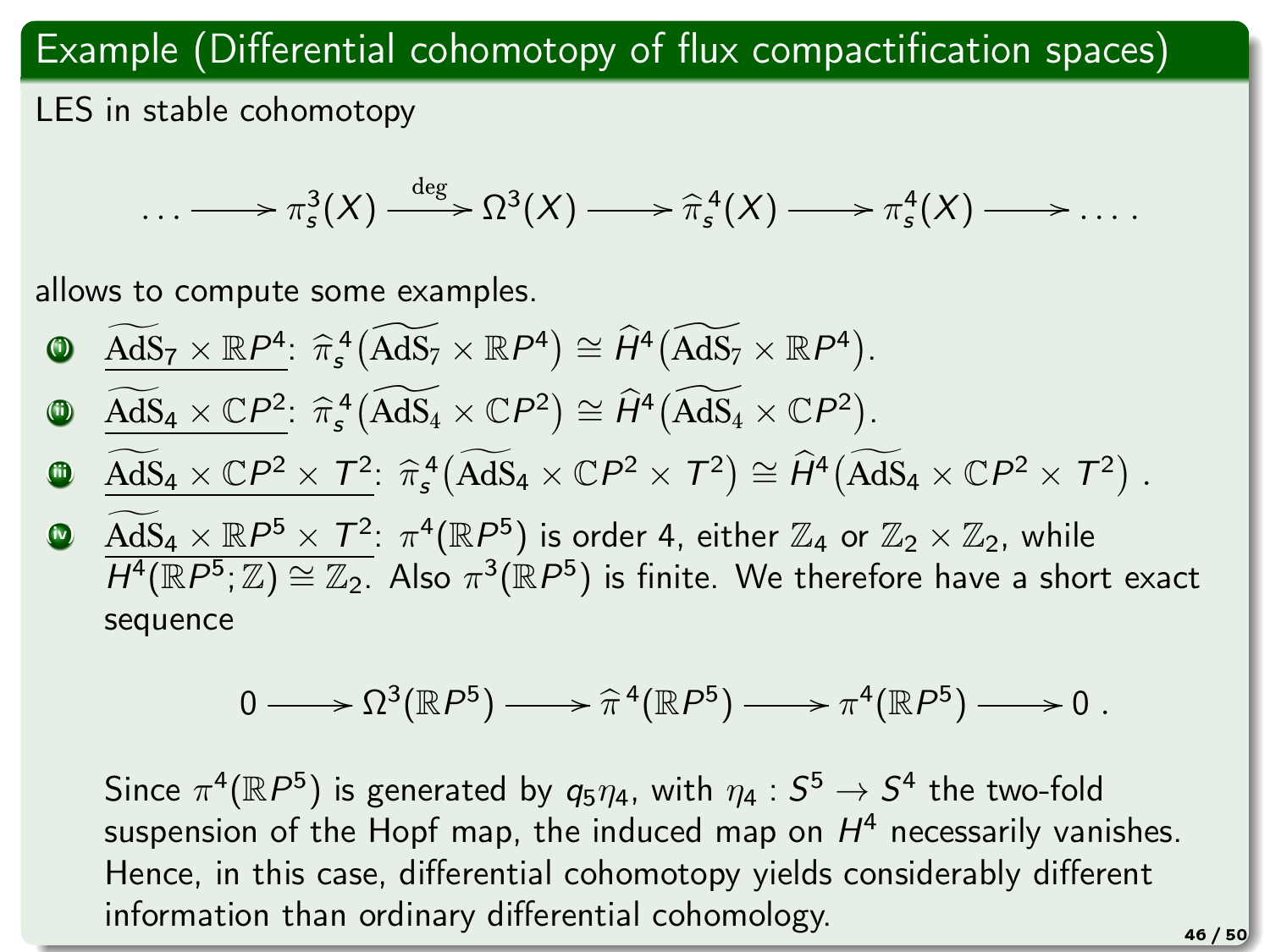![](_page_46_Picture_0.jpeg)

## Cohomotopy  $\Rightarrow$  branes and gauge theory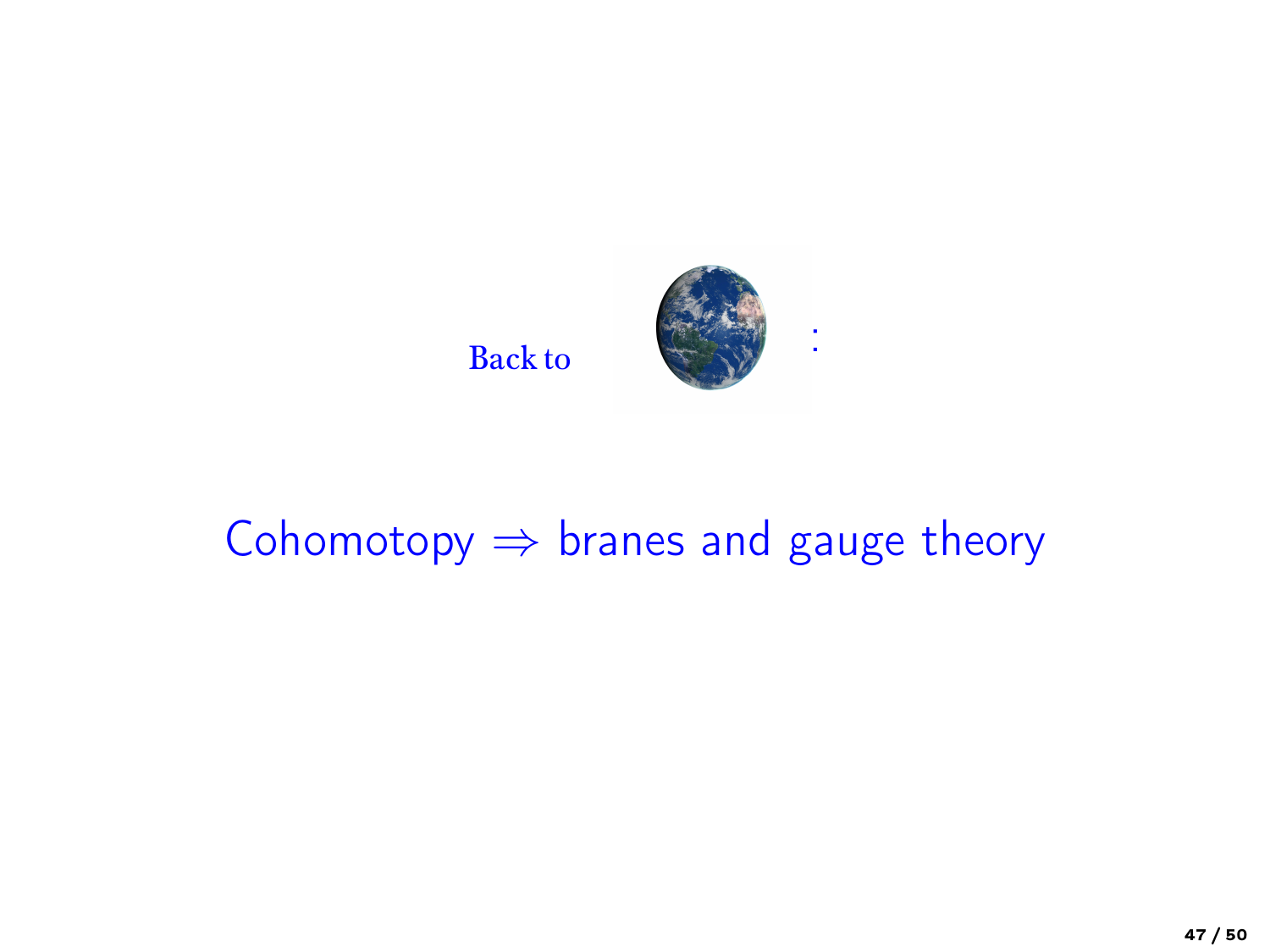# Differential cohomotopy and D-brane gauge theories

Zoom in beyond foundational/structural M-theoretic considerations [SS]:

- A differential refinement of Cohomotopy cohomology theory is given by un-ordered configuration spaces of points.
- The fiber product of such differentially refined Cohomotopy cocycle spaces describing  $D6 \perp D8$ -brane intersections is homotopy-equivalent to the *ordered* configuration space of points in the transversal space.
- The higher observables on this moduli space are equivalently weight systems on horizontal chord diagrams.

![](_page_47_Figure_5.jpeg)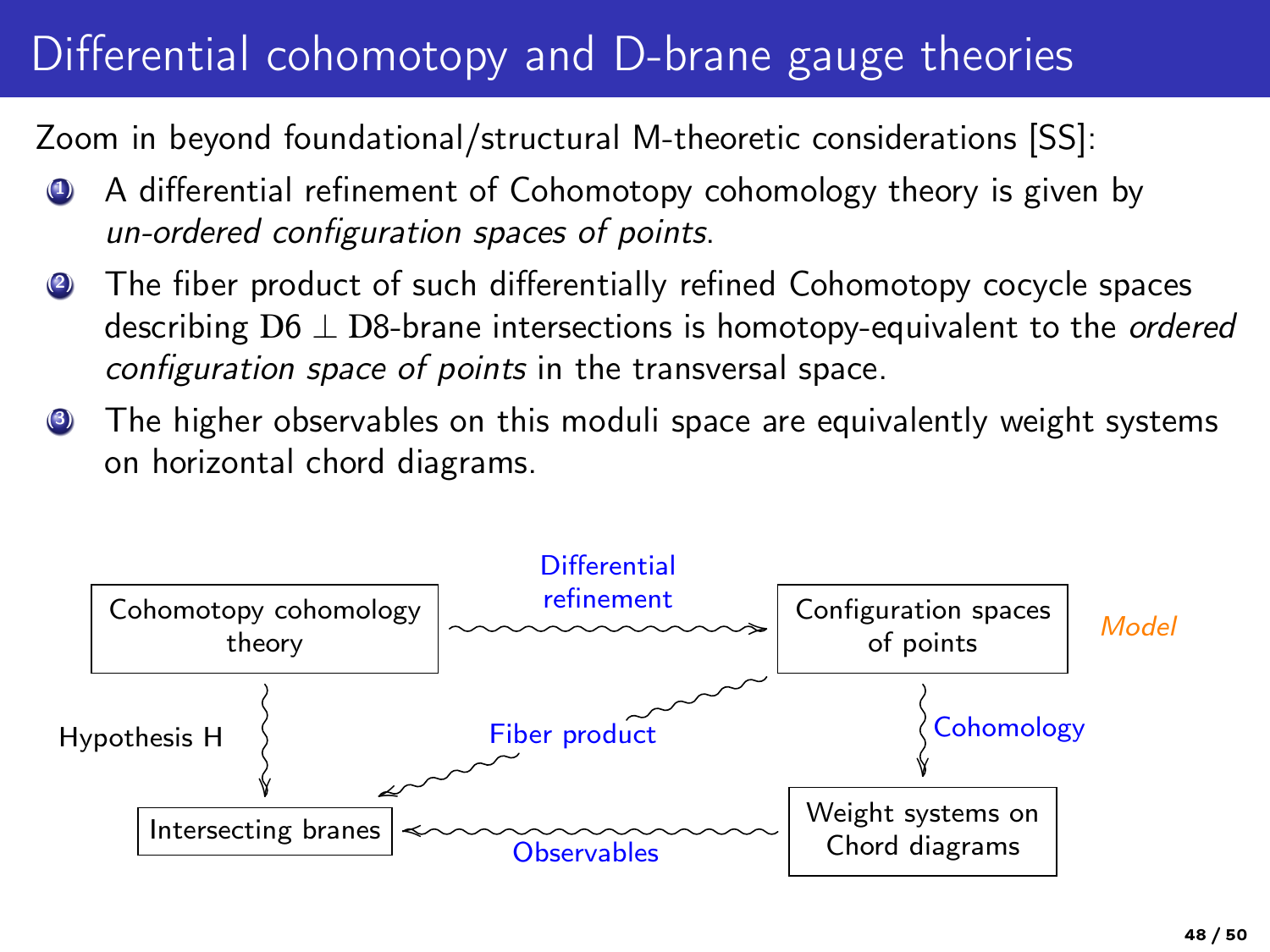Combining the above seemingly distinct mathematical areas reflect a multitude of effects expected on brane intersections in string theory. So aside from structural utility for M-theory, Hypothesis H implies:

- M-theoretic observables on  $D6 \perp D8$ -configurations (cf. parametrized).
- **Chan-Paton observables.**
- String topology operations.
- Multi-trace observables of BMN matrix model.
- Hanany-Witten states.
- BLG 3-Algebra observables.
- Bulk Wilson loop observables. The state of the state of See talk by Urs]
- Single-trace observables
- o of SYK & BMN model.
- **•** Fuzzy funnel observables.
- Supersymmetric indices.
- 't Hooft string amplitudes.

Top-down M-theory via [Hypothesis H](#page-23-0): knowledge about gauge field theory and perturbative string theory is not used in deriving the algebras of observables of M-theory, but only to interpret them.